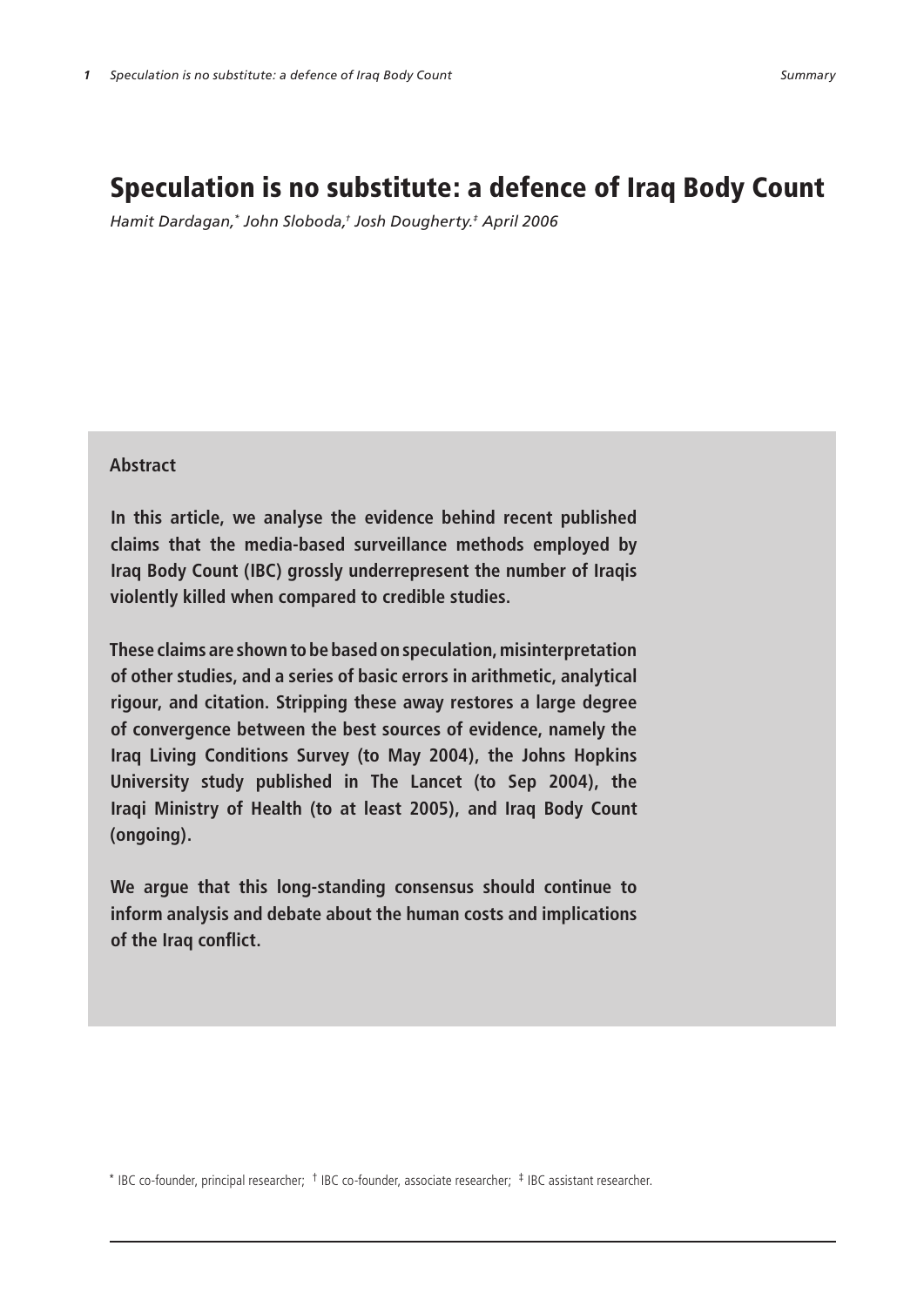## 1 Documenting civilian deaths: an ultimate moral responsibility

The most unacceptable and irreversible cost of the US-led invasion and continuing military occupation of Iraq is its vast and growing toll in human life, with Iraqi civilians making up the largest share.

The documentation of this toll is an inescapable moral responsibility which falls particularly heavily on the US and British people. It is our representatives who took the decisions that led to these deaths, funded by our taxes. We are the people who allowed President George W. Bush and Prime Minister Tony Blair to return to power after their illegal invasion of Iraq. We thereby ensured a continuation of their policies, and so share in the responsibility for every one of these deaths, whoever pulled the trigger on the ground (or from the air).

For this reason a group of independent volunteers, made up entirely of UK and US citizens, have been keeping a record of media-reported civilian deaths continuously from the first day of the invasion to the present. This is the Iraq Body Count (IBC) project.

We have always recognised and made explicit that our media-derived database cannot be a complete record of civilians killed in violence, and have called for properly supported counts since the beginning of our own project.<sup>1</sup> What IBC continues to provide is an irrefutable baseline of certain and undeniable deaths based on the solidity of our sources and the conservativeness of our methodology.

 A formal version of this campaign for a proper count was launched and is sustained by the http:// www.countthecasualties.org website, launched in partnership with two other UK organisations concerned with Iraq's war casualties, and coordinated by Katy Cronin and the late Guy Hughes of the UK NGO Crisis Action. http://www.crisisaction.org.uk/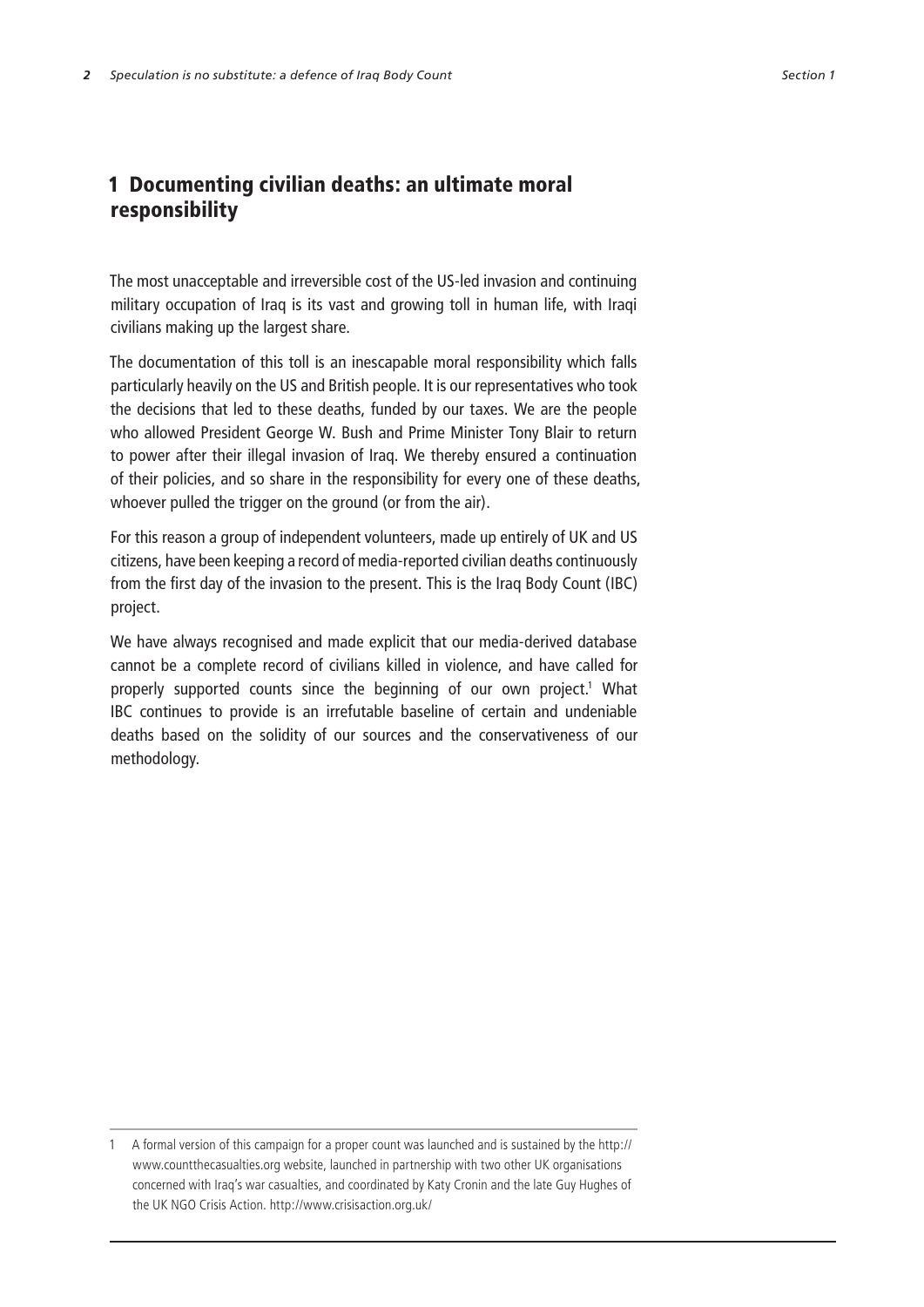## 2 A misdirected campaign against IBC

*" … we believe the honourable thing to do with your time would be to write a series of open and honestly self-critical press releases to all editors and news correspondents at all media outlets as a matter of real urgency … "* 

Open letter from Media Lens Editors to Iraq Body Count<sup>2</sup>

In recent months it has been claimed in a variety of published articles, and also in a coordinated campaign of emails to news media and websites who cite our work, that the Iraq Body Count is not simply an undercount, but a **gross** undercount, and that the likely death toll could be as much as five or ten times greater than the deaths recorded in our database.

It has also been argued that the use of IBC's cautiously-derived figures by the media is part of their project to conceal rather than highlight the civilian death toll, a particular contention in this regard being that our data systematically and severely underrepresent the proportion of deaths caused directly by US forces and air strikes.

It is further claimed that our failure to accept the views of our critics and to draw attention to IBC's alleged "massive bias and gaps" means that we are contributing to the project of concealing Iraqi civilian deaths. Finally, we are charged with the moral obligation to inform the news media and others who use our work that the claims of our critics are true.

Some supporters of this campaign have gone as far as suggesting that IBC should be closed down. Media organizations, and even many anti-war organisations, have been contacted with false and misleading information, combined with persistent appeals that they cease using or publishing IBC data.

## 2.1 Character and tactics of the anti-IBC campaign

We do not object to careful and considerate discussion about the strengths and weaknesses of differing methods of researching this vital topic. We have welcomed such debate, and have participated in it long before the recent discussion arose.<sup>5</sup>

Many of these recent contributions to the debate have, however, been neither

3 Ibid.

"IRAQ BODY COUNT REFUSES TO RESPOND" Media Lens, 14 March, 2006. http://www. medialens.org/alerts/06/060314\_iraq\_body\_count.php

<sup>4</sup> See Appendix, 2.a.

See for instance "Counting the Human Cost", our review of various counting projects as of June 2003: http://www.iraqbodycount.org/editorial\_june1203.php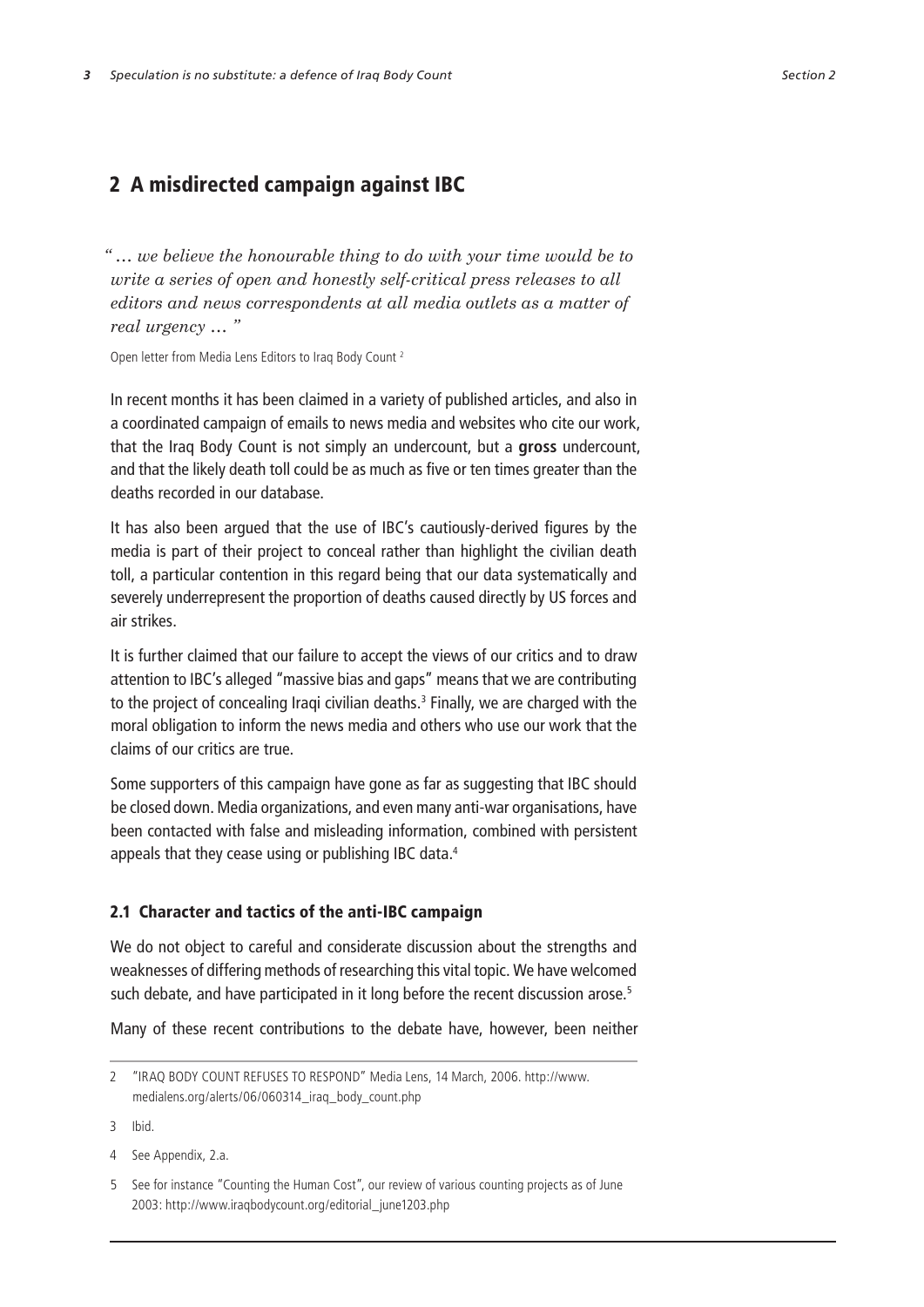careful nor considerate. They have been inaccurate and exaggerated, personal, offensive, and part of a concerted campaign to undermine IBC's reputation among those who use our data. The most hostile comments have been placed in the public domain and promoted by a web-based pressure group called Media Lens, whose Co-Editors are David Cromwell and David Edwards.

The Media Lens campaign was launched in earnest by a series of "Alerts" on IBC titled "Paved With Good Intentions – Iraq Body Count."

IBC would prefer to avoid a public spat with a group who shares our opposition to this war. Sadly, the content and tactics employed by Media Lens and its followers have been such that we feel our initial decision to largely ignore them is no longer tenable.

The following quotes give some flavour of the character of the statements about IBC circulated by Media Lens:

*"It is not rocket science to perceive obvious flaws in the IBC methodology – a glance at the database suggests that Iraqi civilians are somehow immune to the firepower of US jets, tanks, helicopters and artillery. Other studies, and simple common sense, suggest otherwise."*

"Paved With Good Intentions – Part 2", Media Lens 'Alert', January 26, 2006.

*"...you are mumbling about changing things in the future. Why are you even bothering? ... To put it bluntly, you've been rumbled, but instead of closing down the site, or updating and explaining the gross inaccuracy of your figures, you're just carrying on as normal. ... Shame on you."*

Email to IBC from Martin Gibbons, made public by Media Lens Editors, March 14, 2006.

"PAVED WITH GOOD INTENTIONS – IRAQ BODY COUNT – PART 1" Media Lens, January 25, 2006. http://www.medialens.org/alerts/06/060125\_paved\_with\_good.php "PAVED WITH GOOD INTENTIONS – IRAQ BODY COUNT – PART 2" Media Lens, January 26, 2006. http://www.medialens.org/alerts/06/060126\_paved\_with\_good\_part2.php "IRAQ BODY COUNT REFUSES TO RESPOND" Media Lens, March 14, 2006. Media Lens, March 14, 2006. http://www.medialens.org/alerts/06/060314\_iraq\_body\_count.php

<sup>&</sup>quot;IRAQ BODY COUNT – A SHAME BECOMING SHAMEFUL", Media Lens, April 10, 2006. http:// www.medialens.org/alerts/06/060410\_iraq\_body\_count.php Others contributions have included:

<sup>&</sup>quot;When Promoting Truth Obscures the Truth: More on Iraqi Body Count and Iraqi Deaths", Stephen Soldz, February 5, 2006. http://www.zmag.org/content/showarticle.cfm?ItemID=9660 "Learning to Count: The Dead in Iraq", Dahr Jamail and Jeff Pflueger, April 13, 2006. http://www. truthout.org/docs\_2006/041306J.shtml

<sup>7</sup> See Appendix, 2.1.a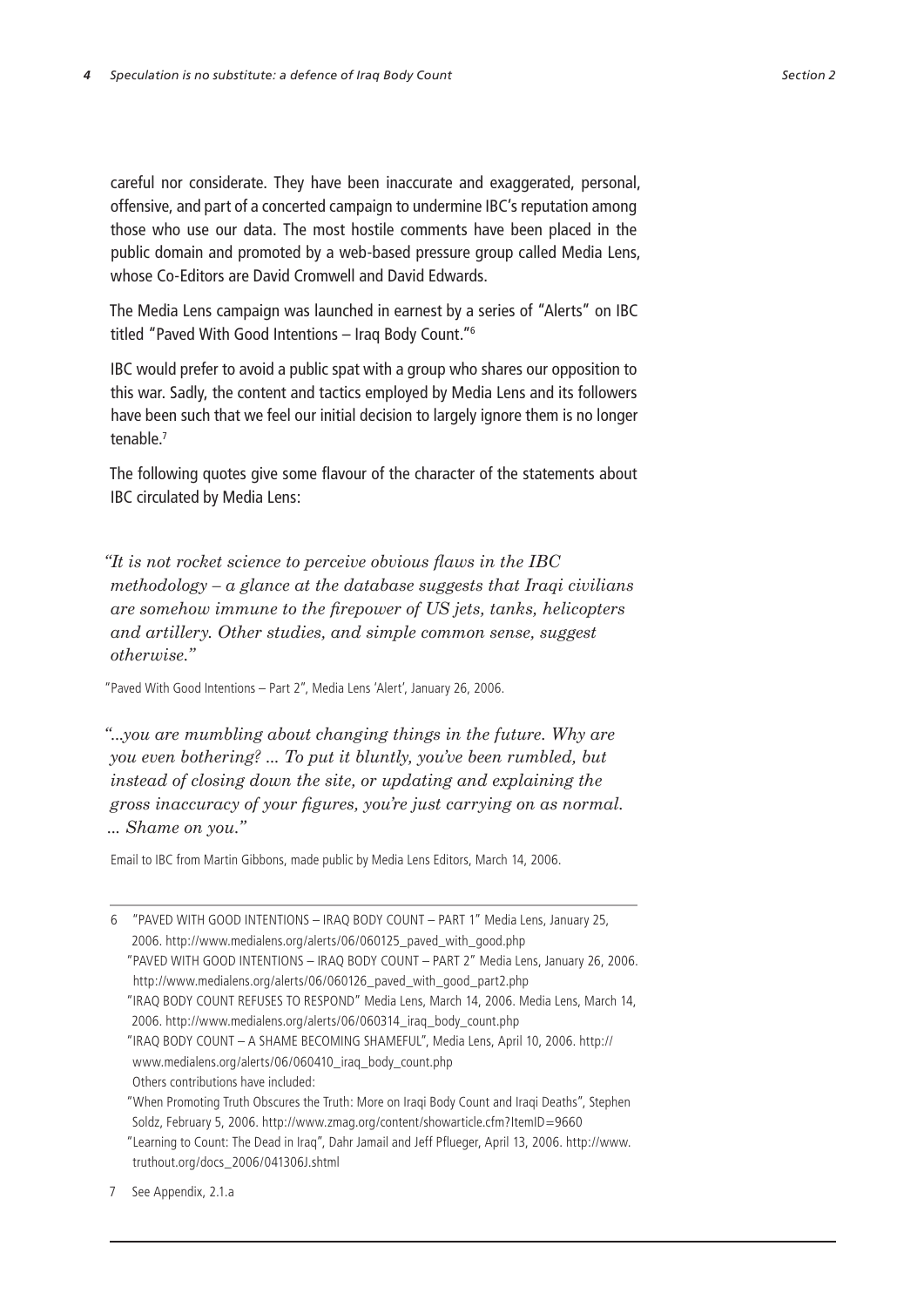Posted to 'moderated' Media Lens message board by "Antony", March 17, 2006.

*"If IBC refuses to dramatically alter their figures to be more reflective of reality, I believe they are actively aiding and abetting in war crimes."*

Dahr Jamail comment, made public by Media Lens editors, March 17, 2006.

These comments are hardly consistent with Media Lens' stated wish "to initiate a rational debate".<sup>8</sup> Our attempt to lower the temperature by seeking to conduct some discussions in private was rebuffed and loudly proclaimed to be "suggestive of something concealed",<sup>9</sup> and has merely led to an escalation in condemnatory rhetoric. We therefore have no choice but to deal with these attacks publicly.

We do so in the same manner we conduct our regular work and analyses – that is, with due care and close attention paid to the facts as they are known.

## 2.2 IBC's response – and a precautionary note

If we ignore the tone of the above complaints we see that they contain three specific claims:

- **• we are grossly undercounting deaths**
- **• we severely underrepresent the deaths caused by the US military**
- **• we do nothing to advertise these gross errors, or correct them**

We deal with each of these major claims in turn, respectively in sections 3, 4, and 5 below. But before continuing we wish to issue a note of caution.

In introducing their first piece about us Media Lens state that IBC is "important, not least because it is often cited as a source in high-profile British and American media." Media Lens considers it axiomatic that "the notion that Western media exercise 'professional rigour' is absurd."10 Another contention is that the same media are "working mightily to keep the truth of [Iraqi] suffering from the public."11 Given this, it was perhaps inevitable that Media Lens would sooner or later target IBC, which has stated that it relies on the media's professional rigour

<sup>8</sup> See Appendix, 2.1.b.

<sup>9</sup> See Appendix, 2.1.c.

<sup>10</sup> Both in "PAVED WITH GOOD INTENTIONS – IRAQ BODY COUNT – PART 1" Media Lens, January 25, 2006. http://www.medialens.org/alerts/06/060125\_paved\_with\_good.php

<sup>11</sup> "Please be in no doubt that our concern is for the awesome suffering of the people of Iraq, and our belief that Western media and governments are working mightily to keep the truth of that suffering from the public." "Exchange with John Sloboda", April 7, 2006. Posted by Media Lens Editors to their public message board.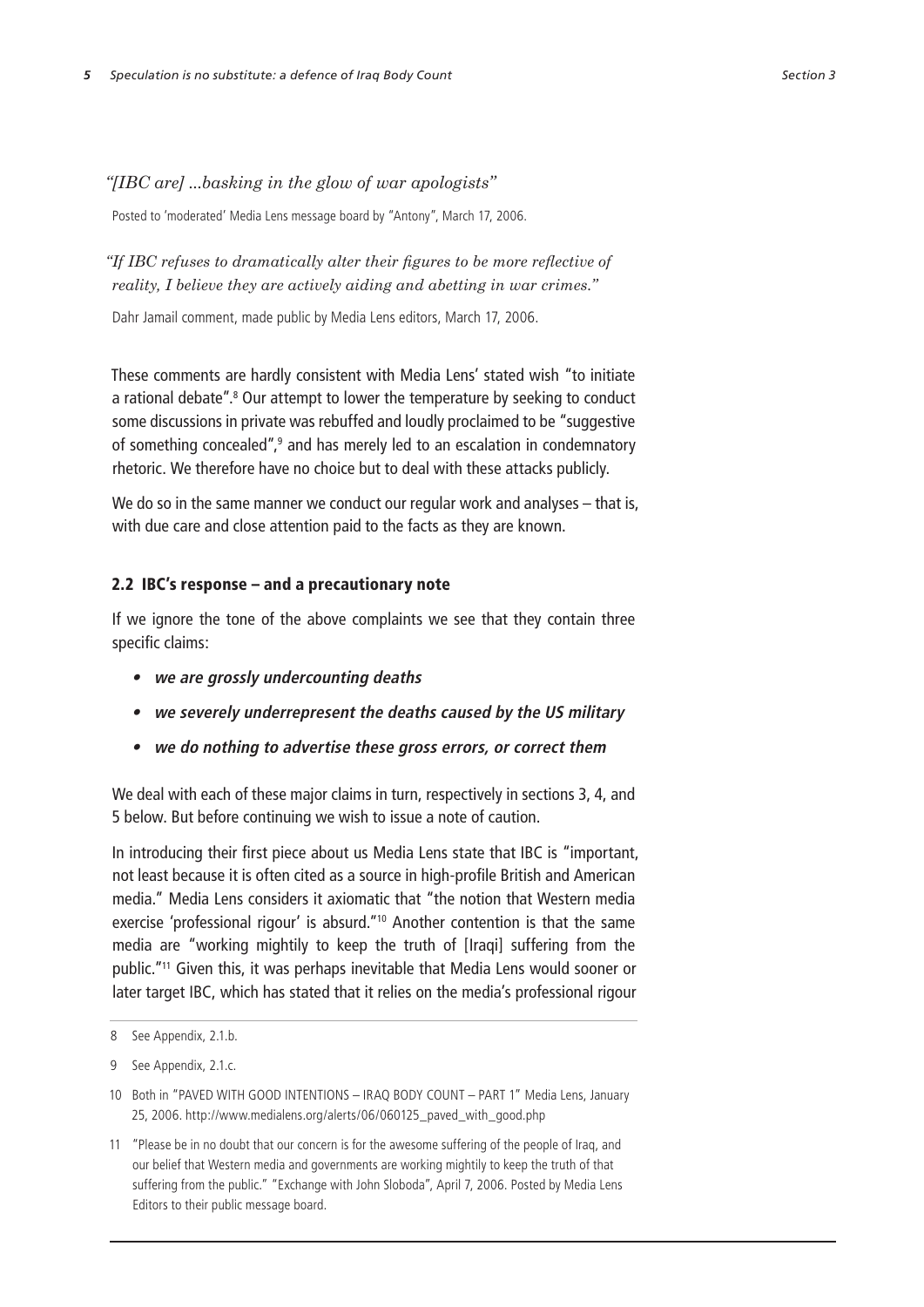in reporting Iraq's civilian casualties. (We have discussed issues of reportage in a separate publication,<sup>12</sup> and will not repeat its points here.)

But it is not just generalised anti-media opprobrium that fuels the campaign against IBC and its media sources. A distinctive feature of this campaign has been the ardent promotion of US researcher Les Roberts as the authority on Iraqi casualties (Roberts was the lead author of a respected mortality survey by the Bloomberg School of Public Health at Johns Hopkins University, published in the British medical journal The Lancet in 200413). It is the media's alleged failure to give Roberts and the Lancet study the priority they deserve, as well as the supposed role of IBC in drawing attention away from it, which is behind nearly every recent condemnation of IBC, many of which end with the demand that we give the Lancet findings from 2004, as well as speculative inferences drawn from them, preference over our own ongoing work. Insofar as Roberts has been first among these critics to dismiss IBC as the "source most favored by the war proponents",14 he has also set the tone of the current "debate."

However our rebuttal of our critics' positions should not be taken as a dismissal of the Lancet study which, as we have stated before, makes an important contribution to the world's outrageously limited knowledge of the war's impact on Iraqi mortality.15 This is particularly true of the excess deaths from disease which constituted some 14 percent of the Lancet study's widely publicised "100,000" estimate, providing a unique insight which is in urgent need of updating in a larger scale survey.<sup>16</sup> What our analysis soundly refutes are misleading assertions about the Lancet study, including a few which, regrettably, emanate from those who should know better.

- 13 "Mortality before and after the 2003 invasion of Iraq: cluster sample survey" Les Roberts et al. The Lancet 2004; 364:1857-1864 http://www.thelancet.com/journals/lancet/article/ PIIS0140673604174412/fulltext
- 14 This assertion has been repeated in at least three separate Media Lens articles: "PAVED WITH GOOD INTENTIONS – IRAQ BODY COUNT – PART 1" Media Lens, January 25, 2006. ZNet Commentary: Media 'Errors' And The Lancet. September 27, 2005. "BURYING THE LANCET – PART 1" Media Lens, September 5, 2005.
- 15 In our dossier of "Dossier of Civilian Casualties in Iraq 2003–2005" we noted that "A highly creditable and often overlooked aspect of the Lancet survey is that it systematically obtained information on post-invasion "excess deaths" from all causes, including the everyday deaths that don't make the news. Such efforts should be joined." http://reports.iraqbodycount.org/a\_dossier\_ of\_civilian\_casualties\_2003-2005.pdf
- 16 Violence is the largest single cause of deaths (~58,000), followed by traffic accidents (24,000), and diseases (~14,000), in Lancet's central estimate of 98,000 "excess" deaths. ("An Interview with EPIC Adviser Richard Garfield". Michelle Suwannukul, November 2004. http://www.epicusa.org/Default.aspx?tabid=440 ) However these breakdowns (smaller subsets) of the Lancet mortality data are bounded by even greater uncertainty than the central estimate, and would require a much larger scale survey to investigate reliably.

<sup>12</sup> http://www.iraqbodycount.org/onibc/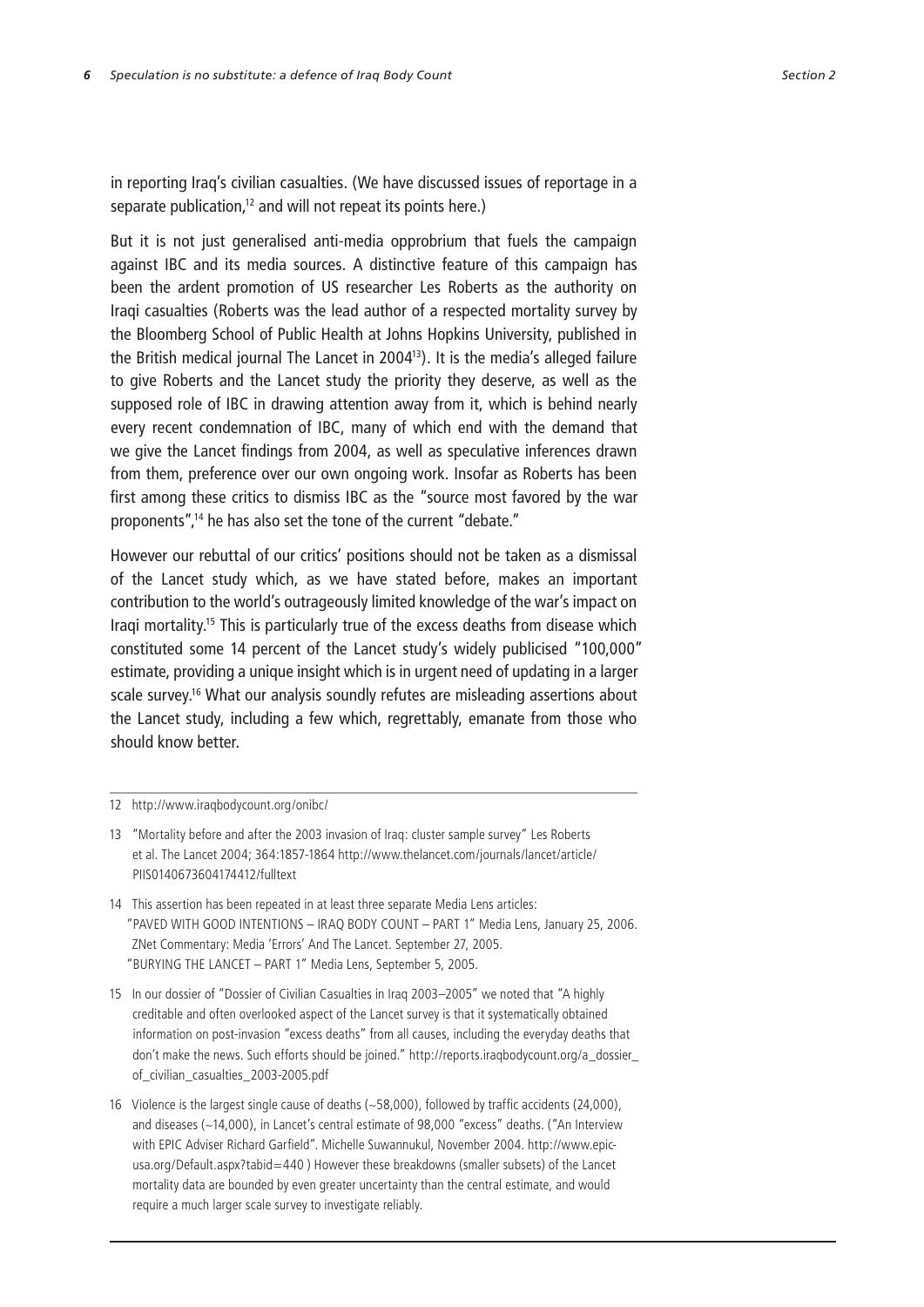The world has a pressing need to know the Iraq war's human costs, and no serious effort to document and publicise these costs should be maligned – but nor should speculation on these questions be raised to the status of holy writ.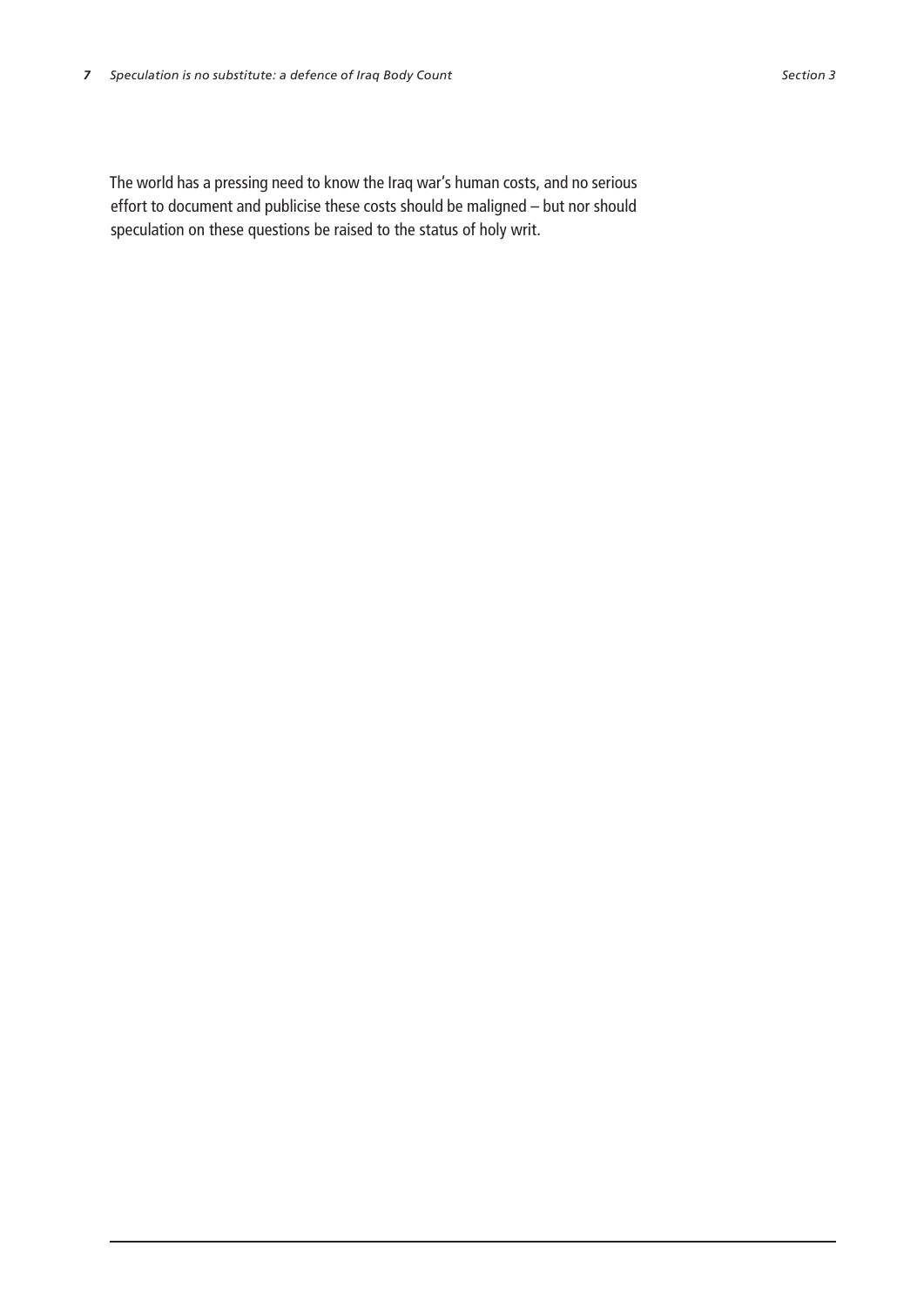## 3 Is IBC a "gross" undercount?

IBC and the most reliable commentators on our work have long been clear about the real limitations of our methods. The recent notion that these limitations are far more dramatic than was previously thought has other origins, however.

The relation of IBC to the three other credible sources on Iraqi casualty numbers, and of those sources to one another, hasn't changed. What has changed since late 2005 is the claimed entry of additional studies into the equation, and a series of unexamined conclusions drawn from them:

*"… there are now at least 8 independent estimates of the number or rate of deaths induced by the invasion of Iraq. The source most favored by the war proponents (Iraqbodycount.org) is the lowest. Our estimate is the third from highest. Four of the estimates place the death toll above 100,000."*

Les Roberts in response to *Independent* leader writer Mary Dejevsky, reprinted in "Burying the Lancet Part 1". Media Lens, September 5, 2005.

*"There are eight estimates out there of how many civilians have died, four of which are over a hundred thousand…"*

Les Roberts, Newsnight, BBC 2. October 12, 200517

*"… as we have seen, the IBC figure is selective in its sources, is the lowest estimate of eight serious studies, and relies on "professional rigour" in the Western media that does not exist."*

David Edwards and David Cromwell. "Paved with good intentions: Iraq Body Count Part 1". Media Lens, January 26th 2006

## 3.1 What is IBC being measured against?

Stephen Soldz, an ally in Media Lens' campaign and one of IBC's most vocal critics, explains:

*"… as the fighting has intensified and as other estimates of Iraqi civilian deaths have become available, IBC's low-ball estimates have increasingly been used to mask the true magnitude of the* 

<sup>17</sup> "Transcript: Iraq: The Future – Jack Straw, David Aaronovich, Lindsey German, Fareed Sabri, Reg Keys, Sue Smith, Bayan Sami Abdul-Rahman, Lord Tim Garden, Les Roberts, Douglas Murray and Humera Khan" http://www.britainusa.com/sections/articles\_show\_nt1.asp?d=0&i=41069&L1= &L2=&a=40113&pv=1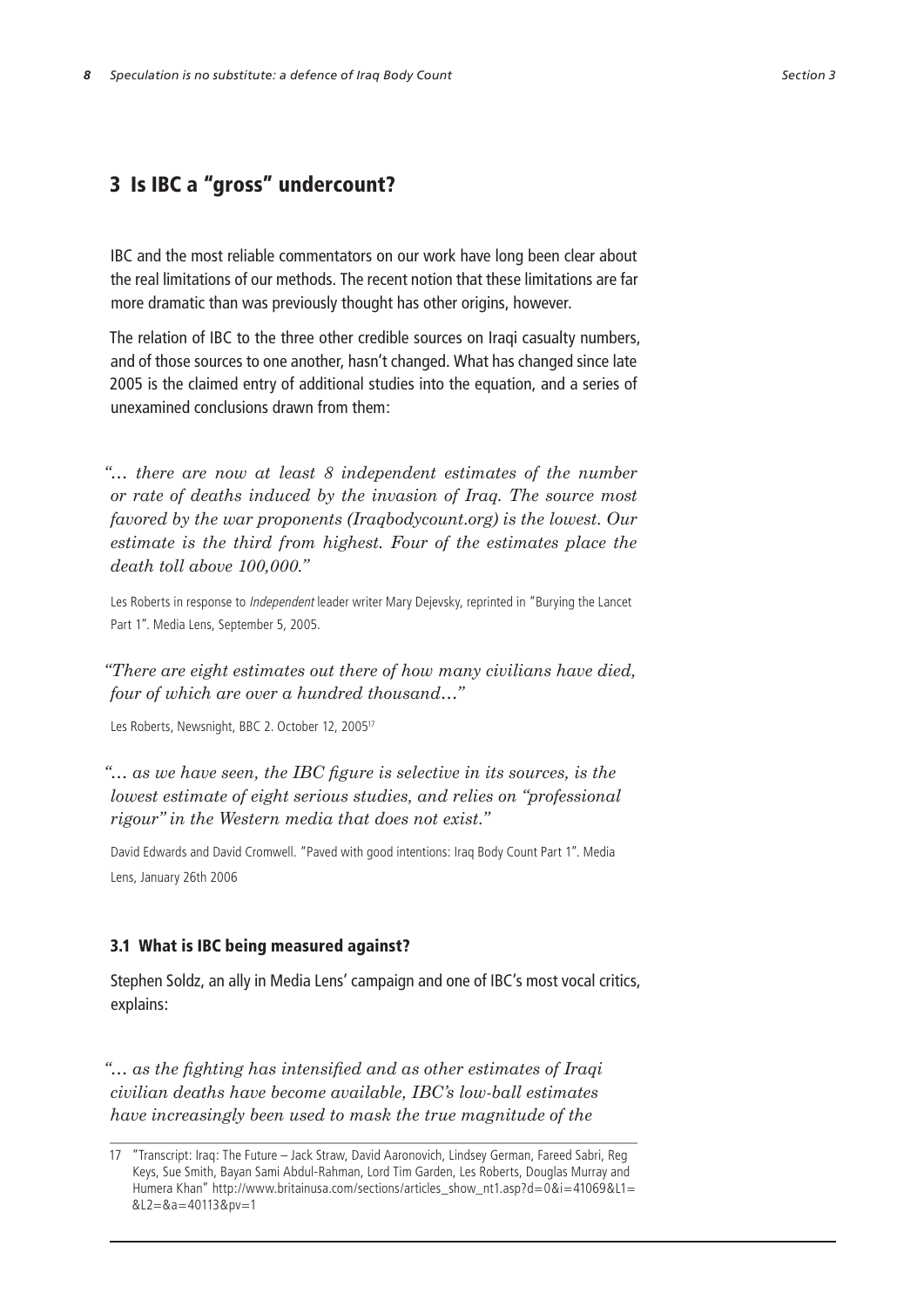*suffering, rather than as a call for better, more precise estimates. Such misuses of the IBC figures could only be avoided, or at least reduced, if IBC took every opportunity to prominently call attention to the fact that their estimates are nothing but rock bottom figures, almost certainly far below the true mortality figures. Indeed, a September, 2005 report by the Humanitarian Practice Network, Interpreting and using mortality data in humanitarian emergencies: A primer for non-epidemiologists, lists seven studies from which estimates of violent civilian deaths in Iraq can be derived.*

*Since each study covers a different period and length of time, the results are standardized as "violent deaths per day." Of the seven studies, IBC has the lowest estimate, at 17 deaths per day, followed by 22 deaths per day estimated by the Iraqi Ministry of Heath. Two studies produce estimates of 50 and 56 violent deaths per day. The Lancet study leads to an estimate of 101 violent deaths per day, while two other studies generate even higher estimates of 133 and 152 deaths per day. Thus, as suggested by our analysis, the IBC estimates are far below those from most other sources and cannot credibly be taken as being anything but rock-bottom minimums. [Thanks to Les Roberts for calling my attention to this report.]"<sup>18</sup>*

Described as a "sensitivity analysis" comparing the effectiveness of various sources in measuring deaths in the Iraq war, the table ranking the seven "estimates" referred to above was compiled by Les Roberts and published in September, 2005 in Humanitarian Practice Network Paper no.52, (hereafter HPN 05) 19, a publication of the British think tank, the Overseas Development Institute. This table repeats statements made in an earlier essay by Roberts for MIT's Center for International Studies published in July, 2005 (MIT 05) 20, which has gained wider exposure through a republication on the progressive news-oriented website Alternet.org<sup>21</sup>.

The table as originally published in HPN 05 is titled "Estimates of violent deaths per day in occupied Iraq", and is reproduced below as Table 1:

- 19 http://odihpn.org/documents/networkpaper052.pdf
- 20 http://web.mit.edu/cis/pdf/Audit\_6\_05\_Roberts.pdf
- 21 http://www.alternet.org/story/31508/

<sup>18</sup> When Promoting Truth Obscures the Truth: More on Iraqi Body Count and Iraqi Deaths, Stephen Soldz, February 5, 2006. http://www.zmag.org/content/showarticle.cfm?ItemID=9660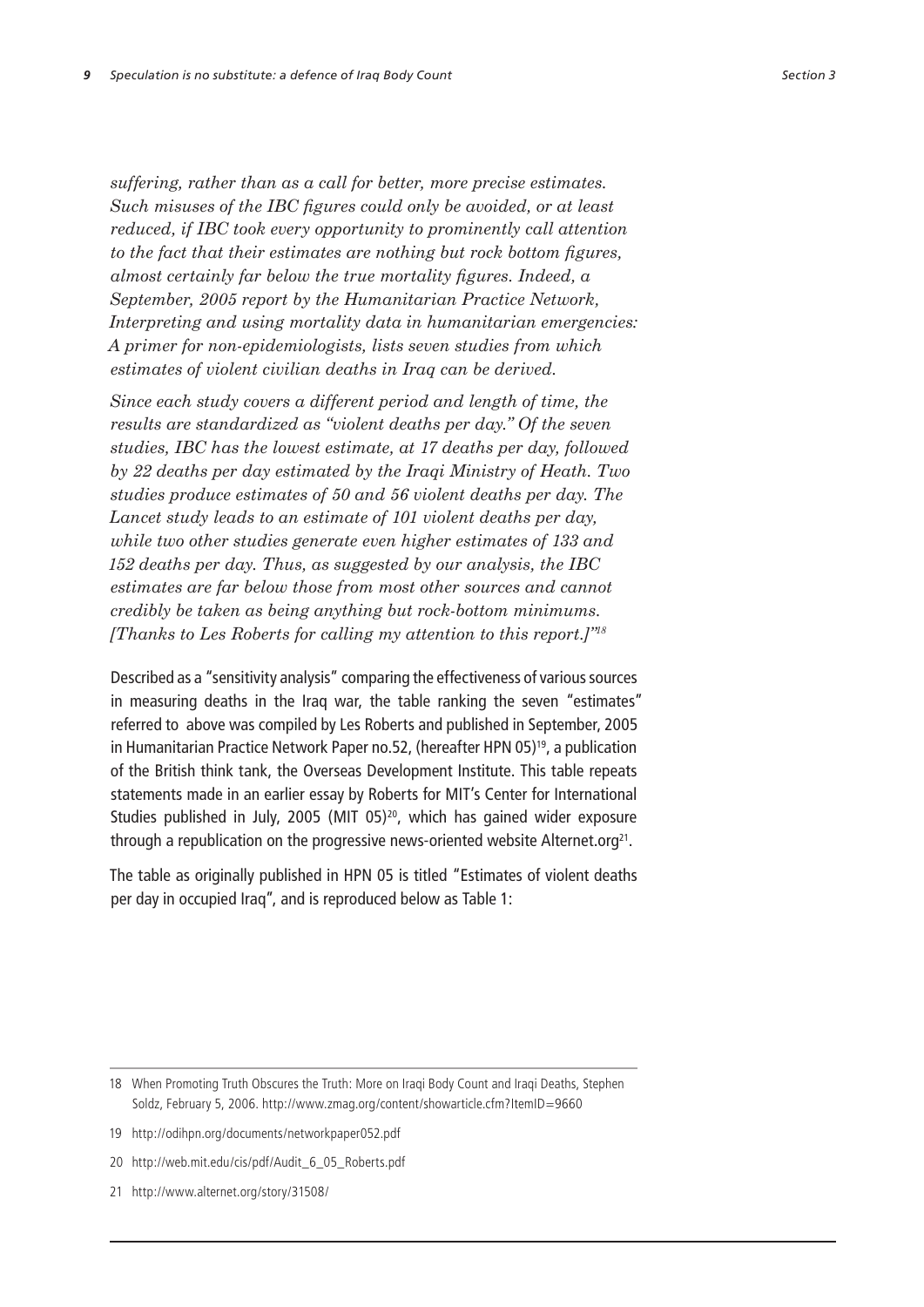| Source                                                         | Date of information | Violent deaths per day implied |
|----------------------------------------------------------------|---------------------|--------------------------------|
| Iraq Body Count                                                | $3/1/03 - 2/1/05$   | 17                             |
| Iraq Ministry of Health <sup>68</sup>                          | $4/5/04 - 5/05$     | 22                             |
| NGO Coordination Committee of Iraq (unpublished)               | 2004                | 50                             |
| Iraq Multiple Indicator Rapid Assessment (IMIRA) <sup>69</sup> | $3/1/02 - 5/30/04$  | 56                             |
| Lancet research (violent deaths only)7º                        | $3/1/03 - 9/21/04$  | 101                            |
| Mental health study, 2004 <sup>71</sup>                        | $2003 - 2004$       | 133                            |
| Iraqi Kaffi                                                    | $3/03 - 10/03$      | 152                            |

Table 1 (facsimile of Table 6 in HPN 05, page 30)

The table (hereafter referred to as the HPN table) contains information on seven sources, as Soldz correctly states. Roberts and others quoting him regularly describe IBC as being the "lowest of eight" or elsewhere "at least eight" studies, but Roberts has to our knowledge never done more than **allude** to an eighth study in public. We deal in the main text only with the seven studies exposed to scrutiny in this table.<sup>22</sup>

Unfortunately, the HPN table is so riddled with errors and inconsistencies as to make it hopelessly inadequate as a reliable comparison between the studies listed – and nor can it provide any credible basis for the sweeping critiques of IBC which directly or indirectly stem from it.

These are the most obvious problems:

.

3.2 IBC's critics understate our death-rate by almost a factor of two

The IBC per-day death rate in the HPN table is given as 17, when it was in fact 32 for the time-frame in the table – an under-calculation of IBC's per-day rate by almost 50%.

This factor of two error repeats the declaration in MIT 05 of "an oft-cited Iraqbodycount estimate of about 500 violent deaths per month in the entire

http://www.guardian.co.uk/Iraq/Story/0,2763,1073070,00.html "Up to 15,000 people killed in invasion, claims thinktank". Suzanne Goldenberg, The Guardian, 29 October, 2003. (Study by Project on Defense Alternatives, http:// www.comw.org/pda)

http://civilians.info/iraq/ "IRAQI CIVILIAN WAR CASUALTIES Covering the period of March 21

<sup>22</sup> We believe the study alluded to may involve a figure of 128,000 deaths. We discuss it in Appendix 3.4.b after dealing with the sources in the HPN Table. However there are other sources that might have found their way into this table, but did not – e.g.:

<sup>–</sup> July 31, 2003" Raed Jarrar, country director of CIVIC survey (http://www.civicworldwide.org/)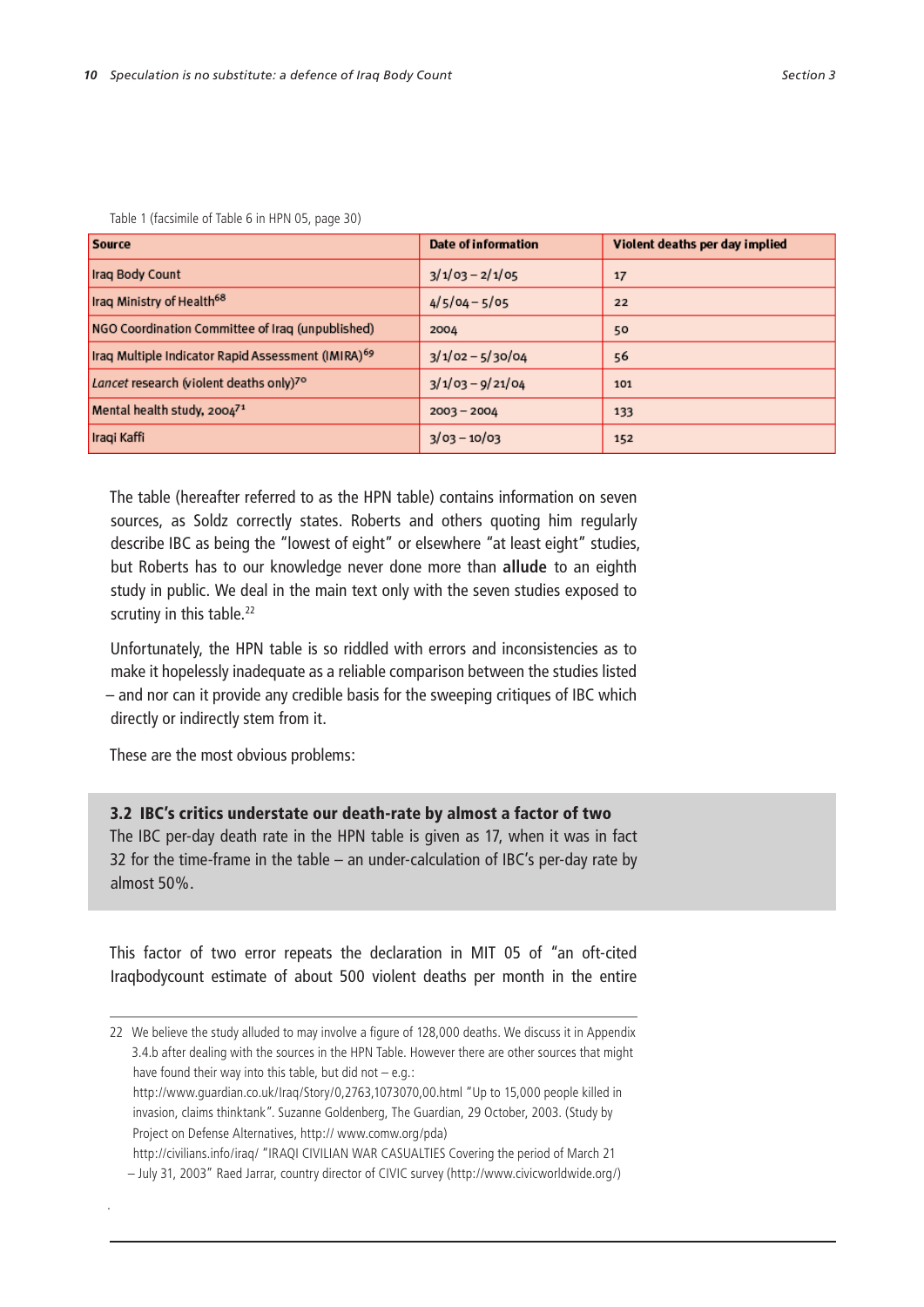country" (17x30=510). Seen in this grossly mistaken light, IBC is only 11%, 13%, and 16% of three of the remaining six sources in the HPN table, lending credibility to Roberts' accompanying remarks in HPN 05 that "the IBC monitoring network cannot be more than 20% complete", as well as his oft-cited comment that IBC figures are "too low, most likely by a factor of five or ten."

These erroneous figures have been used as the basis of many claims about the extent of an IBC undercount, which claims are therefore equally in error. At our request the 17 deaths per-day error has now been corrected in the PDF version of HPN 05, but six months have elapsed since it first appeared, during which claims of our undercount based on this wrongly calculated "sensitivity analysis" have been insistently made and fairly widely circulated. The 500 per-month claim in MIT 05, as also repeated on Alternet, has not been corrected.

We are disappointed that so many vehement and otherwise energetic critics of IBC failed to take the trouble to check even this simple statistic, especially given the seriousness of the subject matter. It was left to us to prove this large and easily verified error to the authors before it was corrected in a revised version.23

The version of the HPN table revised for April 2006 is reproduced as Table 2 and now reads as follows.

| Source                                                         | Date of information | Violent deaths per day implied |
|----------------------------------------------------------------|---------------------|--------------------------------|
| Iraq Ministry of Health <sup>68</sup>                          | $5/4/04 - 5/05$     | 22                             |
| Iraq Body Count                                                | $1/3/03 - 1/2/05$   | 32                             |
| NGO Coordination Committee of Iraq (unpublished)               | 2004                | 50                             |
| Iraq Multiple Indicator Rapid Assessment (IMIRA) <sup>69</sup> | $1/3/02 - 30/5/04$  | 56                             |
| Lancet research (violent deaths only) <sup>7°</sup>            | $1/3/03 - 21/9/04$  | 101                            |
| Mental health study, 2004 <sup>71</sup>                        | $2003 - 2004$       | 133                            |
| Iraqi Kaffi                                                    | $3/03 - 10/03$      | 152                            |

Table 2 (facsimile of Table 6 in HPN 05, page 30, corrected version, 2006).

As can be seen from Table 2, when this correction is made IBC is no longer "the lowest estimate", and IBC's per day rate becomes about one-fifth (rather than one-tenth) of even the table's highest entry. (It is only this corrected table that we discuss from here on when reference is made to "the HPN table").

But the problems with the HPN table go far beyond this single (albeit serious) error.

<sup>23</sup> We would like to particularly thank Francesco Checchi, a co-author of the HPN paper (though not of this section), for his help in this regard.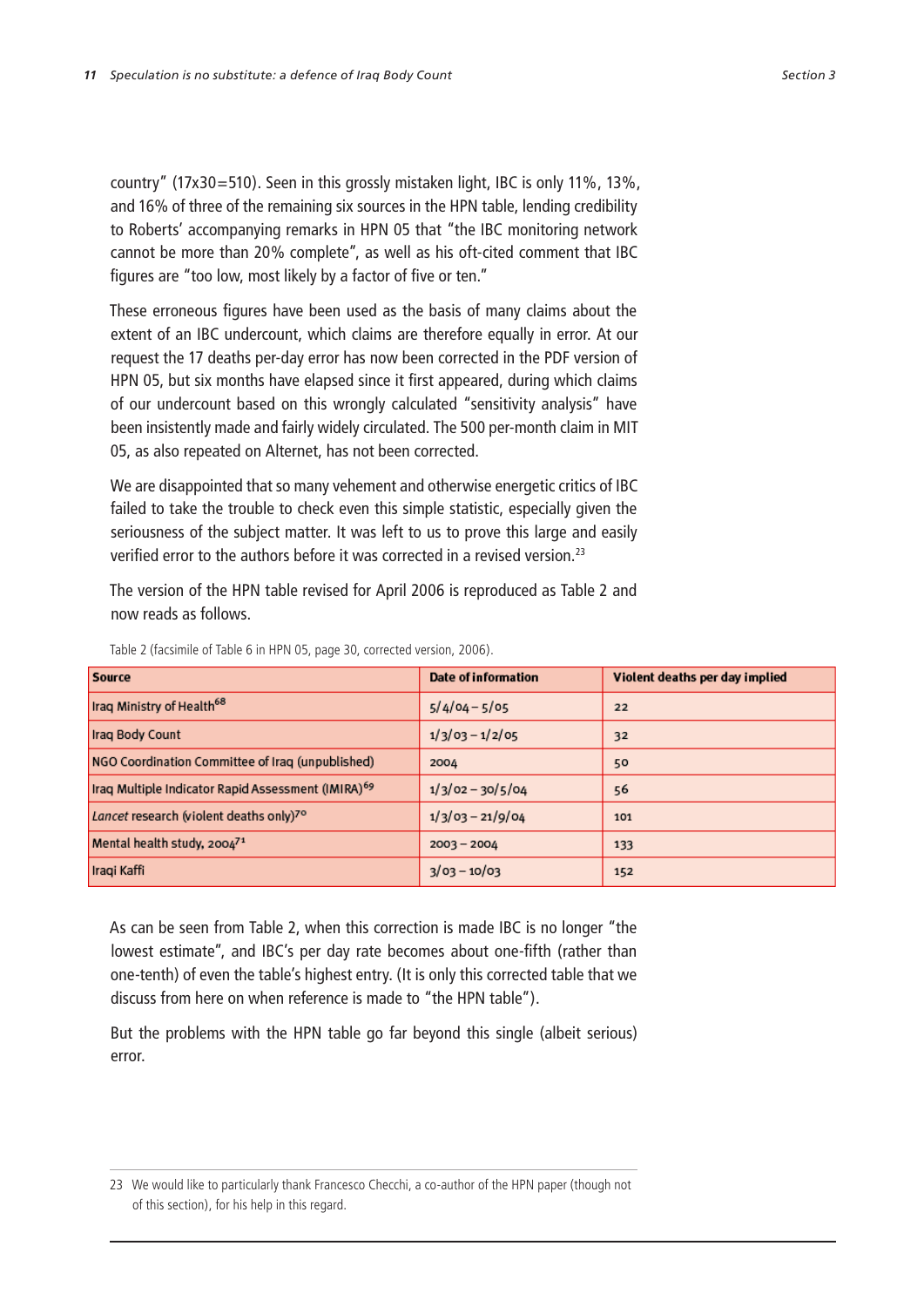## 3.3 IBC's critics overlook that deaths-per-day vary over time

The average per-day rate figures provided in the HPN table take no account of the fact that death rates have varied greatly, with the result that the different per-day rates in the table cannot be directly compared to one another.

Even if all the studies were equally effective in recording deaths, they would produce different per day rates simply because they cover different periods – some, for instance, are concentrated around the massive slaughter of the invasion phase, while others miss it completely.

As an ongoing project which began a little before the March 2003 invasion, IBC is the only source which covers the entire time-frame. If the object is to draw conclusions about IBC then one can readily compare it to each of the other sources over the equivalent period.<sup>24</sup>

When comparisons over the same date ranges are undertaken, rather than against an arbitrary one for IBC, the per-day death rates for IBC exceed that of one study (Ministry of Health), provides a rate exceeding half of two other studies, and provides a rate of at around one-third of the remaining studies (see Table 3 below). Thus, when like period is compared to like period there is no longer any comparison source for which IBC's number provides only one-fifth the number, let alone one-tenth.

24 A total for deaths throughout any period covered by IBC can be obtained by sorting the database at http://www.iraqbodycount.org/database by date (most recent first).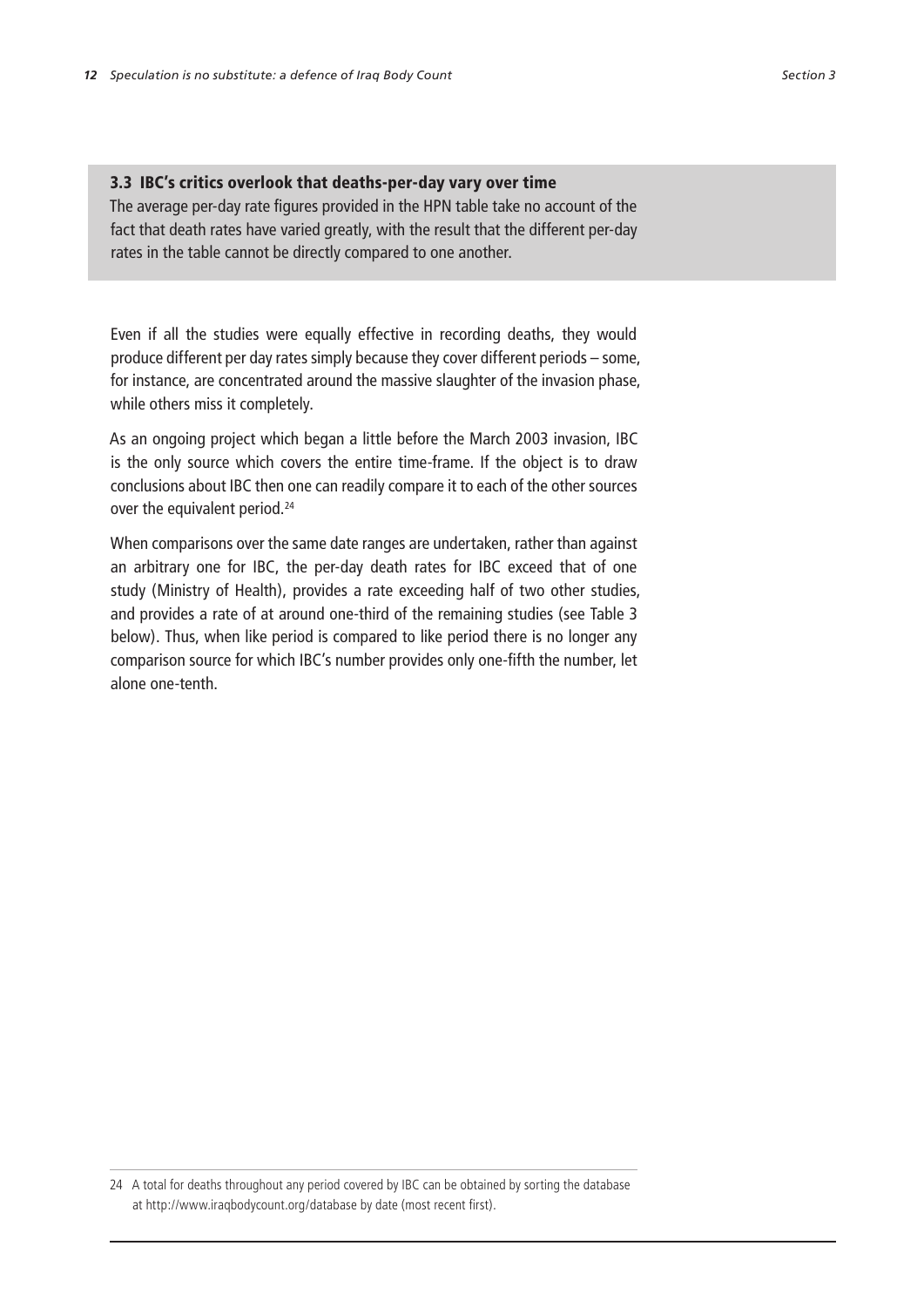Table 3: IBC per-day rates compared to other sources in HPN Table

| Comparison source as presented in HPN table    |                                         |                                     | Iraq Body Count                                                 |                                            |  |
|------------------------------------------------|-----------------------------------------|-------------------------------------|-----------------------------------------------------------------|--------------------------------------------|--|
| Date range                                     | Source                                  | "Violent deaths<br>per day implied" | Reported violent<br>deaths per day<br>during the same<br>period | As a percentage<br>of comparison<br>source |  |
| 5 Apr 04-1 May 05                              | "Ministry of Health"                    | 22                                  | 31                                                              | 140%                                       |  |
| I Jan 2003-30 May 2004                         | "IMIRA"                                 | 56                                  | 34                                                              | 61%                                        |  |
| 1 Jan $04 - 31$ Dec 02                         | "NGO Coordination<br>Committee of Iraq" | 50                                  | 29                                                              | 58%                                        |  |
| I Mar 2003 - 31 Oct 2003                       | "Iraqi Kaffi"                           | 152                                 | 50                                                              | 33%                                        |  |
| I Mar 2003 - 30 Sept 2004                      | "Lancet"                                | 101                                 | 32                                                              | 32%                                        |  |
| $2003 - 2004$<br>[Mar 20, 2003 - Jan 1, 2004]* | "Mental health study, 2004"             | 133                                 | 41                                                              | 31%                                        |  |

\*For this calculation we used the date range between March 20, 2003 and January 1, 2004, for reasons explained in Appendix 3.4.2.a, although a much shorter date range could have been chosen (thereby leading to a higher IBC per-day rate as a result of the weighting of deaths towards the invasion phase).

It can be seen from this that the claims made by Roberts, uncritically accepted and repeated by other critics, that "the IBC monitoring network cannot be more than 20% complete" and that IBC-derived totals are "too low, most likely by a factor of five or ten" cannot be sustained by the data he himself provides. If the highest of the estimates in the HPN table is a credible one (and we will examine that claim next) then the worst one can say of IBC from this only slightly more rigorous, but much fairer, analysis is that it is lower than some (but not all) other studies by a factor of two or three.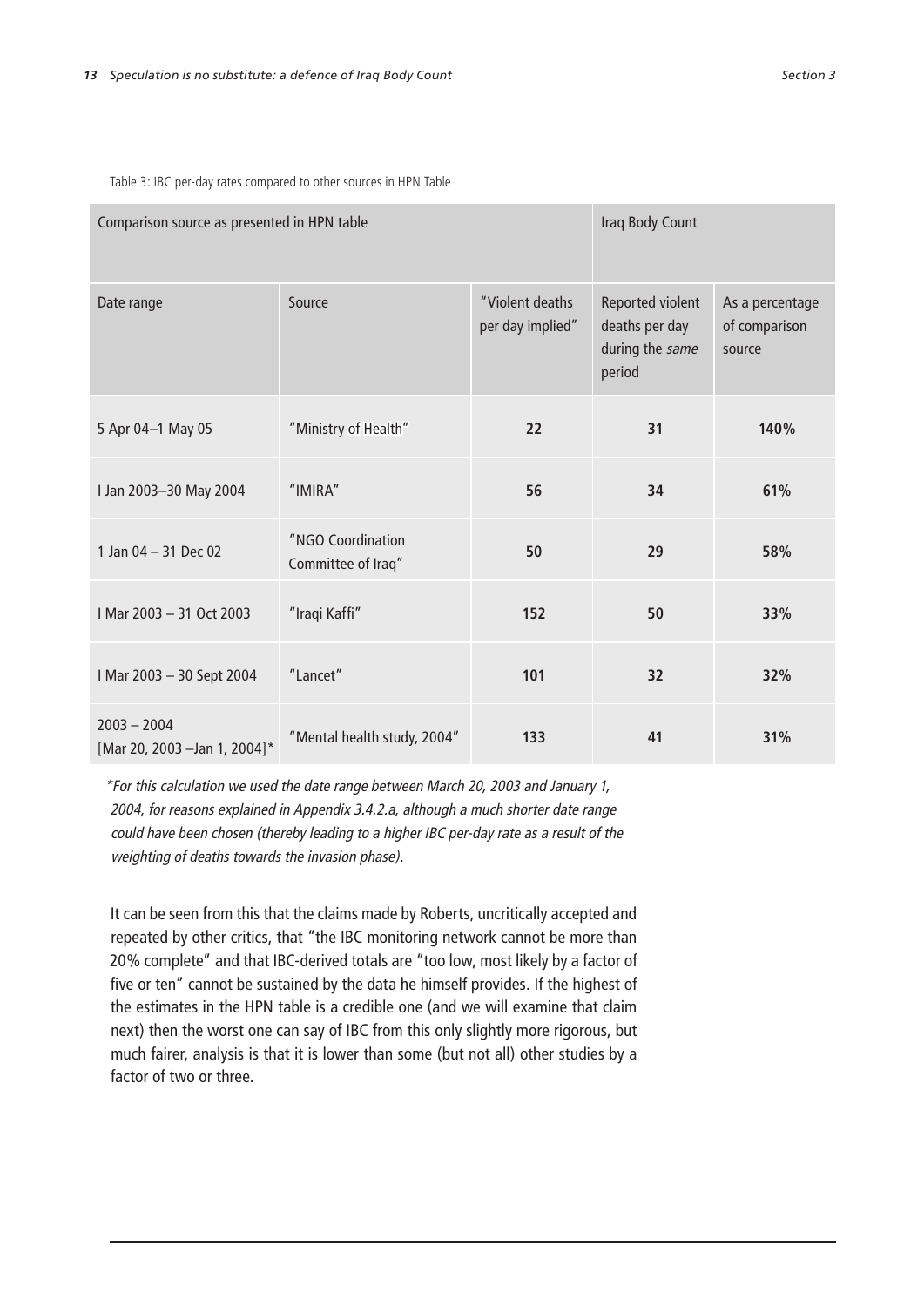## 3.4 Three of the studies do not qualify as rigorous contributions

Three of the estimates in the HPN table do not stand up to even basic academic or technical scrutiny and must be removed from consideration.

## 3.4.1 "NGO Coordination Committee of Iraq": a "personal communication", and "unpublished"

We have searched in vain for any account besides Roberts' of an "NGO Coordination Committee of Iraq" (NCCI) study estimating 50 violent deaths per day in Iraq. The closest it receives to a citation in HPN 05 or MIT 05 is that it is a "personal communication" from a member of staff – in HPN 05 it is simply described, in brackets, as "unpublished", and apparently remains so to this day.

The NGO Coordination Committee in Iraq is indeed a respectable organisation. But Roberts provides no discussion whatsoever of the methods used. For all we know this number may combine openly-available data from IBC with information on combatant deaths from other sources.

Until someone puts citeable evidence of this study and its methods into the public domain, our conclusion is that NCCI as cited in MIT 05 ("personal communication") and HPN 05 ("unpublished") has no place in a table that purports to be a serious academic analysis of a subject as important as mortality estimates.<sup>25</sup>

## 3.4.2 "Mental Health Study 2004": not the source of "133 per day" estimate

The estimate of 133 violent deaths per day for the "Mental Health Study" is, according to Roberts, to be found in a paper in the New England Journal of Medicine (NEJM). In fact, nowhere in the cited paper is there any reference to an estimated per-day rate of violent deaths, whether 133 or any other number, and there is nothing in HPN 05 or MIT 05 to explain how this 133 per-day rate is derived.

It is deeply misleading to cite the undoubtedly "prestigious" NEJM as the source of a specific per-day mortality estimate. This false citation lends an entirely spurious credibility to un-stated and untested assumptions (we test some possible ones in Appendix 3.4.2.a and find them extremely wanting). The "Mental health study,

<sup>25</sup> A series of publications focusing on the activity of anti-occupation forces from The Center for Strategic and International Studies (CSIS), authored by Anthony Cordesman and colleagues, has since late 2004 been making use of a "rough" set of stastics (not since updated) covering "insurgent" attacks between September 2003 and October 2004, and sourced to the NGO Coordination Committee in Iraq (NCCI). These provide a record of less than 10 Iraqi deaths per day. E.g. The Developing Iraqi Insurgency: Status at End-2004, December 22, 2004. (p. 4) http:// www.csis.org/media/csis/pubs/iraq\_deviraqinsurgency.pdf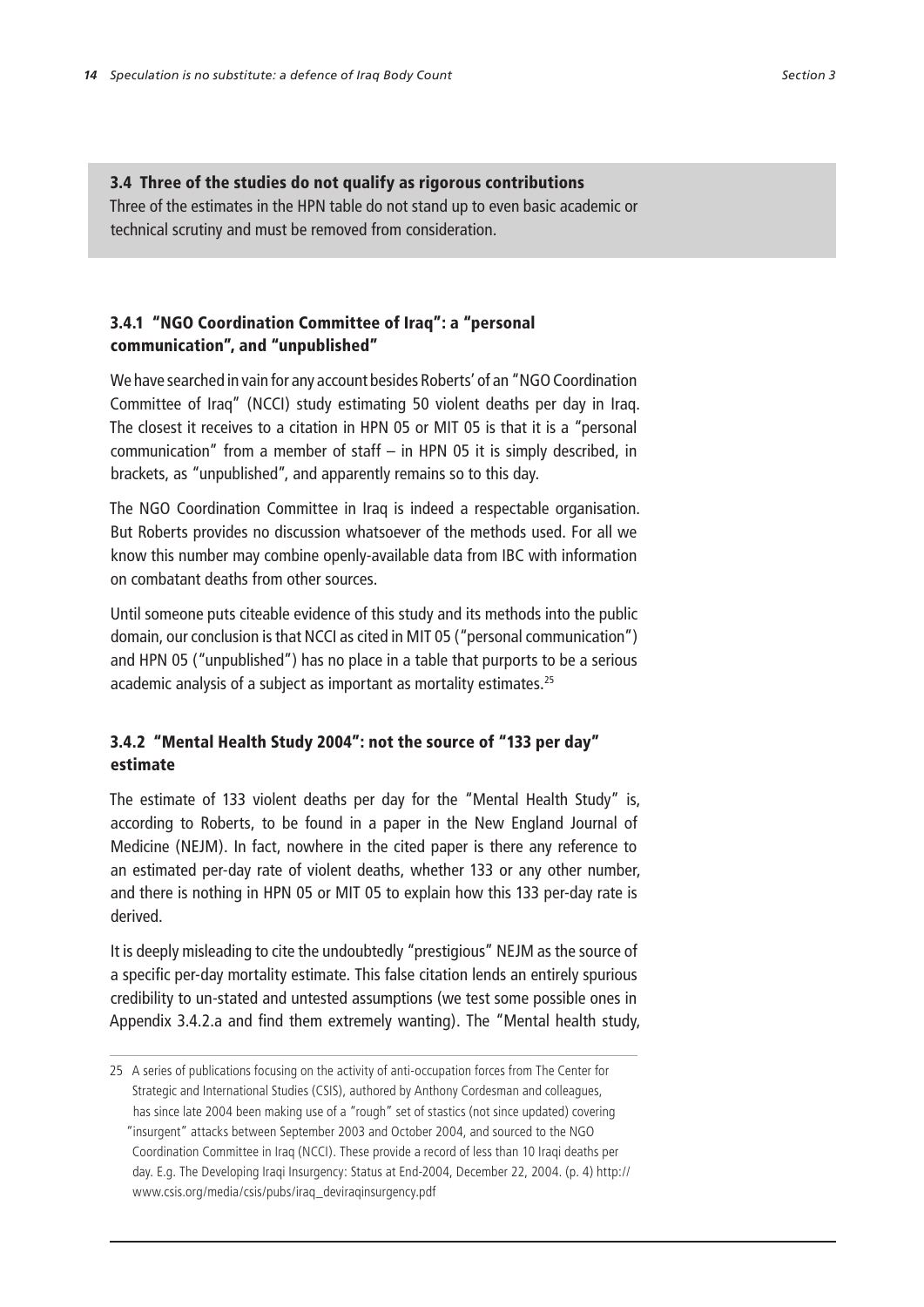2004" estimate contained within the HPN table must, at the present time, be rejected as a properly defined contribution to the study of Iraqi mortality rates.<sup>26</sup>

## 3.4.3 "Iraqi Kaffi/People's Kifah": no such study as described

The mis-spelled "Iraqi Kaffi" study in the HPN table refers to a report of 37,000 Iraqi civilian deaths from the "People's Kifah", a political group in Iraq, and is correctly cited as such in MIT 05. The table describes the study as covering the period from March to October 2003. This is indeed how it was reported on July 31, 2004 by the English language edition of Aljazeera:

*An Iraqi political group says more than 37,000 Iraqi civilians were killed between the start of the US-led invasion in March 2003 and October 2003.*

*The People's Kifah, or Struggle Against Hegemony, movement said in a statement that it carried out a detailed survey of Iraqi civilian fatalities during September and October 2003.27*

The report then lists in detail the deaths recorded in various towns, eg., 6103 in Baghdad, 2009 in Mosul, and so on.

However, on August 21, 2003 the very same detailed town-by-town figures, as well as a total of 37,000 civilians killed, originating from the same political party and spokesperson, were published on the website of Jude Wanniski, a retired Wall Street Journal reporter. Wanniski reproduced in full an emailed communiqué from the party spokesperson which stated:

*The above figures were the actual civilian deaths killed violently since the beginning of the invasion of Iraq in March this year and until the middle of June (including those killed after the fall of Saddam's regime and who in a way of another caught between gunfire of the US troops and the Iraqi resistance).28*

If we give preference to the unedited words of the spokesperson, then this survey covered the period from 20 March to mid-June 2003, not to October 2003. In any case, it is impossible for data published in August 2003 to have been collected in September and October 2003.

It is clear that neither Roberts nor the champions of his analysis are aware of the provenance of this report, which  $-$  if correctly cited  $-$  provides a rate of 422 (civilians-only) killed per day, not 152 as given in the HPN table. It is surprising that

<sup>26</sup> See Appendix, 3.4.2.a

<sup>27</sup> "Iraqi group: Civilian toll over 37,000". Al Jazeera, July 31, 2004. http://english.aljazeera.net/NR/ exeres/66E32EAF-0E4E-4765-9339-594C323A777F.htm

<sup>28</sup> "Civilian War Deaths in Iraq", August 21, 2003. http://www.wanniski.com/showarticle. asp?articleid=2855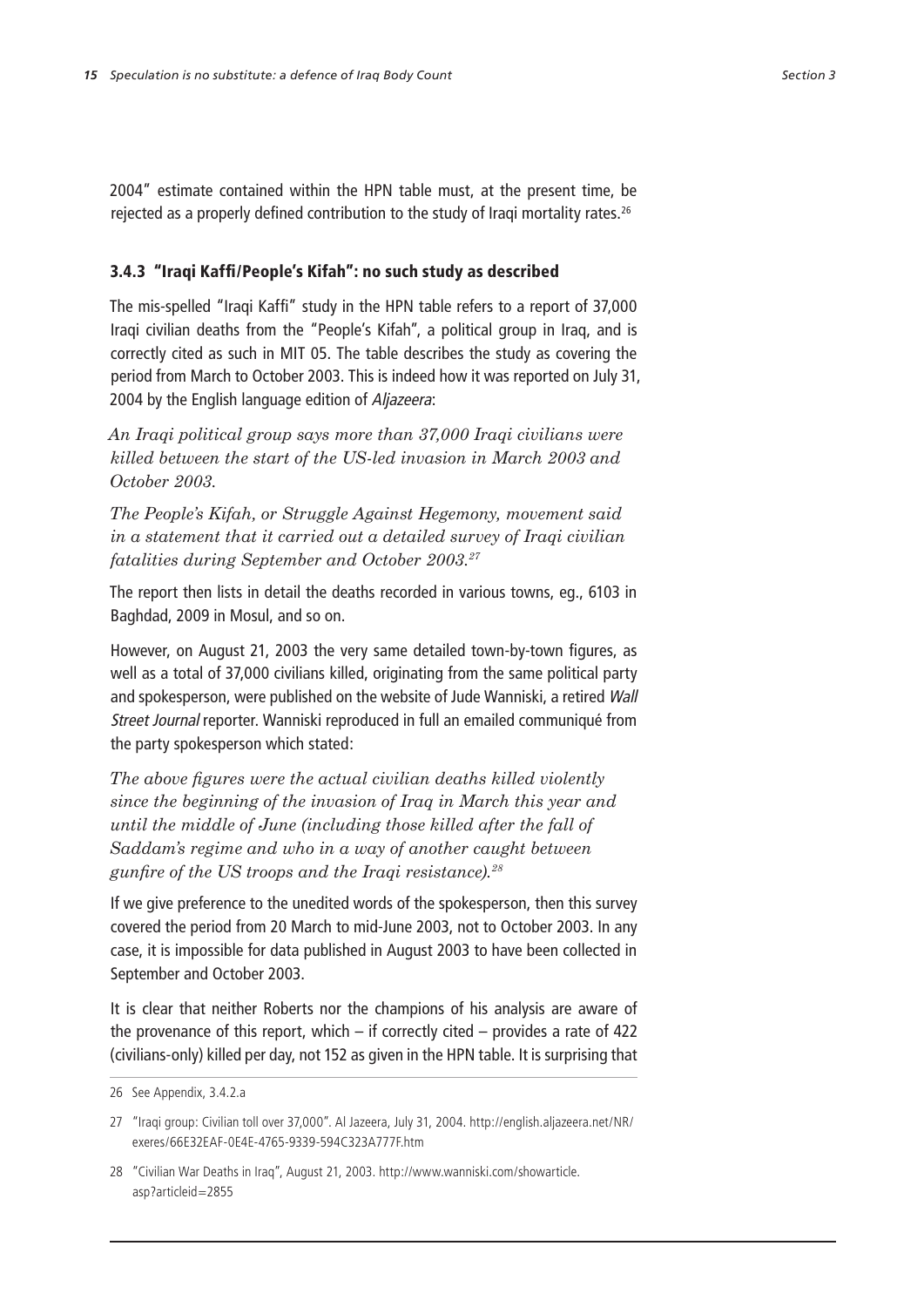this survey should have been given such cursory treatment before being added to the table, particularly considering that it provides the table's highest entry.

Even if this date discrepancy is overlooked, full details of the survey's methodology (including reliability of data-gathering methods, checks for double and triplecounting etc.) have never been described. It is therefore not possible to give this survey the same weight as studies whose methodologies are clear and auditable.

We return to examine two of the above sources (namely, "Mental health" and "People's Kifah") for compatibility with other work in section 3.6, below. For discussion of the likely eighth study alluded to by Roberts, see Appendix 3.4.3.a.

The four studies which are shown in Table 4 below, Iraqi Ministry of Health, IBC, IMIRA (more often referred to as ILCS – standing for "Iraq Living Conditions Survey") and Lancet, are the only remaining sources which merit consideration as serious contributions to the understanding of Iraqi mortality totals (although even the Ministry of Health study has not been properly cited in the HPN table<sup>29</sup>).

But problems remain. Another crucial difference concealed in the HPN table is that the sources **measure different categories of victim**.

## 3.5 Studies with different inclusion criteria are not directly comparable

It is unacknowledged by Roberts that some of the studies include combatants, or victims of crimes, and other categories not included by others. Therefore their perday death rates are bound to differ.

Table 4

| Study                 | "Violent<br>deaths per<br>day implied"<br>(HPN 05) | Data include<br>invasion-<br>phase civilian<br>deaths | Data include<br>post-invasion<br>phase civilian<br>deaths | Data include<br>invasion-<br>phase Iraqi<br>military<br>deaths | Data include<br>post-invasion<br>phase<br>combatant<br>deaths | Data include<br>victims of<br>crime | <b>Number</b><br>of victim<br>categories in<br>study |
|-----------------------|----------------------------------------------------|-------------------------------------------------------|-----------------------------------------------------------|----------------------------------------------------------------|---------------------------------------------------------------|-------------------------------------|------------------------------------------------------|
| Ministry of<br>Health | 22                                                 | no                                                    | yes                                                       | no                                                             | yes                                                           | no                                  | $\overline{2}$                                       |
| <b>IBC</b>            | 32                                                 | yes                                                   | yes                                                       | no                                                             | no                                                            | yes                                 | 3                                                    |
| <b>IMIRA (ILCS)</b>   | 56                                                 | yes                                                   | yes                                                       | yes                                                            | yes                                                           | no                                  | 4                                                    |
| Lancet                | 101                                                | yes                                                   | yes                                                       | no/yes*                                                        | yes                                                           | yes                                 | 4/5                                                  |

\*See section 3.7 below and note on Iraqi military in Lancet, Appendix 3.7.c.

29 See Appendix, 3.4.3.b.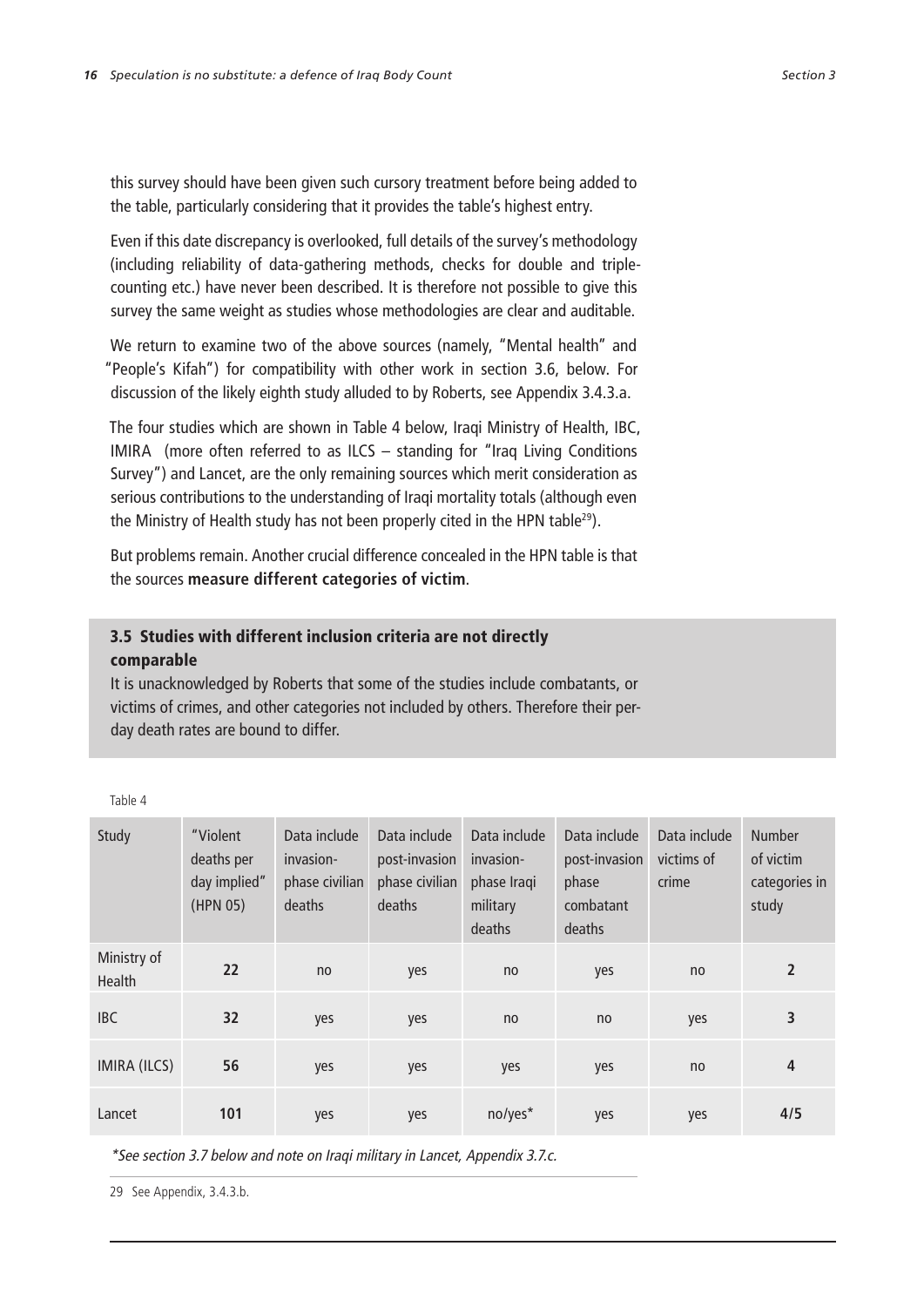Table 4 above shows the categories of deaths included in each of the four serious mortality studies available. The final column shows the number of different categories contained in each study. It is obvious that, as the number of categories of victim is increased, the total recorded or estimated deaths should also increase, along with the derived per-day rate. It is, therefore, to be expected that the Lancet (with 4/5 categories) will show the highest per-day rate of the four studies, that the Ministry of Health (with only 2 categories) will show the lowest per-day rate, leaving IBC and ILCS falling somewhere between these two extremes, in a rank order determined by the relative proportion of combatant deaths and deaths from crime.

In light of this, the particularly harsh light that critics shine on IBC (but not on Ministry of Health or ILCS) is hard to fathom. In a Media Lens-published email correspondence with a columnist for the Independent newspaper,<sup>30</sup> Les Roberts has claimed that the differences between Lancet and ILCS are largely explainable by differences in methodology, and that therefore they are broadly consistent with one another, pointing to a similar underlying phenomenon. If the substantial difference between the Lancet and ILCS estimate is not proof that ILCS is a "gross underestimate", then there is no basis for applying a similar judgment to IBC.

### 3.6 Legitimate comparisons between studies and the strength of ILCS

ILCS, which improves on the Lancet survey in several respects, is strangely underemphasised by Roberts, Media Lens and their followers.

One of the most extraordinary and inexplicable features of the debate about Iraqi mortality estimates is the almost total neglect by most commentators of the ILCS study in favour of the Lancet study.<sup>31</sup>

A simple comparison of the Lancet study and ILCS, both household clustersampling surveys, suggests that ILCS should be taken very seriously indeed. Table 5 below shows the main data that are relevant to a comparative assessment of the two studies, and Figure 1, further below, shows their effect on estimates drawn from the studies.

31 See Appendix, 3.6.a.

<sup>30</sup> "BURYING THE LANCET – PART 1" Media Lens, September 5, 2005. http://www.medialens. org/alerts/05/050905\_burying\_the\_lancet\_part1.php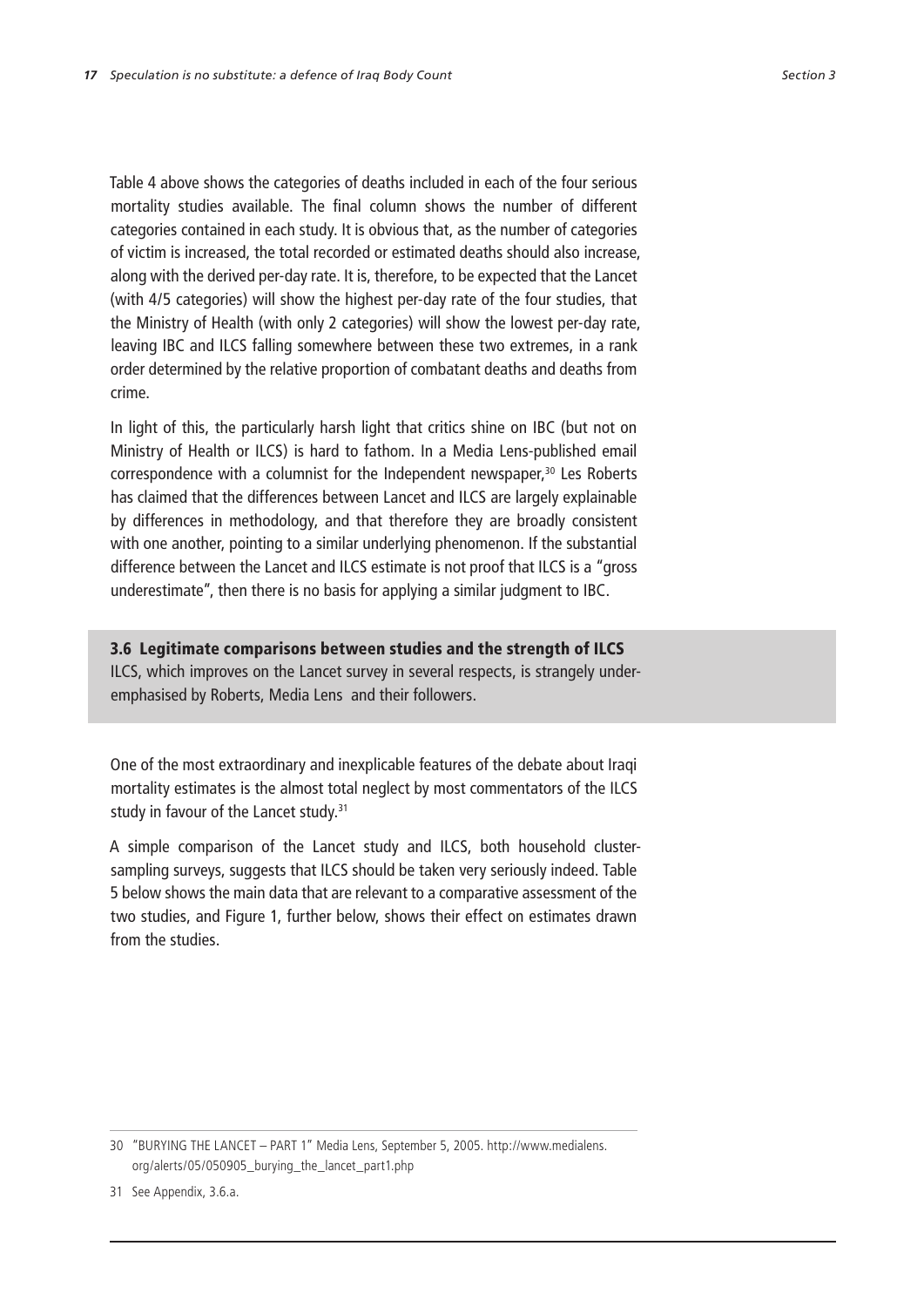Table 5

| Survey characteristics                   | Lancet study (Roberts et al.)                  | ILCS (IMIRA)                  |
|------------------------------------------|------------------------------------------------|-------------------------------|
| Number of clusters sampled               | 33                                             | 2,200                         |
| Number of households per cluster sampled | 30                                             | 10                            |
| Total number of households sampled       | 990                                            | 22,000                        |
| Number of governorates sampled           | 10 out of 18<br>(11 if Anbar/Falluja included) | All 18                        |
| Sampling rate across the population      | $\sim$ 1 in 3,000*                             | $\sim$ 1 in 200**             |
| Number of violent deaths recorded        | $\sim$ 21 (including 7 from crime)             | $\sim$ 130 (only war-related) |

\*Survey assumed a population of 24.4 million

\*\*Survey assumed a population of 27.1 million

The ILCS survey is superior to the Lancet's on sample size, geographical distribution of samples, and number of deaths recorded. As a result its 95% confidence intervals are far smaller. The confidence interval is the key indicator of the reliability of the study. ILCS has a confidence interval of 11,000 (end-points 18,000 – 29,000). Lancet has a confidence interval of 186,000 (end-points 8,000 – 194,000). All other things being equal, the central ILCS estimate of 24,000 to late Spring 2004 should be taken as the best available estimate of violent, conflict-related deaths to that point in time.

Given the high reliability of its estimate, ILCS can be quite confidently used as a test of other sources. Another source which includes fewer categories of deaths or spans a shorter period than ILCS but reports a higher number of people killed can be considered to almost certainly be an over-estimate. This description fits the two highest entries in the original HPN table we have already rejected for other reasons. "Mental health study", which was the second highest entry in the table, includes no combatants, spans a shorter time-frame, and includes only civilians killed by US ground forces. Yet its total of ~38,000 deaths is higher than the ILCS central estimate of 24,000 and well outside the ILCS confidence interval. Similarly the HPN table's highest entry, "People's Kifah", reported 37,000 deaths, despite this number's consisting solely of civilians killed over a much shorter period than is covered by ILCS, and can also be set aside on this basis.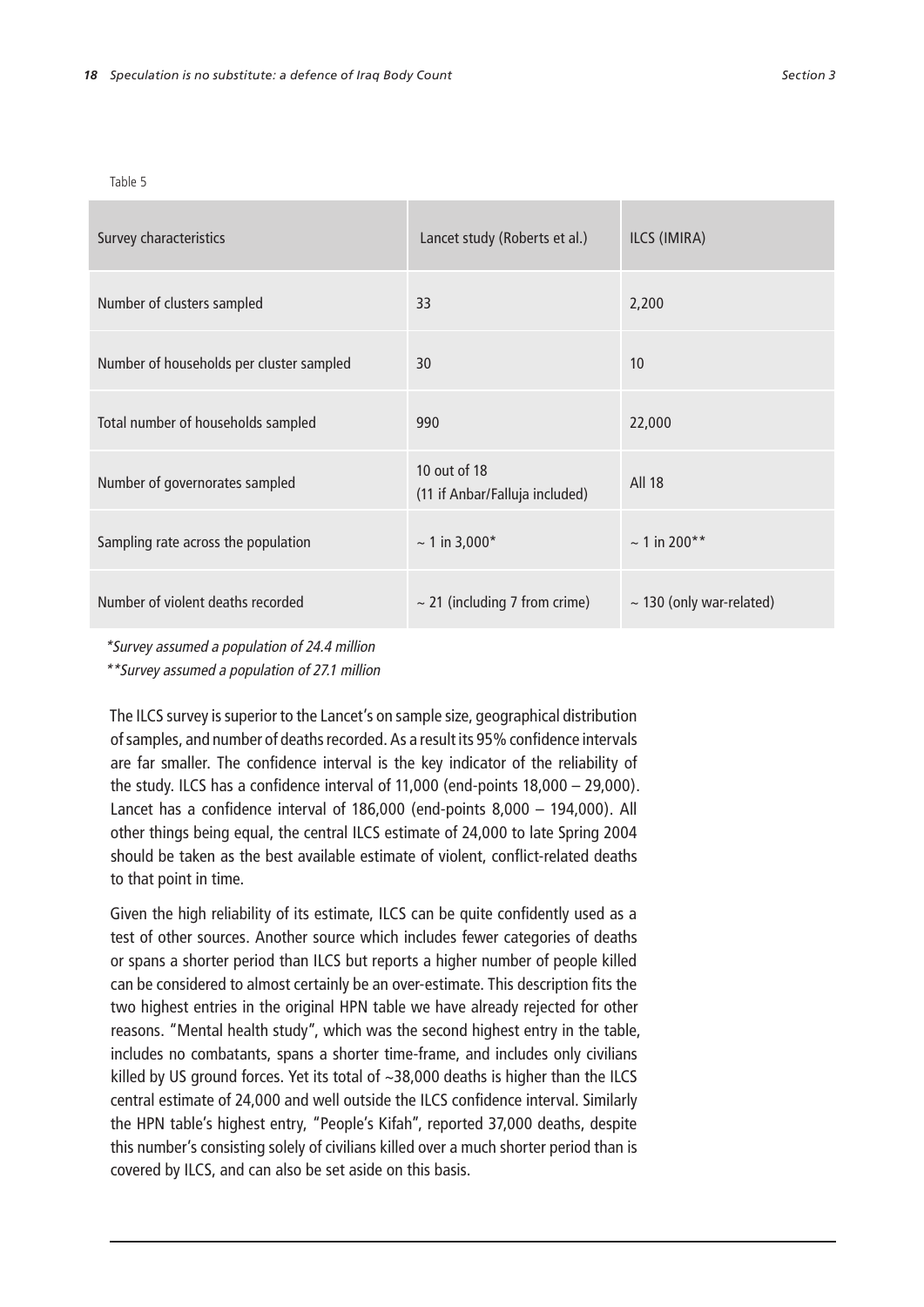Finally we may ask how two of the recognised studies compare to ILCS.

#### 3.6.1 IBC compared to ILCS

Our earlier analysis has shown that IBC's figures are 61% of ILCS (see Table 3). However, there are two issues that remain:

- **1. ILCS includes combatant deaths, while IBC does not.**
- **2. IBC includes criminal murders, while ILCS does not.**

There is no reliable way to determine from ILCS data how many Iraqi combatants were killed, either during the invasion or after it. However, excess deaths from crime are recorded by IBC and can be removed from its figures. When these deaths are excluded, IBC's total for the same period is 10,593, or about 44 percent of the ILCS estimate. Even under the extremely conservative assumption that less than 3,000 of the ILCS total are combatants (including Iraqi military killed during the invasion), IBC has caught over half the ILCS estimate. So, when appropriately compared to ILCS, the worst one could say of IBC is that its count could be low by a factor of two, a far cry from factors of "five or ten."

## 3.6.2. Lancet compared to ILCS

Comparisons between the Lancet study and ILCS have been attempted in the past, one of the best-known being by British activist Milan Rai. His analysis concludes:

*"If we crudely scale up the UNDP [IMIRA] figure to take account of the longer Lancet time period, we reach a figure (33,000) which is exactly the Lancet-derived figure of 33,000 violent deaths due to military action."<sup>32</sup>*

This widely cited conclusion is wrong, for at least two reasons.

First, the correct Lancet figure for combat-related violence is nearer 39,000 than 33,000. The incorrect 33,000 figure was calculated and published by a blogger named Tim Lambert, and accepted uncritically by Rai. But data from the Lancet study itself shows that only a third of 57,600 violent deaths were due to criminal activity, leaving 38,400 combat-related violent deaths. A later re-analysis of Lancet data by the Small Arms Survey placed this figure at 39,000.<sup>33</sup>

Second, the correct ILCS figure is probably nearer 28,000 than 33,000. This is

<sup>32</sup> "Iraq Mortality". Milan Rai, October 14, 2005. http://iraqmortality.org/iraq-mortality

<sup>33</sup> These data are provided by a paper from the Small Arms Survey (2005) –"Behind the numbers: Small arms and conflict deaths" which, on the basis of the Lancet study and personal communications from Les Roberts, derives "an estimated 39,000 deaths" based on 13 "excess deaths" from non-criminal violence. http://hei.unige.ch/sas/Yearbook%202005/full%20chapters/ 09%20Conflict%20Deaths.pdf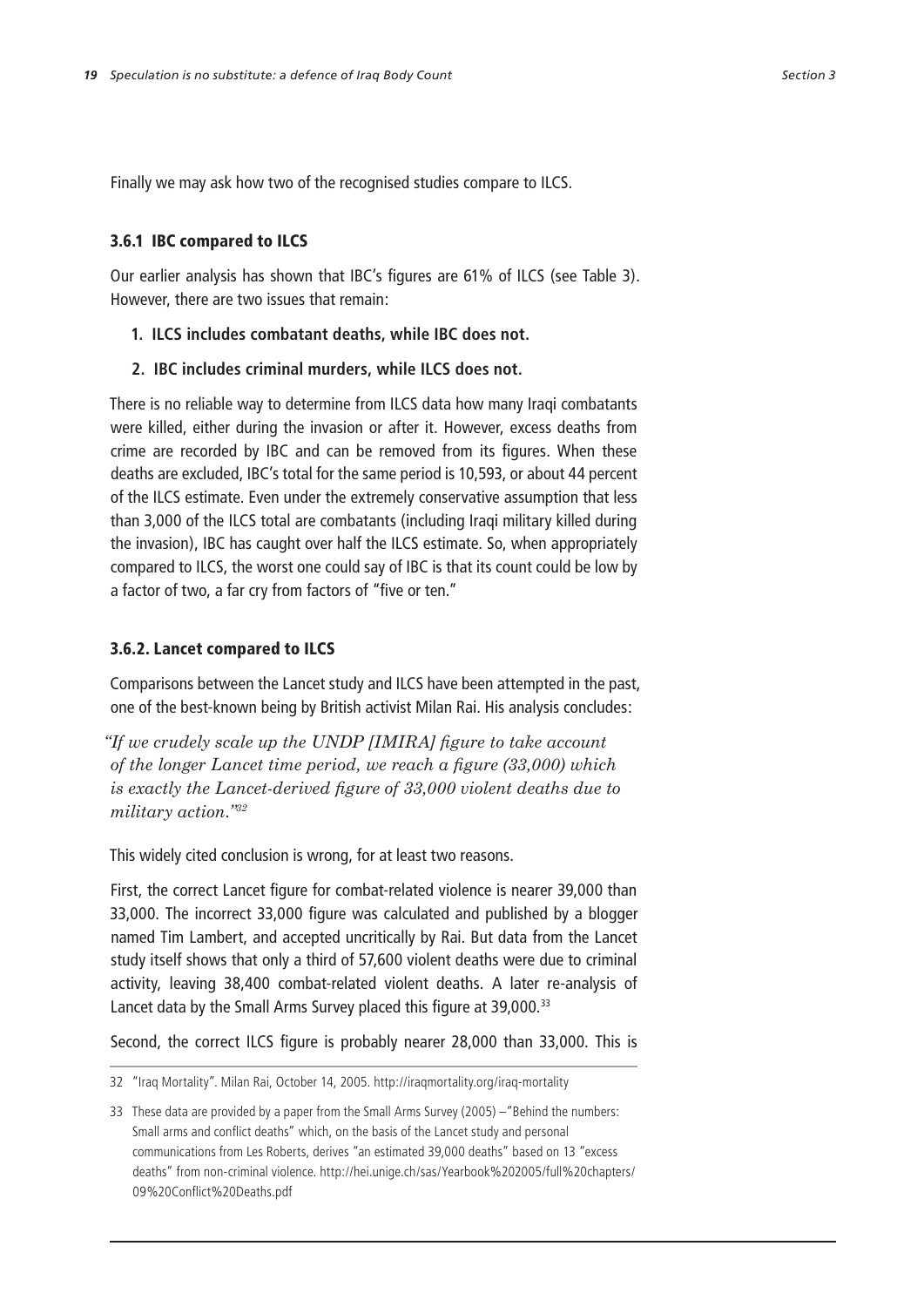because the per-day death rate in the post-invasion period was much lower than during the invasion. Averaging across the whole period, as Rai does, gives an unrealistically high per-day rate for the post-invasion months over which the scaling-up was applied. ILCS does not provide its own time-distribution of deaths, but our own recalculation, which applies the Lancet time-distribution to ILCS, yields a scaled-up total of 28,165. $^3$ 

When these two corrections are combined, it is revealed that the Lancet estimate remains some 10,000 (35%) above the scaled-up ILCS estimate. A roughly calculated 95% confidence interval for the scaled-up ILCS estimate is 21,570–34,750. The Lancet central estimate of 38,400 comparable deaths lies well above this interval. (Other calculations making arguably more conservative assumptions show even greater discrepancy between the central estimates of the two studies.)<sup>35</sup>



Figure 1: Probabilty density curves of Lancet and ILCS compared

Figure 1 displays the likelihood of all possible estimates for war-related violent deaths, for both Lancet and ILCS. The Lancet curve is relatively flat with a gentle peak at 38,400, spreading probabilities over a wide array of strongly diverging estimates ranging from 3,140 all the way up to 73,670 at 95% probability. By contrast, the sharp spike of the ILCS curve pinpoints the true number of war deaths within a narrow range near 28,165. It has been argued that the true number for

<sup>34</sup> See Appendix, 3.6.2.a.

<sup>35</sup> See Appendix, 3.6.2.b.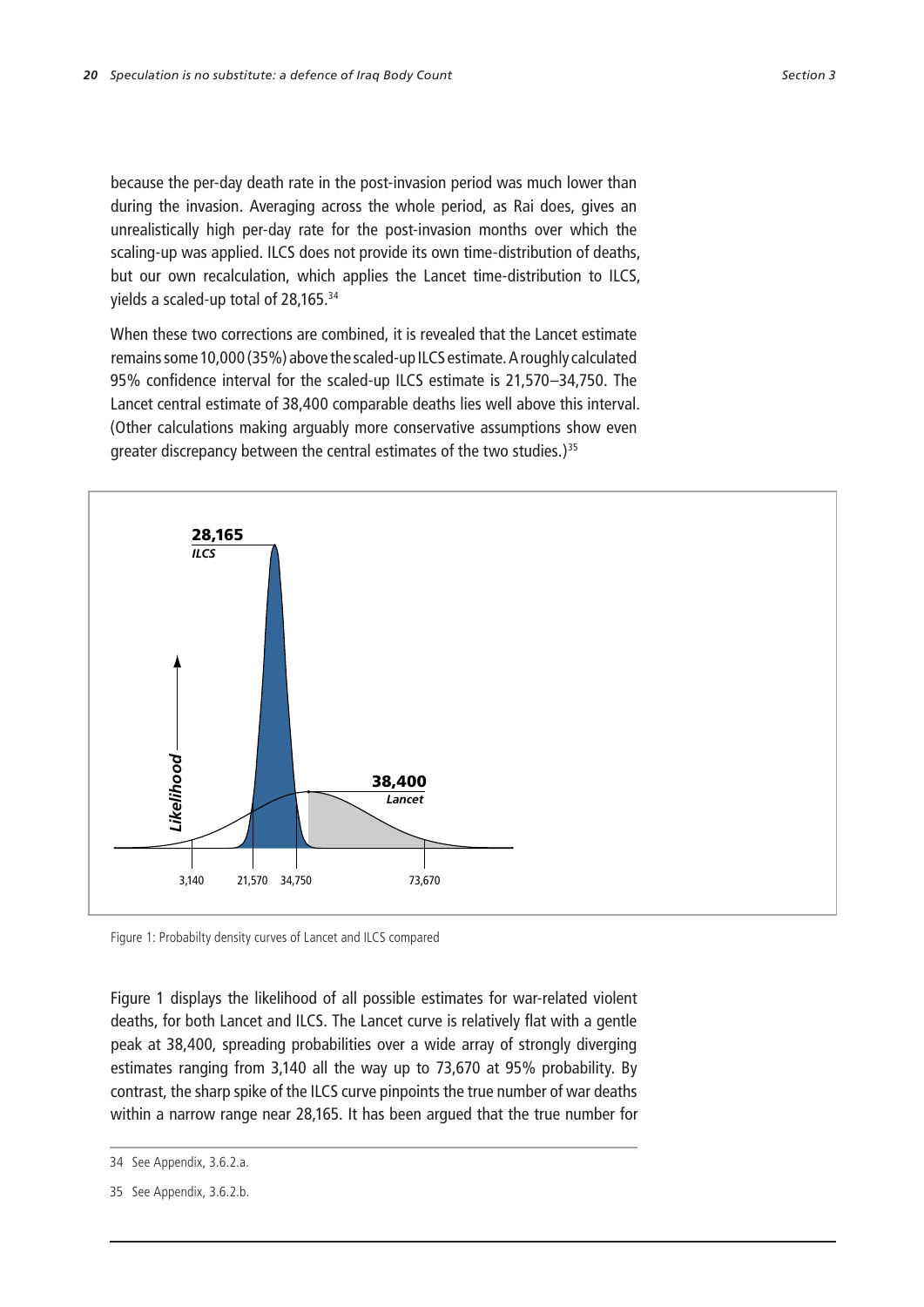war-related violent deaths was likely higher than the number given in Lancet's central estimate, $36$  but the ILCS data only allows for a one in a thousand chance that the true number lies within the upper half of the Lancet range (the area shaded in grey). $37$ 

## 3.7 Needless confusion on the civilian/combatant question

One area of particularly needless confusion over an important issue is whether the Lancet study is an estimate of civilian deaths or includes combatants. Although usually ascribed to media misinterpretation of the report, $38$  the confusion actually arises from contradictory statements made by its authors.

In the Lancet paper the authors clearly state that the study did not attempt to exclude any deaths, and straightforwardly acknowledge that:

*"Many of the Iraqis reportedly killed by US forces could have been combatants." (p.1863)*

However, writing in MIT 05, Les Roberts himself refers throughout only to civilians, titling the piece "Do Iraqi civilian casualties matter?" and introducing his study as follows:

*"The resulting report, published in the British medical journal, The Lancet, estimated around 100,000 and possibly far more civilians have died because of the invasion."*

Statements of this sort have been repeated widely. Media Lens themselves have added to the confusion by erroneously insisting that the Lancet figures contains only civilians.<sup>39</sup>

Are there any grounds for believing that the Lancet study recorded only civilian deaths? It is theoretically possible that a study which doesn't deliberately exclude combatants has nonetheless recorded only civilians. This could be particularly so in a study which recorded no more than 14 people killed as a result of war-related violence (21 violent deaths less 7 criminal murders). But, on several occasions on the public record, Les Roberts and his co-authors<sup>40</sup> have themselves made it clear

<sup>36</sup> See Appendix, 3.6.2.c.

<sup>37</sup> These figures are produced assuming that both curves follow normal distributions with 95% confidence intervals as specified within the two studies. The curves are probability density functions, i.e., the probability of any range of estimates, according to either Lancet or ILCS, is simply the area under the corresponding curve within this range. (We would like to thank Óscar Becerra of the Conflict Analysis Resource Center (CERAC), for his assistance with Figure 1.)

<sup>38</sup> See Appendix, 3.7.a.

<sup>39</sup> See Appendix, 3.7.b.

<sup>40</sup> "[Gilbert] Burnham acknowledged the study makes no effort to sort out combatants from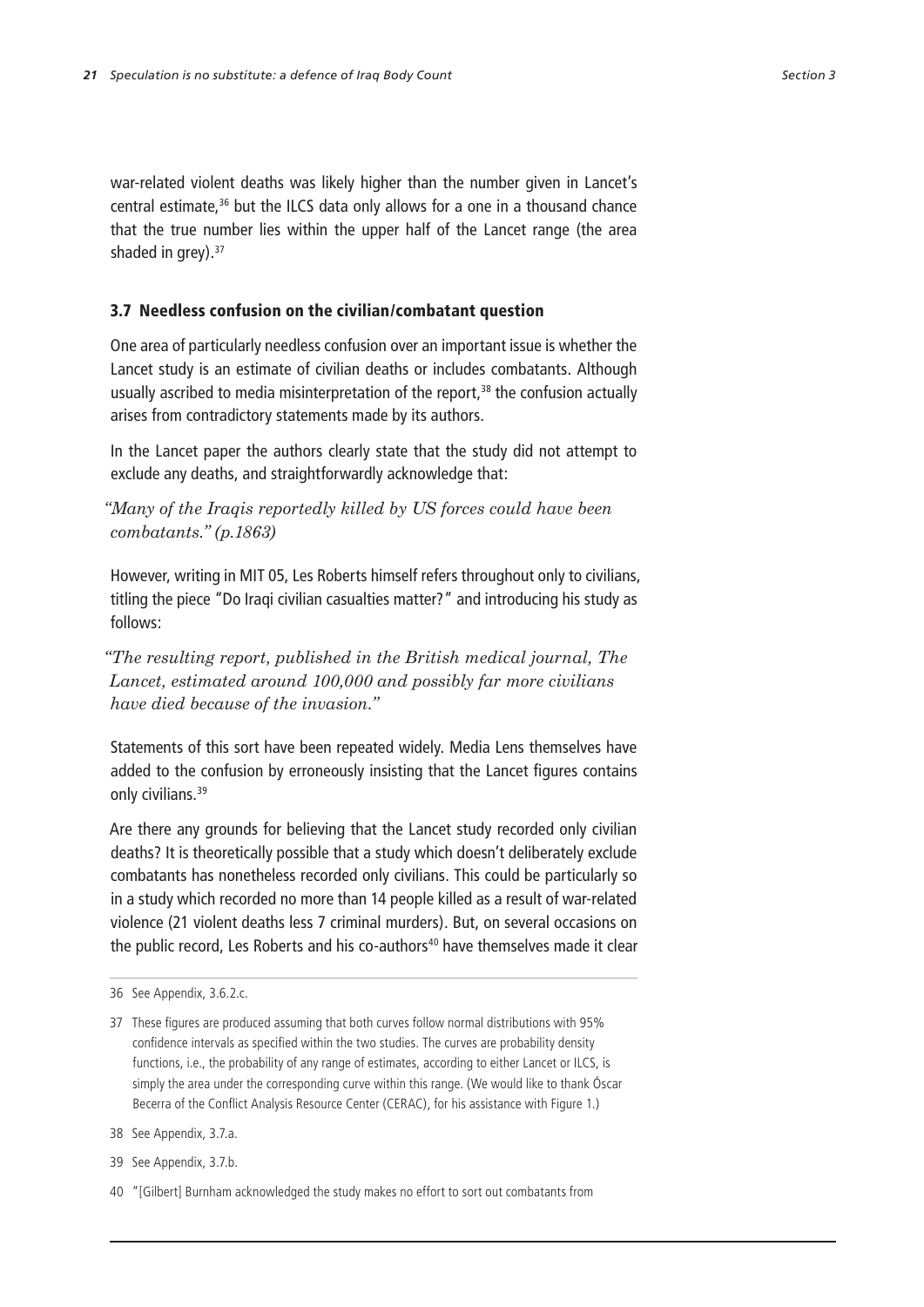that there is no certainty on this matter: e.g.,

*"I had the chance to present these results to about 30 officers from the Pentagon who were respectful, skeptical, and asked great questions at the end. For example, how did I know that these deaths weren't combatants? (Answer: I didn't, but most deaths were women and children so I suspect the majority were not.)"*

Les Roberts, October 2005. 41

Even if an exact breakdown cannot always be obtained, $42$  the issue of civilians vs. combatants killed in a conflict is one of the central concerns of war related mortality studies. The "majority" is not "all", and an author cannot just say it is when it suits him. Such casual treatment of the subject as displayed by Roberts and his supporters does public understanding a disservice.<sup>43</sup>

### 3.8 Conclusion: In sum, a baseless charge.

When like is compared with like, and blatant errors and misconceptions in the HPN table are corrected, IBC falls very much into the same range as the other serious studies. Indeed, there is no more reason to characterise IBC as a "gross undercount" of civilians violently killed than there is to call the Lancet study a "gross over-estimate" of deaths from combat.

It is not "probable" that IBC, which counts the dead and doesn't estimate them, is at present an undercount: it is almost inevitable that it will be so, as we have insisted since our project began. But it is neither a fact, nor "likely", nor "probable", that this undercount misrepresents reality by a "factor of five or ten", $44$  or any other large factor arrived at by our critics via ill-informed speculation or an errorfilled and unexamined "sensitivity analysis".

civilians. It simply looked at total mortality." "Counting the cost of Iraq War." Peter Roper, Pueblo Chieftain, March 27, 2006. http://www.chieftain.com/metro/1143442927/4

<sup>41</sup> "100,000 deaths in Iraq: A year later". Les Roberts, October 26, 2005. http://www.afsc.org/iraq/ news/2005/10/100000-deaths-in-iraq-year-later.htm

<sup>42</sup> A large part of the difference between IBC's Min and Max figure for reported civilian deaths results from uncertainty over the civilian status of the dead.

<sup>43</sup> See Appendix, 3.7.c.

<sup>44</sup> See Appendix, 3.8.a.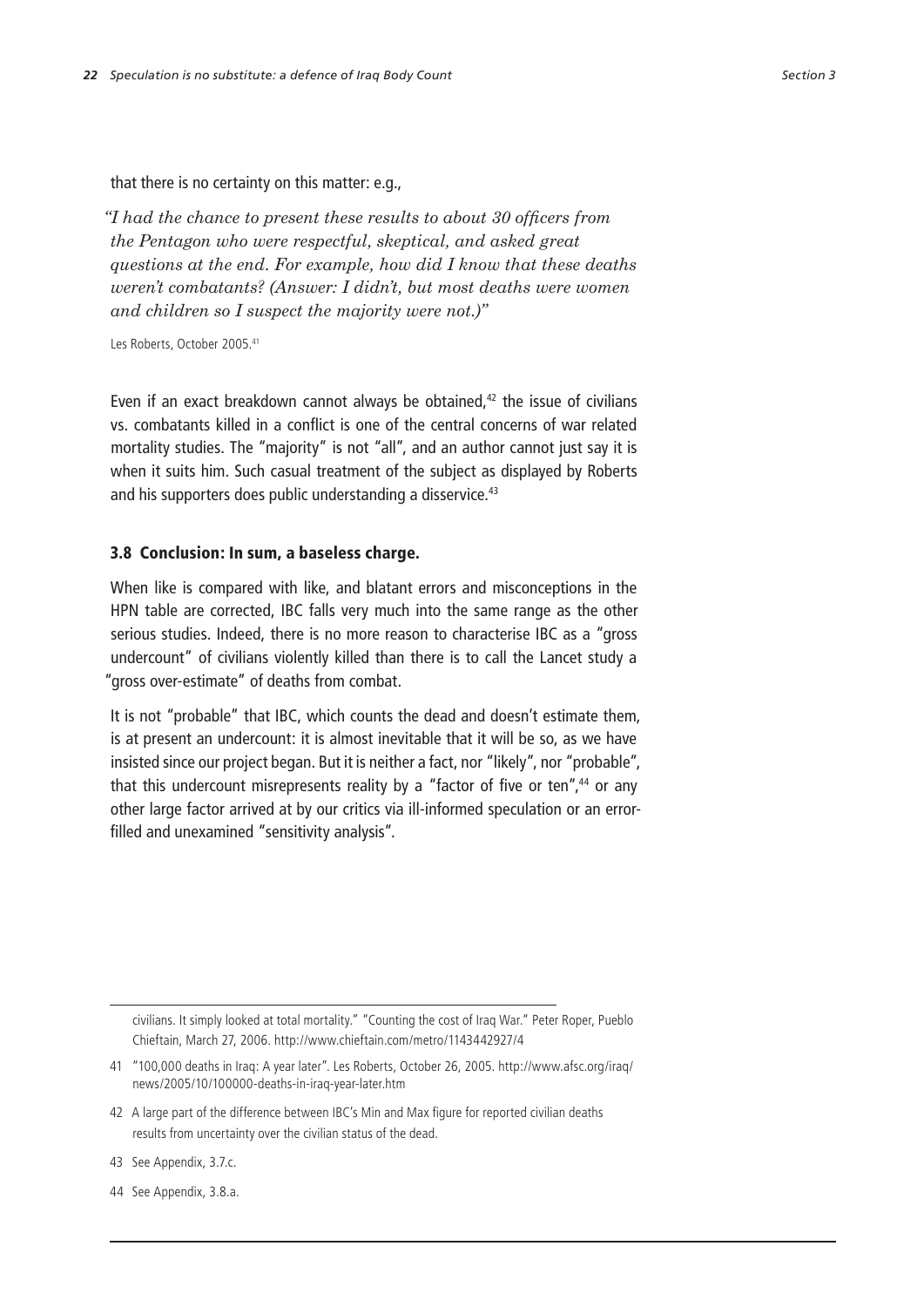## 4 Does IBC under-represent deaths caused by US forces?

We have examined backward-looking critiques of IBC which misrepresented its effectiveness in the past. We now turn to conjectures about IBC's effectiveness in the present and in particular, whether its numbers show a "massive bias" towards under-reporting of deaths caused specifically by US forces.

One of these conjectures is based on a false, but widely accepted, claim derived from the Lancet study that more than 80 percent of violent deaths by September 2004 were caused directly by US forces, nearly all through air strikes and artillery. This belief was created by misleading statements from the Lancet's authors, and can easily be demonstrated to be false.

The other conjecture begins with the premise that some sizeable number of "mass killings" from the air "most certainly" must (not may or might) have occurred over a period in 2005, based on the number of US air strikes, but without attempting to determine what number of deaths these air strikes might be expected to produce, nor how many of these might be expected to be civilian.

Because IBC fails to confirm these two conjectures – one false to begin with, the other tenuous – our critics conclude that IBC is at fault, rather than questioning their own unfounded conjectures. We deal with these two conjectures in turn.

4.1 Lancet shows a similar proportion of US-caused deaths to IBC When outlier data is excluded, as it was claimed to have been by the authors, Lancet's estimate shows 43 percent of deaths to have been directly caused by USled forces, as compared to IBC's 47 percent over the same period.

## In MIT 05 Roberts states that

*"The resulting report, published in the British medical journal, The Lancet, estimated around 100,000 and possibly far more civilians have died because of the invasion. Our study was based on 988 household interviews in 33 randomly picked neighborhoods from across the entire country, and covered the period between on the beginning of the war (March 2003) and September 2004.*

*Most disturbing and certain about the results is that more than 80 percent of violent deaths were caused by U.S. forces [our emphasis] and that most of the people they killed were women and children."* 

The same breakdown is provided in more specific detail by the Johns Hopkins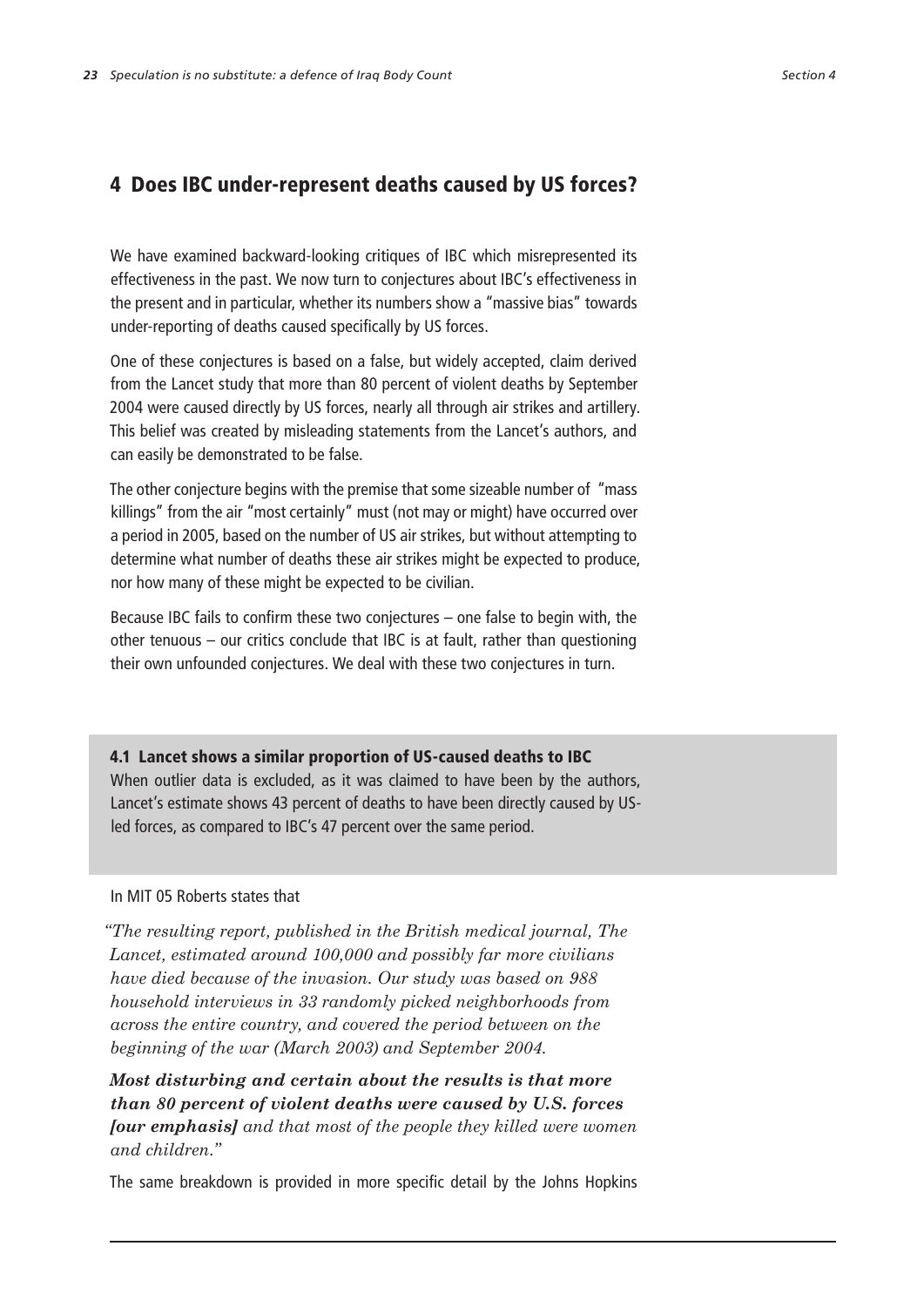University press release (regularly quoted by Media Lens and followers in their email campaigns) which accompanied the launch of the Lancet report, and reads:

*"The researchers compared the mortality rate among civilians in Iraq during the 14.6 months prior to the March 2003 invasion with the 17.8 month period following the invasion. The sample group reported 46 deaths prior to the March 2003 and 142 deaths following the invasion. The results were calculated twice, both with and without information from the city of Falluja. The researchers felt the excessive violence from combat in Falluja could skew the overall mortality rates. Excluding information from Falluja, they estimate that 100,000 more Iraqis died than would have been expected had the invasion not occurred. Eighty-four percent of the violent deaths were reported to be caused by the actions of Coalition forces and 95 percent of those deaths were due to air strikes and artillery [our emphasis]."<sup>45</sup>*

The above quotes from Roberts and Johns Hopkins University appear to relate the figure of 84 percent of violent deaths to the violent deaths in the 100,000 estimate, which is how they have been widely understood. However this interpretation is mathematically impossible if, as stated, this is a percentage "excluding information from Falluja."

The only way for US-caused deaths to predominate is if "information from Falluja" is **included** – and the only way they can amount to 84 percent of violent deaths, where 95 percent are from air strikes and artillery, is if the Falluja data is included in its **entirety**. 46

It should be appreciated that Falluja was excluded from the Lancet "excess mortality" estimate for sound scientific reasons. Falluja was an extremely unusual cluster (a classic "outlier") relative to the rest of the country. For instance, there were twice as many violent deaths in the sample for this one Falluja neighbourhood as in the other 32 combined, and nearly six times as many deaths caused by US forces as elsewhere.

Roberts has described the exclusion of the Falluja cluster from the national estimate as "extremely conservative", but its inclusion would have drastically reduced an already imprecise survey's precision, providing an even more uncertain

<sup>45</sup> "Iraqi Civilian Deaths Increase Dramatically After Invasion". Johns Hopkins Bloomberg School of Public Health (Press Release), October 28, 2004. http://www.jhsph.edu/PublicHealthNews/Press\_ Releases/PR\_2004/Burnham\_Iraq.html

<sup>46</sup> The calculation is simple enough: 61 people were recorded killed by US forces altogether , including those killed in Falluja. This is 83.56 percent of all 73 post-invasion violent deaths recorded by Lancet (Table 2 p.1860). Of these 61 people killed by US-forces, three were killed by small arms fire and the remaining 58 "by helicopter gunships, rockets, or other forms of aerial weaponry" (p.1863, col.2). Fifty-eight is 95.08 percent of 61.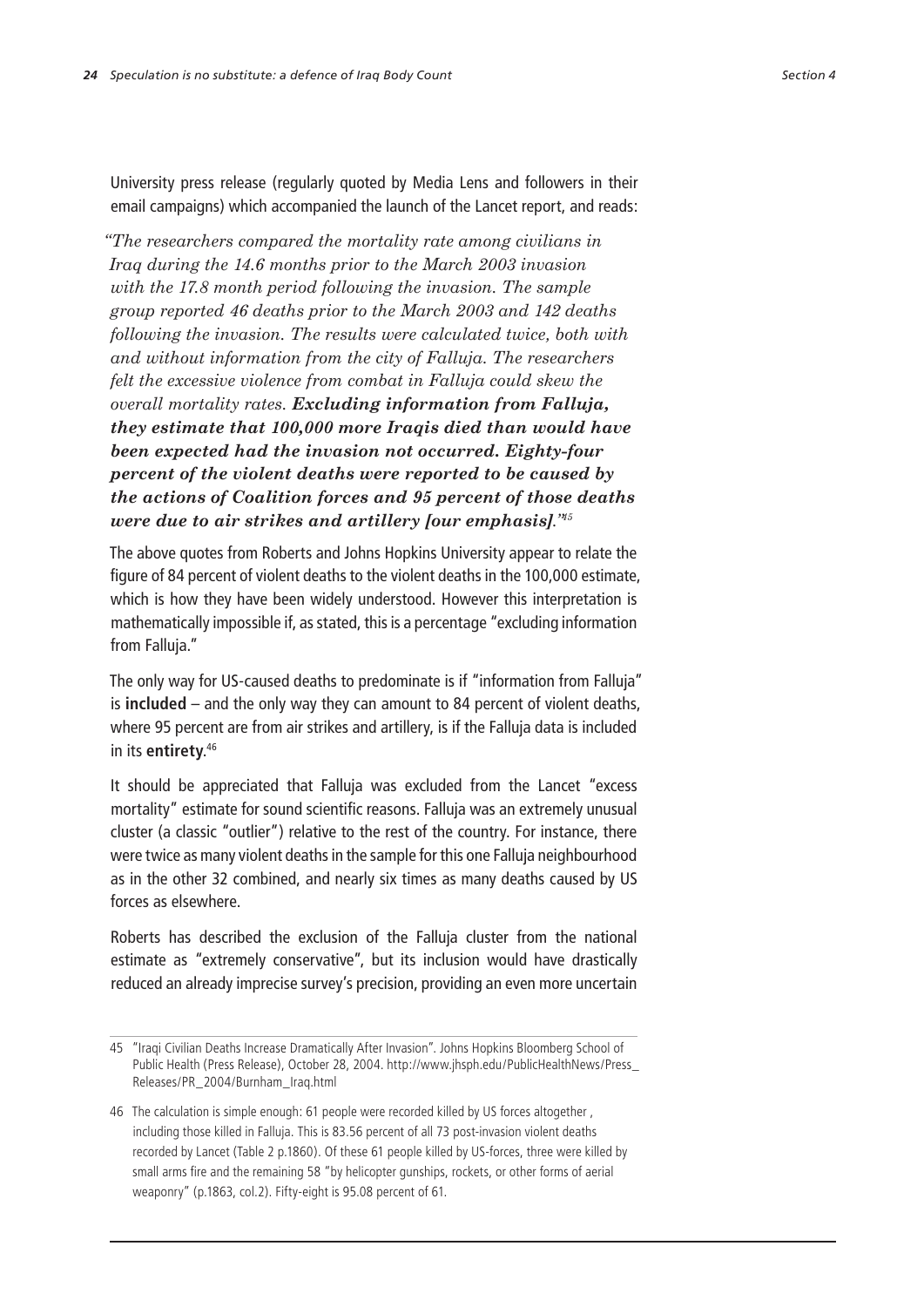central estimate of  $\sim$ 285,000 deaths<sup>47</sup> than the published  $\sim$ 100,000. It would have required that about 1 in 100 Iraqis were violently killed in the 18 months prior to September 2004, more than two hundred thousand of them by US forces, nearly all by air strikes and artillery.<sup>48</sup>

Any Falluja-inclusive estimate would also conflict drastically with other data, including the findings of ILCS.<sup>49</sup> Indeed, addition of all but a tiny fraction of the Falluja figures would push Lancet-derived estimates further beyond the generally convergent figures found across the four serious studies. It may have been possible, at the time of publication, to think of the Falluja sample as perhaps representing other high-violence areas passed over in the geographically limited Lancet sample. However, this position became untenable with the publication of ILCS in Spring 2005 because it sampled all of Iraq, including these areas, much more completely than the Lancet survey and found nothing so dramatic.

No argument has been presented in a peer-reviewed context as to why ~285,000 deaths may be considered a credible, let alone a "certain" estimate for countrywide excess deaths. It is hard, therefore, to see how Roberts can be "certain" that "more than 80 percent of violent deaths were caused by U.S. forces". The latter claim depends entirely on the former.<sup>50</sup>

What is the true proportion of coalition-caused deaths which can be derived from the Lancet study, when the Falluja data is excluded?

Of the 98,000 Lancet-estimated deaths applicable to the entire country outside Falluja, 57,600 were violent. Forty-three percent of the violent deaths were caused

- 47 The figure of 285,000 is from Roberts: "Please understand how extremely conservative we were: we did a survey estimating that ~285,000 people have died due to the first 18 months of invasion and occupation and we reported it as at least  $\sim$ 100,000." BURYING THE LANCET – PART 1. September 5, 2005. http://medialens.org/alerts/05/050905\_burying\_the\_lancet\_part1.php
- 48 There are 24,000 "excess" deaths from accidents and ~14,000 from diseases in the Lancet study. Subtracting these from Roberts' Falluja-inclusive ~285,000 estimate gives a violence-specific figure of about 240,000 Iraqi deaths (1 in 100 of a Lancet-estimated population of 24.4 million). Of these, 202,000 (84 percent of 240,000) would have to have been killed by US forces, 192,000 (95 percent) of them by air strikes and artillery.
- 49 The deaths that Falluja would have introduced into the Lancet estimate would have been almost entirely war-related deaths as also measured by ILCS. The estimate for these deaths to 25 May 2004, when the ILCS fieldwork ended, was 24,000. This means that the ~200,000 additional deaths of any Falluja-inclusive Lancet estimate would need to have occurred in the four months between ILCS and 21 September, when Lancet's fieldwork was completed.
- 50 The same applies to another oft-repeated Roberts claim of a "robust" finding of "a 58-fold increase in death from violence, making it the main cause of death." This can only be true if the Falluja data is treated as representative and included in full in a "~285,000" estimate. http://www.thelancet.com/journals/lancet/article/PIIS0140673605718675/fulltext#bib5 (free registration required)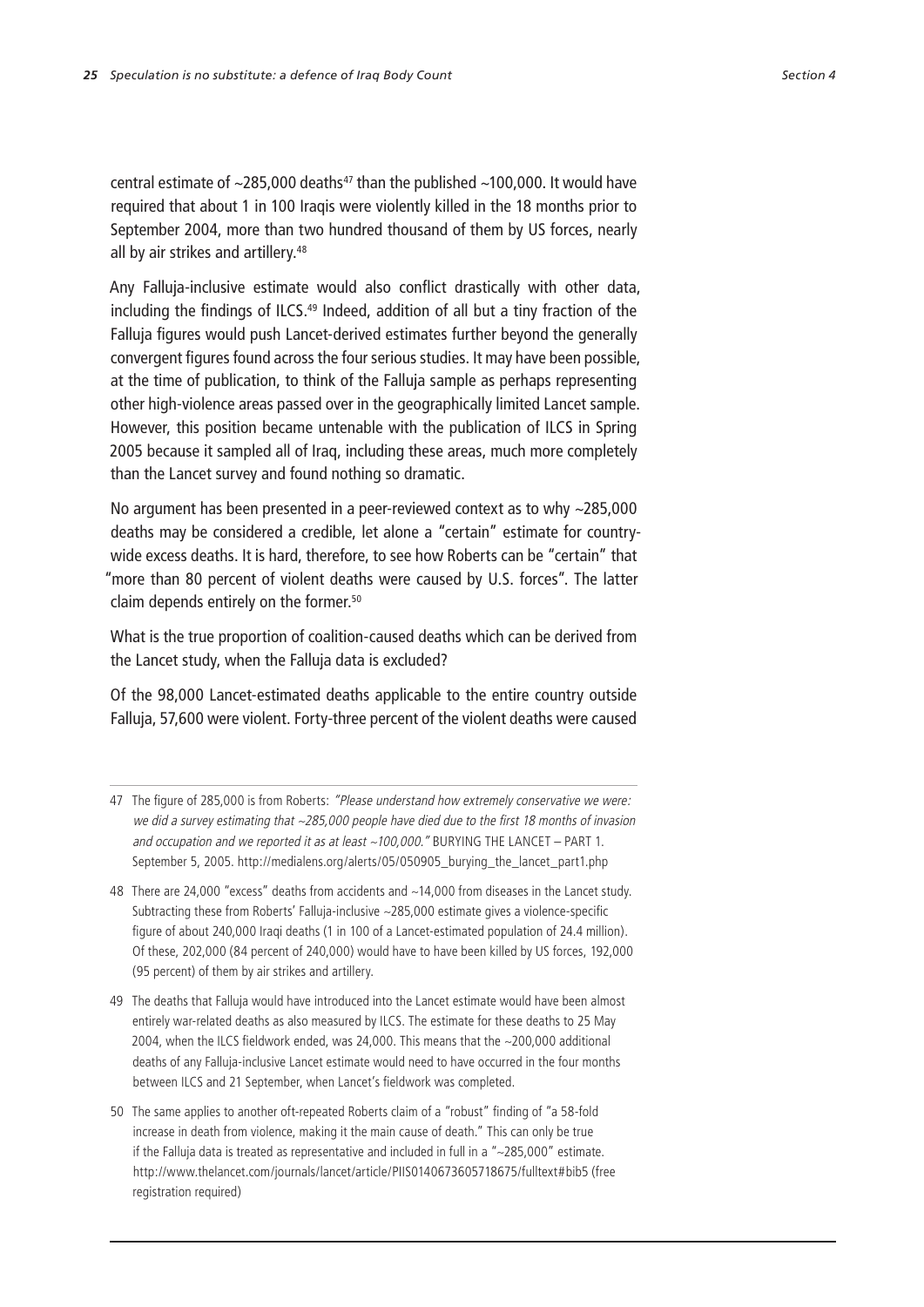by US forces, 67 percent of them by air strikes.<sup>51</sup>

Taking this legitimate percentage of national deaths by US forces and air strikes as determined by the Lancet study, we may now make a proper comparison with IBC.

In IBC's 2005 "Dossier of Civilian Casualties", which analysed media-reported deaths up to March 19, 2005, the proportion of deaths definitely attributable to coalition forces was 37 percent, 85 percent of these involving air-strikes (though not necessarily exclusively). This is not hugely discrepant from the Lancet estimate.

However, the date range in the two year IBC dossier is greater than that in the Lancet by some 6 months. Re-analysing the IBC data using the same date range as in the Lancet study yields a percentage of deaths attributable to coalition forces of 47 percent (8,814 out of 18,822 media-reported civilian deaths), a proportion slightly higher than Lancet's 43 percent.

In sum, when properly analysed, IBC and Lancet show broadly comparable proportions of deaths attributable to coalition forces, of between 40 and 50 percent for the time period of the Lancet study, and in both cases the majority of killings by US-led forces were caused by or involved air strikes.

4.2 Reported casualties for 2005 correlate to the number of air strikes The level of air strikes post-invasion are far below the invasion phase, and reported casualty rates are correspondingly lowered.

Some IBC critics have introduced one more factor in support of the claim that IBC is a massive undercount. They claim that the media are seriously under-reporting deaths caused by US air strikes, particularly during 2005, and that IBC therefore mirrors this omission. Here is how Media Lens editors David Edwards and David Cromwell argue this:

*"In December 2005, Associated Press reported that the US Air Force, Navy and Marine Corps had "flown thousands of missions in support of US ground troops in Iraq this fall with little attention back home, including attacks by unmanned Predator aircraft* 

<sup>51</sup> The 98,000 excess deaths estimate contains 57,600 violent deaths, generated from a total of 21 reported violent deaths in their sample outside Falluja. The study reports that seven of these were criminal murders, two were caused by anti-coalition forces, and two were of unknown origin, which leaves at most ten that could have been caused by US forces – that is, less than half. On closer examination of the study we find that 61 people in the Lancet sample were reported killed by US forces, of whom 52 were killed in Falluja, leaving only nine who could have been killed elsewhere. Nine as a proportion of 21 is 43%. (Table 2, p.1860, and p.863 col. 2)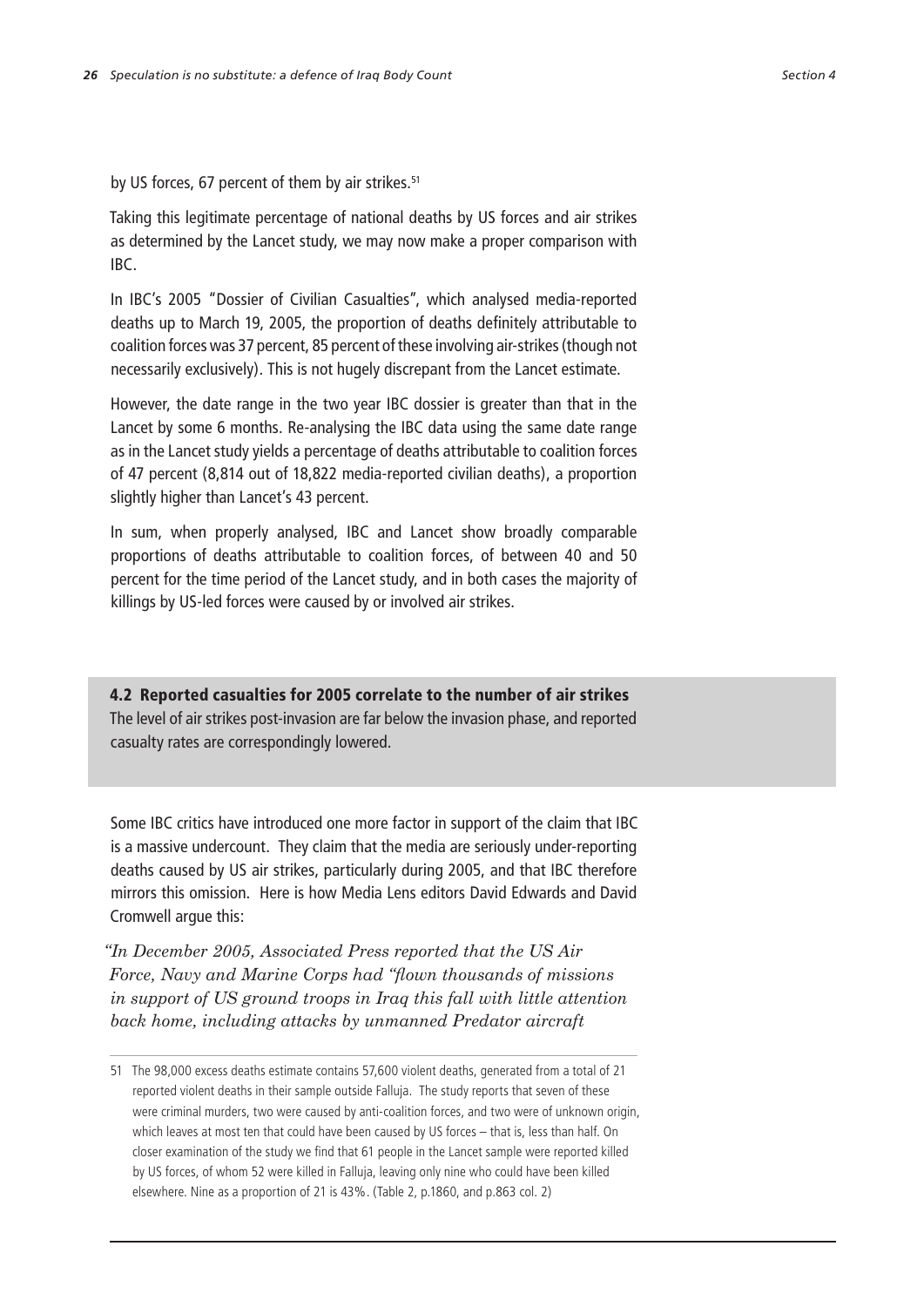*armed with Hellfire missiles, military records show"…. ('Air Power Strikes Iraq Targets Daily,' Associated Press, December 20, 2005) The aircraft included frontline attack planes. The number of airstrikes increased in the weeks leading up to the December 2005 election, from a monthly average of 25 in the first half of the year to more than 60 in September and 120 or more in October And yet, when we checked, the first 18 pages of the IBC database, covering the period between July 2005 and January 2006, contained just six references to helicopter attacks and airstrikes killing civilians.*

*" …the dramatic absence of examples of mass killing by US-UK forces suggests that the low IBC toll of civilian deaths in comparison with other studies is partly explained by the fact that examples of US-UK killing are simply not being reported by the media or recorded by IBC. Visitors to the site – directed there by countless references in the same media that have acted as sources – are being given a very one-sided picture of who is doing the killing.*

*"Given that the Lancet reported extremely high civilian casualties from airstrikes and artillery attacks, where are the civilians killed by the vast numbers of US airstrikes in 2005 … ?" 52*

We do not rule out the possibility of significant numbers of unreported civilian casualties of US military actions, as we made perfectly clear in responding to queries from Media Lens.<sup>53</sup> However, Media Lens simply begin with the premise that, in the first six months of 2005, there must have been some sizeable number of air strikes that each caused 10 or more (civilian) deaths, which they refer to as "mass killings". While this is possible, it is highly speculative, and not at all certain.

Les Roberts contributed some of his own speculations about air strikes in a July 2005 interview, just after the period covered by Media Lens' "test" of IBC. He had this to say:

*"Someone in a think-tank in Washington called me up, must be two months ago, and said he had been speaking with some Senate staffers and they were all convinced that the Americans have cut way back on their use of airpower in urban settings as a result of our study, because they felt they were quite embarrassed and they weren't sure it was wrong. And I sent an email to my colleague in Baghdad, Riyhad Lafta, and said do you think this is true? And he wrote back and said, you know, here on the ground, we have no idea out there, but my guess is it probably is true. No one's talking* 

<sup>52</sup> "PAVED WITH GOOD INTENTIONS – IRAQ BODY COUNT – PART 2" Media Lens, January 26, 2006. http://www.medialens.org/alerts/06/060126\_paved\_with\_good\_part2.php

<sup>53</sup> See Appendix 4.2.a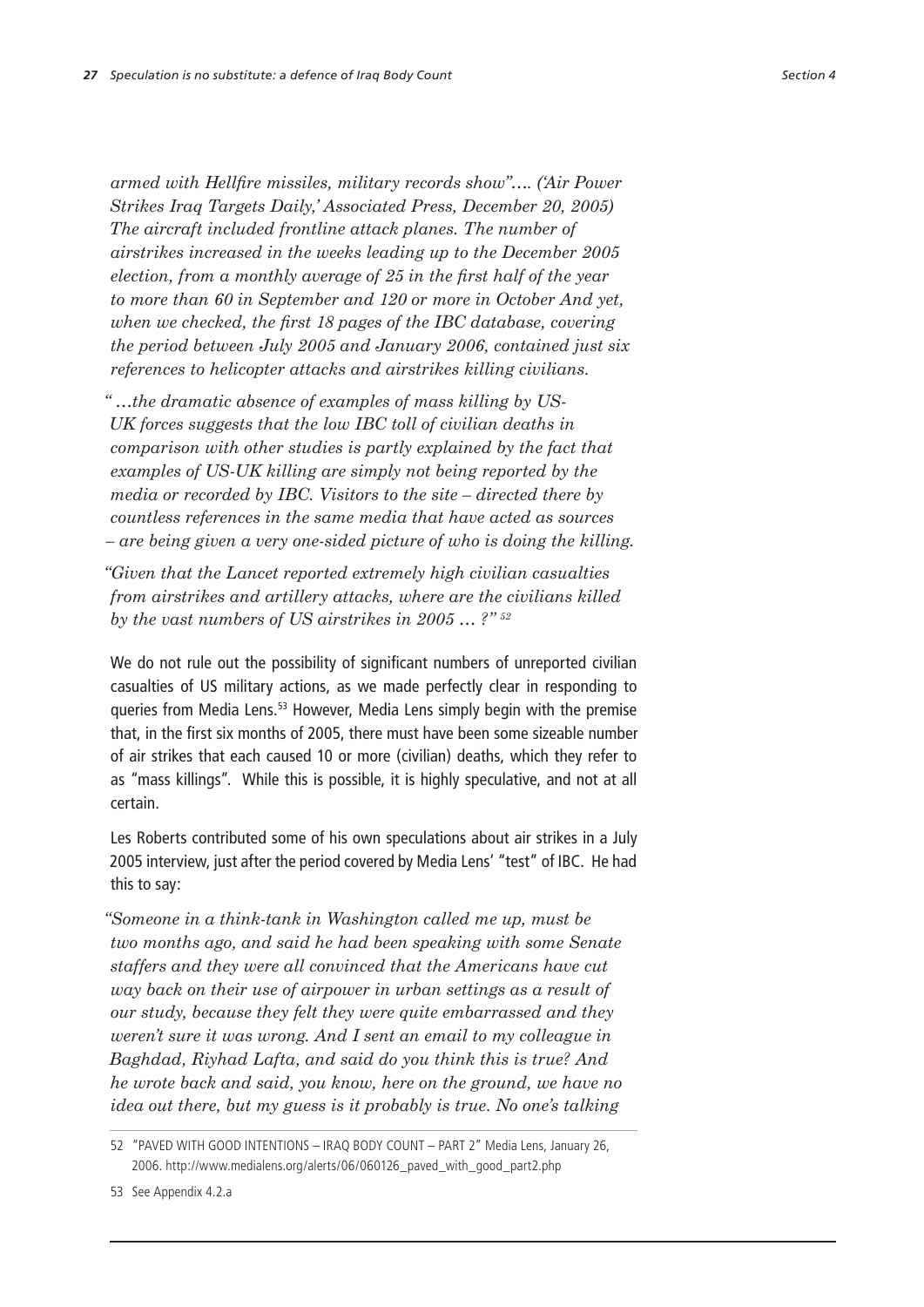*about helicopter gunships and bombs anymore. So it may be that our study has done what we most hoped it would: prevent Iraqi civilians who are non-combatants from being killed. And we may never know that, or we may not know that for five more years."* <sup>54</sup>

We don't know where the truth lies among these speculations about air strike deaths in this period of 2005, but then neither do the Editors of Media Lens, contrary to their premise.

Leaving the realm of conjecture, we may test this claim in a more rigorous fashion by making more detailed comparisons between known casualty and air strike numbers.

The Associated Press (AP) wire article<sup>55</sup> cited in the Media Lens quote above also contains the following reminder:

*"Those [2005] figures pale in comparison to the aerial onslaught that was unleashed at the start of the war in March 2003"*

This can be confirmed from the documentary record. During the first month of the invasion, according to official figures, there were 20,733 air strikes, $56$  an average of 691 per day. The total number of reported air strikes for the whole of 2005 is 654 (according to reports in the Washington Post and London Times which improve on the detail in the AP report cited by Media Lens). <sup>57</sup>

Thus there were more air strikes in a single day of the invasion phase than in the whole of 2005.

How many people were killed as a result of the 20,733 air strikes during the first 30 days of the war? Data provided in the Lancet paper (whose reported deaths are broken down on a month-by-month basis) allow one estimate to be calculated. This would suggest around 9,200 deaths,<sup>58</sup> that is to say, about 4 deaths for every 9 air strikes.

If this ratio were maintained into 2005, then 654 air strikes would be expected to cause around 290 deaths. IBC has recorded 185 (civilian) deaths from air strikes during 2005.

If these extrapolations are reasonable, then we may have missed 100 of these

57 See Appendix, 4.2.b.

58 See Appendix, 4.2.c.

<sup>54</sup> Les Roberts, interviewed on NPR's "Worldview", Chicago, July 25, 2005. (Audio segment: 29'35") http://www.chicagopublicradio.org/DWP\_XML/wv/2005\_07/wv\_20050725\_1300\_ 5220/segment\_224220.ram

<sup>55</sup> "U.S. Air Power Strikes Iraq Targets Daily". Robert Burns, Associated Press, December 20, 2005. http://www.military.com/NewsContent/0,13319,83349,00.html

<sup>56</sup> 'The Gulf War II Air Campaign, by the Numbers", Robert S. Dudney, Air Force Magazine, July 2003. http://www.afa.org/magazine/july2003/0703Numbers.pdf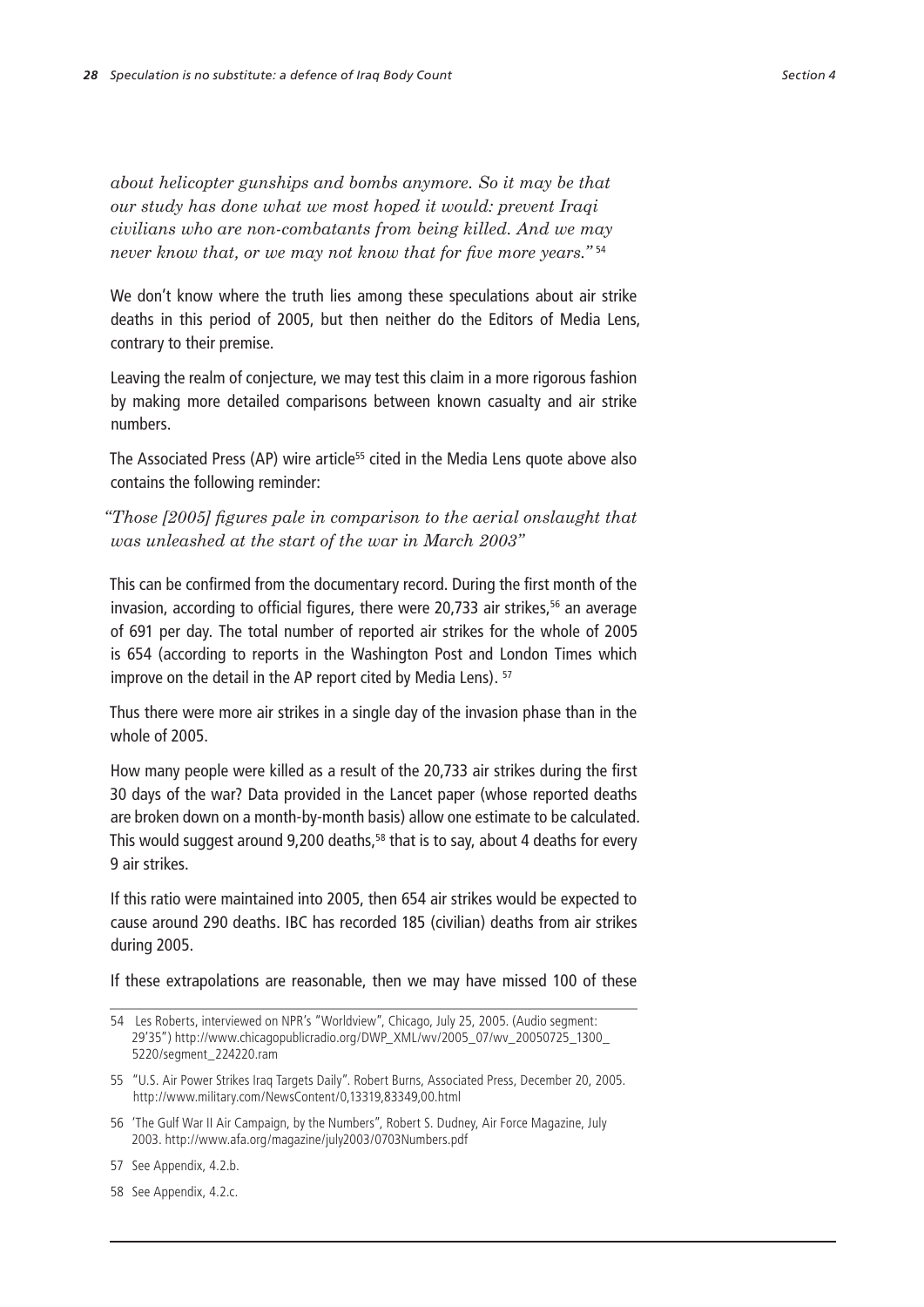deaths. A discrepancy of this sort, or even one several times greater, is not on such a scale as to justify the sweeping claims made by our critics that IBC provides "a very one-sided picture of who is doing the killing." Neither, for that matter, is this discrepancy of a scale that would be visible to a sample survey such as Lancet's.

Do these calculations provide a definitive account of the number of civilians killed by air strikes in post-invasion Iraq?<sup>59</sup> Of course they do not, but they are at least performed with reference to some relevant known data, and therefore provide a better guide than provided by any of our critics.

While it is probable that media reports currently undercount the civilian deaths caused by air strikes to some unknown extent, there is no clear evidence that they under-report these deaths more than any other category of violent death. If anything, under-reporting is more likely in those less "spectacular" unrecorded killings caused by occupation troops on a small scale, but frequent basis (such as at checkpoints), and also in those cases where the perpetrator is unknown.

## 4.3 Conclusion: IBC "cover-up" conjectures are without foundation

The claims that we are assisting a cover-up of US-caused Iraqi deaths by underrepresenting deaths from air strikes are no more than unproven conjectures. During the period of the Lancet study, IBC was reporting a higher proportion of coalition-caused deaths (47 percent) than was found in Lancet's central estimate (43 percent) for the war in the whole of Iraq. More recently, there is no systematic data source against which IBC can be meaningfully compared, and so claims of a cover-up are speculative in the extreme, and certainly do not merit the wild and offensive accusations which have been levelled at us, and at the many press and media organisations and courageous reporters from whom our data is derived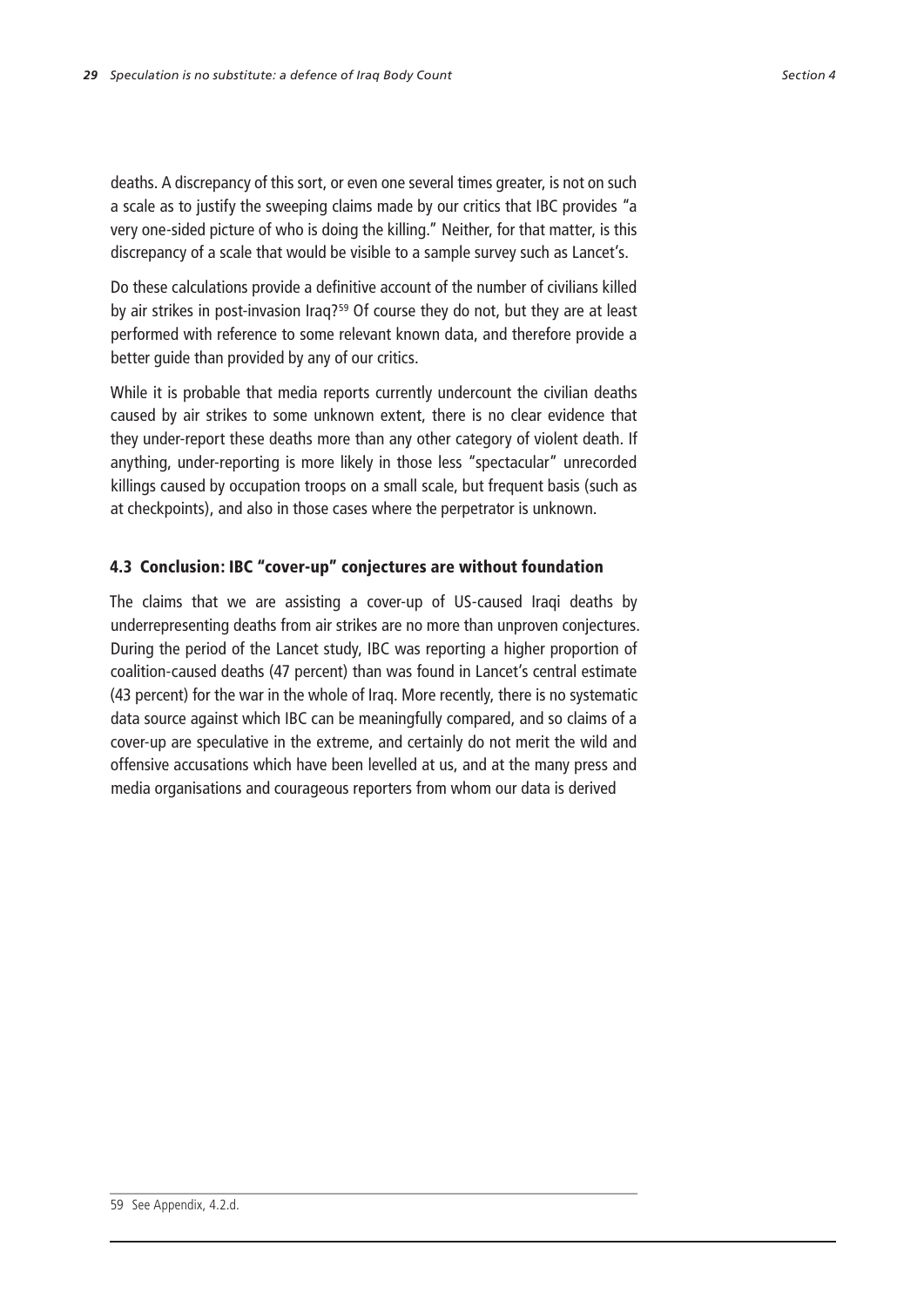## 5 There are no "gross errors" that IBC needs to correct.

In one of their "Alerts", Media Lens Editors David Cromwell and David Edwards state:

*"It is remarkable that IBC – a deeply flawed website – has acquired this kind of reputation among journalists. In a recent article for the website AlterNet, Les Roberts wrote that the estimate of 20,000 to 30,000 civilian deaths commonly cited in the American press are too low, "most likely by a factor of five or ten"...*

*Only one conclusion can be drawn: that the journalists citing the IBC figures have not studied the IBC database and so have not seen the massive bias and gaps in reported deaths."60*

There is another conclusion that can be drawn: that our critics have failed to see the biases and gaps in the positions which they so confidently promote as certain truth, and which would have easily been revealed by the exercise of some of that "professional rigour" which they assume is absent from the work of those they criticise. A less partisan and loaded approach to IBC might also have allowed them to enter into a constructive debate with us rather than a destructive public confrontation.

IBC's work is not perfect, and neither is our website. We started our work with little conception of what would be involved, and no idea that our work would intensify continuously over the three years our project has been in existence. Our small volunteer workforce has been constantly taxed by the relentless inflow of press and media reports that need to be scanned, archived and analysed, twenty four hours a day, seven days a week.

In the gaps between our basic tasks, we do what we can to update, improve, and explain our work, through the editorial content on our website, and in some cases, in direct cooperation with news organizations, guiding them on how to appropriately present IBC and its numbers.<sup>61</sup>

But this non-urgent work has always had to take second place to our primary data gathering tasks, and the continual updating of the database.

We cannot be held responsible for every misunderstanding or misuse of our data, deliberate or otherwise, given the hundreds if not thousands of sources that continue to use it. It lies well beyond the power of IBC to prevent politicians from lying, pundits from spinning the facts, or journalists from missing a qualifier about

<sup>60</sup> "IRAQ BODY COUNT REFUSES TO RESPOND" Media Lens, 14 March, 2006. http://www. medialens.org/alerts/06/060314\_iraq\_body\_count.php

<sup>61</sup> See Appendix 5.a. for a case where Media Lens take credit for "(limited) progress" on a BBC web page produced in collaboration with IBC. The carefully-worded caveats on the web page were in place one month before the first Media Lens "Alert" on IBC.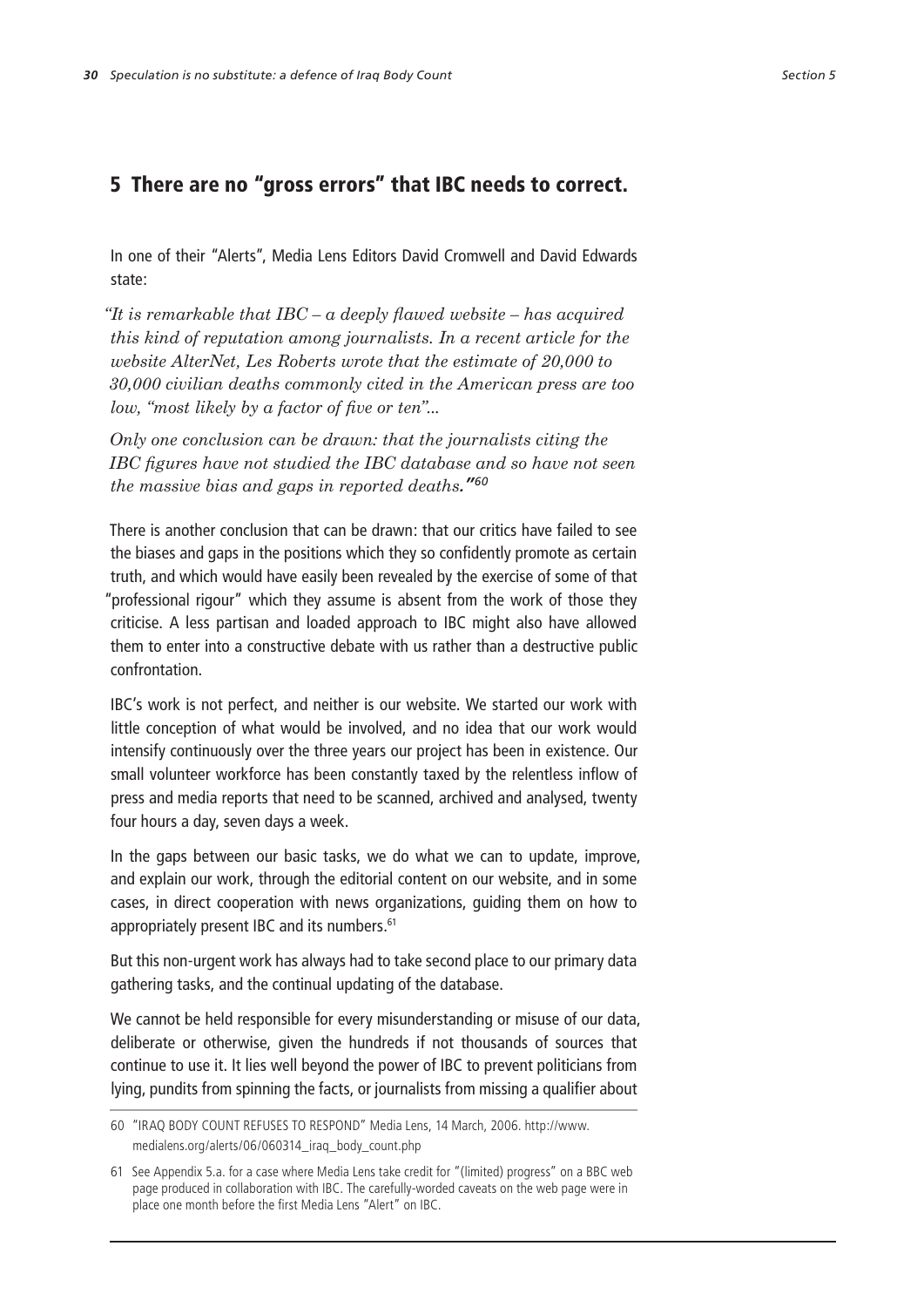our work. Nor, quite obviously, can we prevent external web pages which don't use our live-updating web counters from carrying out-dated IBC data. But we do at least try not to misunderstand or misrepresent it ourselves, and use careful phrasing in our communications and interviews to avert this where possible. The same cannot be said of some of our critics, as we have shown.

One example of the failure of our critics to check their facts comes in recent bouts of self-congratulation in which they take credit for "concessions" forced from IBC in the wording of our website and web counters "begrudgingly" emphasising that our numbers refer to reported civilian deaths. In fact the features they refer to have all been in place, unchanged, since 2003 and 2004.<sup>62</sup>

Another example of failure to check basic facts comes in defamatory insinuations that we do not use non-Western or "Iraqi/Arab" media sources because of racist bias that means we don't consider them "credible".<sup>63</sup> Yet even a quick glance at our sources list reveals that we use many English-language versions of non-Western media sources on the Web. (Perhaps our critics have failed to notice that even relatively small non-Western media communicate regularly and effectively in English.)

A disturbing lack of care also infects the tactics and goals of Media Lens and its allies. It is "remarkable" indeed that IBC, the only organisation providing a continuing tally of Iraqi deaths, should be targeted and pressured to cease operation by members of a pressure group which aligns itself with the peace movement, just as post-war violence reaches unprecedented levels.

The purpose of this article has largely been to dispel myths and rumours fed by a misconceived campaign that cannot countenance the possibility that a mediabased project like IBC's could provide anything but a distortion of reality, rather than – as a more sensible assessment might have it – a valuable if incomplete insight into it. We earlier summed up the scope of that insight in a few brief words in a presentation given to fellow researchers into conflict-related mortality and estimation methods:

*"Assuming even the most pessimistic outturn for violent civilian deaths, our database must include a substantial proportion of all victims, certainly not less than 25%, probably significantly more than half."*

John Sloboda and Hamit Dardagan, "On Iraq Body Count", Section 6.0.<sup>64</sup>

#### There is some value in integrating incomplete or imprecise information from a

<sup>62</sup> "IBC : "concessions" to critics, begrudgingly, and by stealth, but little clarity". Media Lens message post by "bern", March 30, 2006..

<sup>63</sup> See Appendix, 5.b. Also see our "On IBC" presentation at http//www.iraqbodycount.org/onibc/, slide 4.1.

<sup>64</sup> Geneva, February 17, 2006. Online version released March 15, 2006. http://www.iraqbodycount. org/onibc/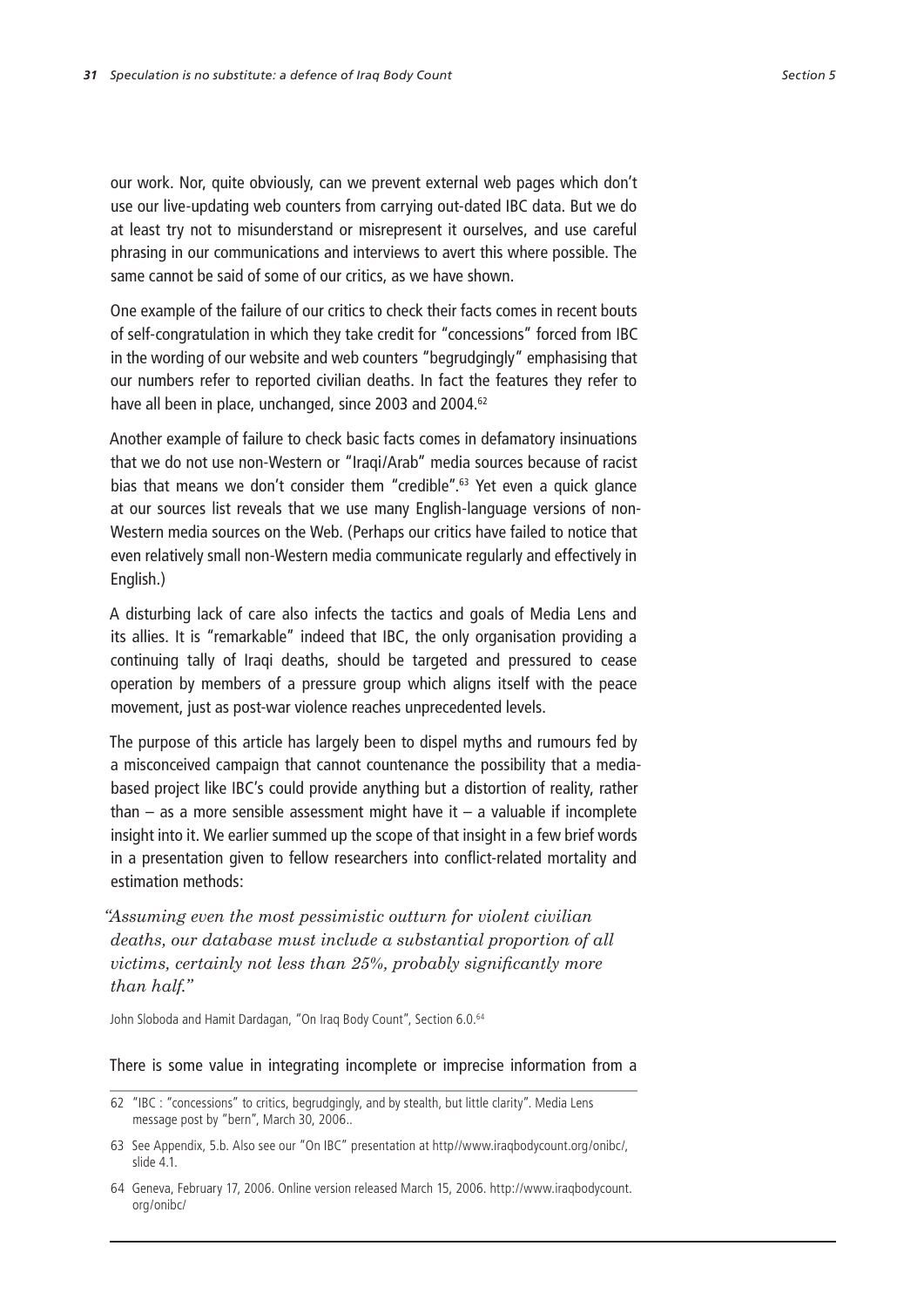variety of sources. For the moment, that is the best that can be done. But this is no substitute for the properly funded, original research that will be required to arrive at a full accounting of the human cost of the "military solution" for Iraq. If the deaths of the victims of 9-11 can be honoured by the most complete listing possible, then why not the deaths of the victims of the Iraq war?<sup>65</sup>

In the meantime, pointing to differences between existing inadequate studies in order to assert the superiority of one method and one study over others is the least productive activity that can take place.

When fundamental flaws in our analyses or interpretations are brought to our attention, we do, of course, attempt to prioritise their correction. However, we have demonstrated in this article that our critics have established no serious errors which require the kind of urgent action which they demand. Nor does anything we have done merit the charge that we are "amateurs", a charge that has been freely broadcast in an attempt to discredit our work and the individual members of our team. The details of these further unsavoury developments are footnoted for those who care to track them.<sup>66</sup>

We will continue to improve our web site, as and when we are able, and taking into account all valid criticism. But we will not do this based on the priorities and timescale demanded by uninformed and histrionic critics.

<sup>65</sup> See sections 7 and 8 of IBC editorial, Feb 2004. http://www.iraqbodycount.org/editorial\_ feb0704.php

<sup>66</sup> See Appendix, 5.c.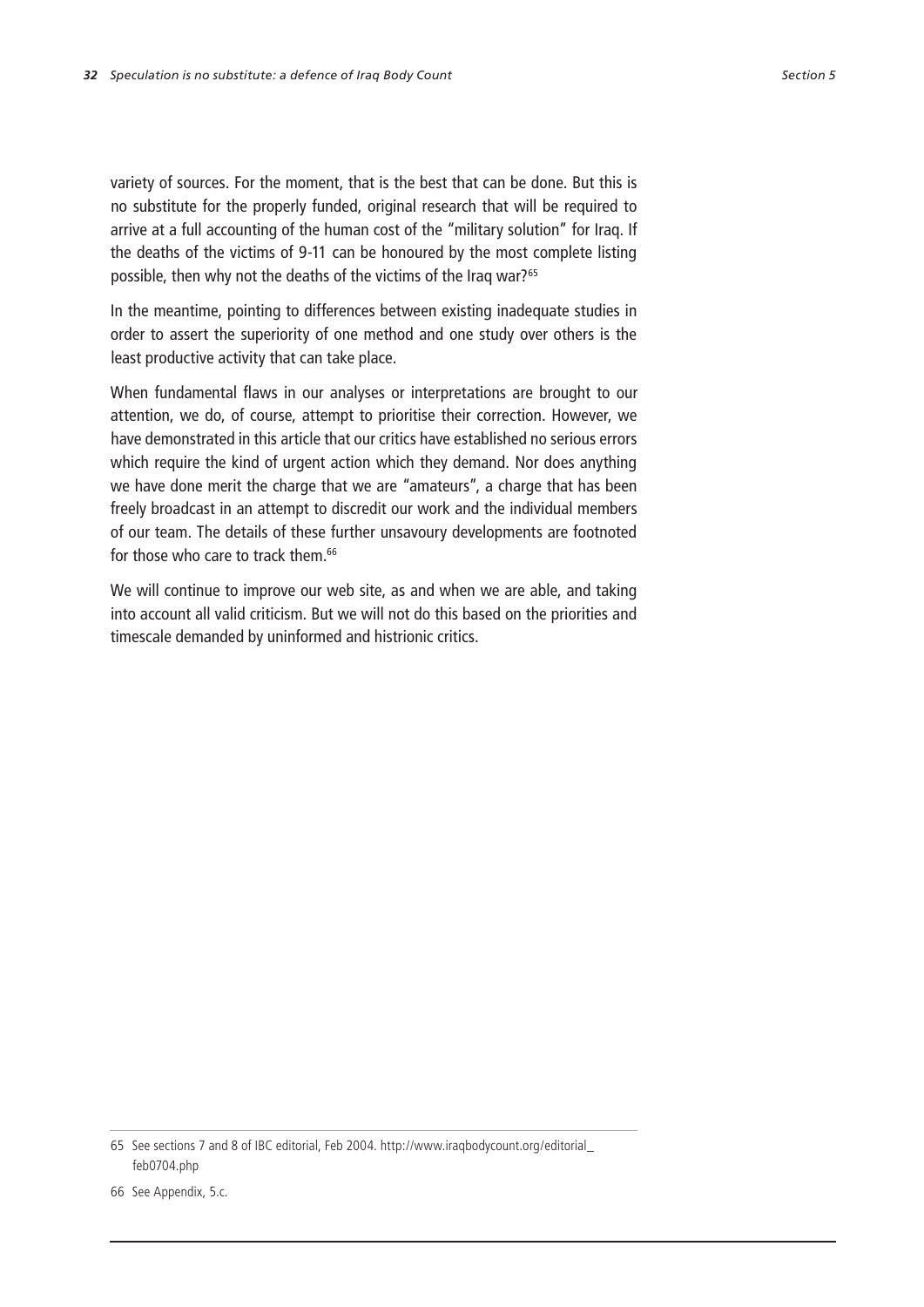## 6 Getting back to the really important issues

*"As the death toll in Iraq continues to grow, one question haunting the debate over the Iraqi chaos is the scale of this loss. Supporters of the continuing war seek to confuse and obscure the issue by presenting existing estimates as in conflict with each other. However, when we examine the best-known Iraq mortality estimates, we find that they tend to support rather than contradict each other. All known estimates agree that the death rate in Iraq, especially the rate of violent death, has increased dramatically since the invasion in March 2003. They all indicate that number of 'excess deaths' (deaths that would not have occurred if not for the war) is staggeringly high."*

Source: NGO Coordination Committeee in Iraq (NCCI), November 13, 2005.<sup>67</sup>

We feel a deep disappointment that so many of our natural allies in the fight to bring peace and justice to Iraq have had their energies diverted into supporting concerted and baseless attacks on the work of the Iraq Body Count project and its personnel.

The vast majority of these attacks are premised on highly questionable speculations about the total number of Iraqis killed, placing far more weight on such speculations than on the undeniable details of recorded victims such as those appearing in the IBC database

Widely promulgated beliefs that the total number of Iraqis killed to date approach 300,000 in fact rest on crude extrapolations into the future from one estimate published in one of four available serious studies, the Lancet study. Maintaining such beliefs requires that the three other serious studies and their data-sources be set aside, and requires uncritical acceptance of all the claims made by Lancet author Les Roberts in a range of recent publications and "on record" statements.

In fact, as we have regretfully had to show, many of the key assertions made by Roberts are incorrect or misleading, and based on a mixture of elementary calculation errors, mis-citations, and errors of interpretation which, because of the high respect in which the original Lancet study is held, appear to have been uncritically accepted and promulgated by many of those who share our abhorrence for the damage the USA and its allies have wreaked on the Iraqi people.

Acceptance of bald assertions without proper critical scrutiny is always dangerous. It is doubly dangerous when such assertions are endorsed and repeated by individuals who have reputations for critical acumen (whether as intellectuals, or investigative journalists). This does not progress the cause of truth and justice.

<sup>67</sup> See Appendix, 6.a.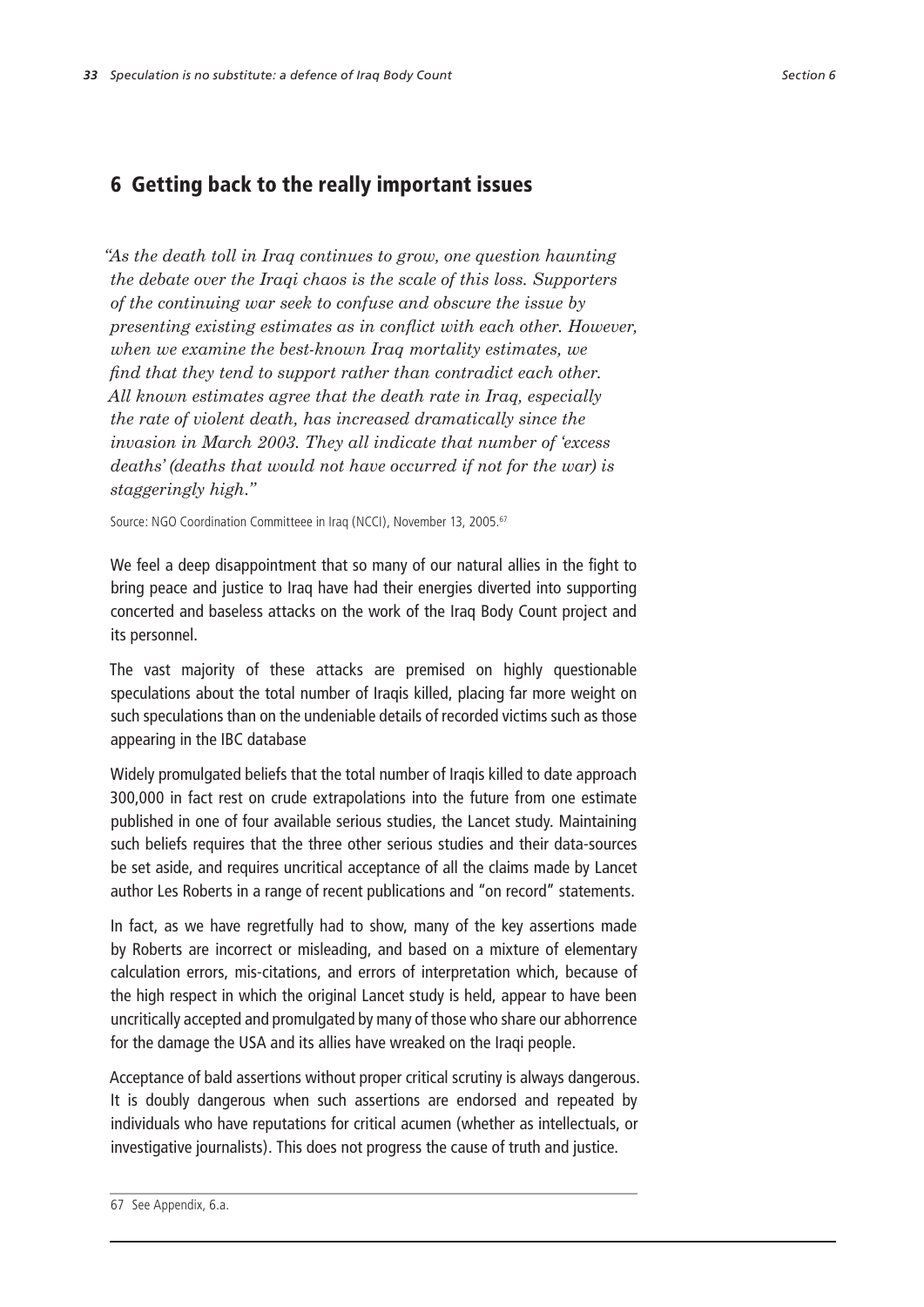How is truth and justice best pursued for the victims of the vast miscarriage of justice that is the Iraq intervention?

We have consistently argued, from the outset of our work, that the efforts of independent fact-finders (whether based in universities, media organisations, NGOs, or in informal civil society networks) are simply stop-gaps for the properlyfunded and coordinated study which only governments have the level of funds to resource, and the level of authority to commission.

The best that independent or survey studies (of the kind carried out by Lancet or IBC) can achieve, is to serve as a thorn in the side of those who would prefer that attention was placed elsewhere.

We remain such a thorn by constantly keeping the tragedy of the ever-mounting innocent death toll in the eye of the public, and in the face of those who could, if they chose, decide to do something about it.

Those who have the interests of this war's victims at heart should be collaborating on projects which bring us closer to the full truth and which work towards righting the wrongs that have been suffered.

We live in an information age. If we cannot muster all the resources at our disposal to discover and record the massive human impact of perhaps the greatest single military injustice perpetrated this century, then all our "information technology" counts for nothing. But in fact there are already many brave and hard-working people doing what they can to bring knowledge and understanding of this man-made disaster to the world. They, like us, work in an imperfect world with imperfect means. At IBC we do what we can to ensure that their efforts – all too often punished by tragedy – are collected, preserved, and given additional value as contributions to a bigger and increasingly detailed picture of the consequences of the Bush/Blair war on Iraqis.

Even if the conflict ended today, that picture would continue to emerge for decades to come. No one method or means will capture it completely. The truth emerges slowly – there is no magic means by which it will suddenly be exposed in its entirety. Some methods will reveal things hidden to others. We may reject those that are patently inappropriate, but never without due care.

But to put our faith in speculation is to give up before we've properly begun.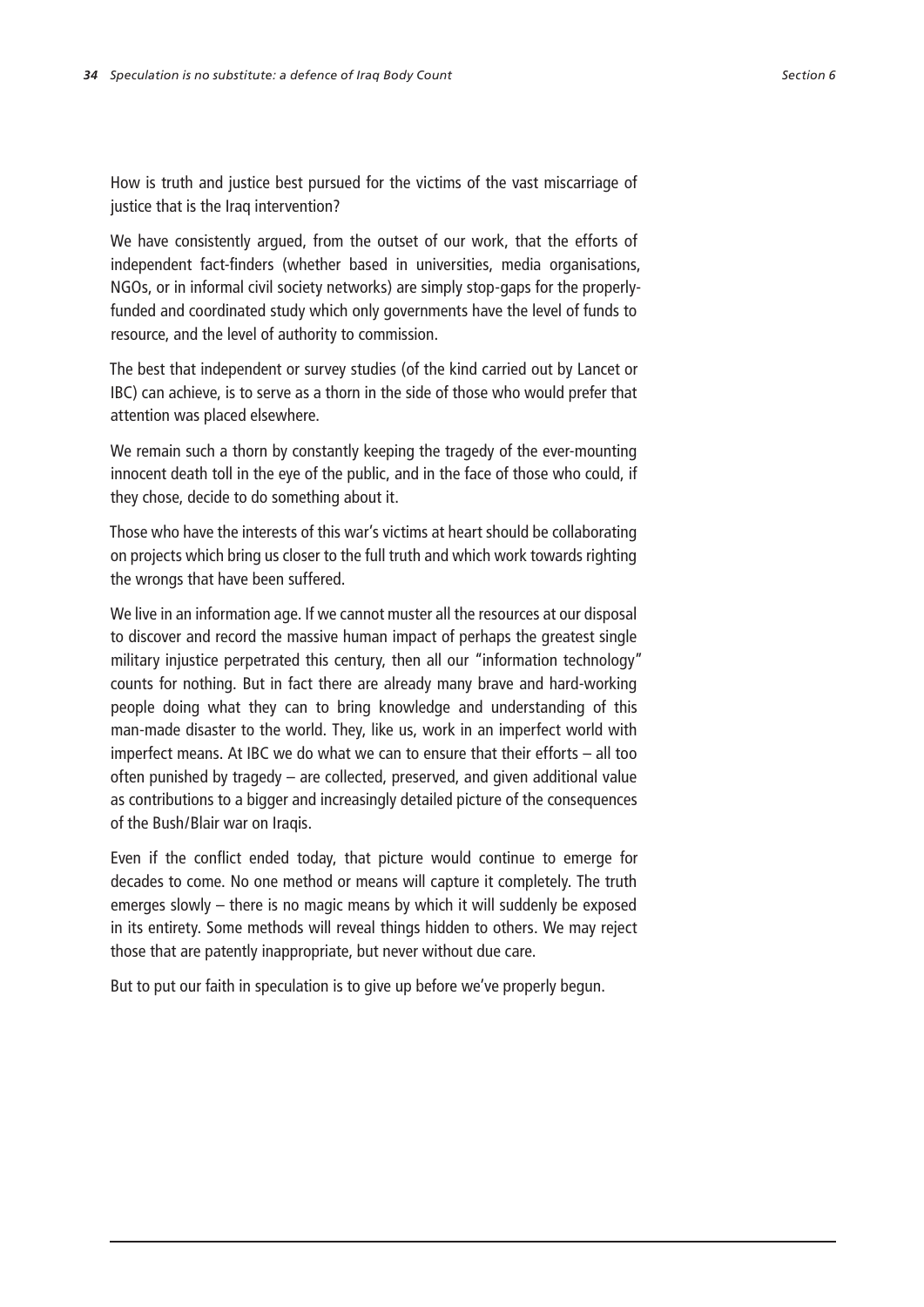## Appendix

#### 2.a

Two examples of Media Lens' successful lobbying of peace groups are Stopwar.org (STW) and Irishantiwar.org:

### *"Dear STW*

*I notice that amoungst your UK sites described as alternative to the corporate media, you list IBC. You must be aware that IBC has refused to engage with a number of criticism made of it's methodology which add up to the following in political terms.*

*l. A completely misleading view of civilian casualties*

*2. A failure to repudiate the unscrupulous quotation of its low casualty count by the corporate media and politician, for example Jack Straw.*

*I'd like to know whether STW has any statement on this. Also whether you have considered withdrawing your recommendation to IBC web side.*

*Yours against the war on Iraq "Bern"*

*"Dear Bern*

*We have removed the IBC link from our web page.*

*Best wishes, Robin Beste "Stop the War Coalition"*

"Stop The War Remove Iraq Body Counter" – title of post by Media Lens Editors to their public message board, reproducing the above exchange. March 28, 2006.

Also see "Why does Irishantiwar.org still have the Iraq Body Count on their home page?" http://www.indymedia.ie/article/75331

Irishantiwar.org responded to the Media Lens campaign by removing the IBC web counter, and replacing it with:

#### *"250,000+ Number of Iraqis civilians killed by the war"*

The stated source for this information repeats some of the errors we address in this paper ("U.S. invasion responsible deaths of over 250,000 civilians in Iraq". John Stokes (undated). http:// www.informationclearinghouse.info/article11674.htm)

### 2.1.a

The Media Lens articles were so tendentious, careless, and condescending in tone that our initial reaction was to ignore the authors' largely rhetorical challenges and carry on with our work. We answered a flood of emails prompted by these "Alerts" by pointing correspondents to other viewpoints on IBC and assuring

them that we were taking all criticisms on board, and would implement those we considered valid. But we resolutely refused to rise to the Media Lens bait and become embroiled in a public row with what we imagined should be an allied organisation.

Unfortunately this merely prompted Media Lens to step up their campaign and begin portraying IBC as not just incompetent dupes, but also irresponsible for refusing to "engage" with them on their terms ("IRAQ BODY COUNT REFUSES TO RESPOND" etc.). We had, it seems, failed to respond appropriately to the Media Lens Editors "injecting a sense of moral urgency" in us.

Media Lens' proclaimed intention "to initiate a rational debate on issues that could hardly be more serious" with IBC is hardly sustainable in the light of tactics employed on the moderated message-board whose content they control. Much of the anti-IBC hysteria has been whipped up via this board, partly by means of the Editors' practice of posting a steady stream of emailed denunciations of IBC while delaying, suppressing or deleting expressions of support.

One poster noted the charged atmosphere on the message board and commented:

*"Maybe [IBC] just don't believe anything needs to change.*

*I don't think I can presume to tell anyone what their moral responsibilities are… but I would suggest that perhaps we have done this debate to the point where the personal insults are rising, and actual meaningful debate is dropping.*

*Let's leave this whole thing alone for a while, what do you say?"*

Posted by user "Aly", April 7, 2006.

#### This received the following response from the editors:

*"It's not possible to "leave this whole thing alone for a while" – politicians and journalists are doing anything but. They are working flat out, relentlessly, to obscure from the public the reality of the horror that is being inflicted on Iraq. To the extent that they are successful, that suffering will continue and intensify – to the extent that the public is aware and protests, that suffering will be reined in and may eventually be terminated. To the extent that they are successful, further horrors inflicted on countries like Iran, Syria and Venezeula become very much more likely. The stakes could hardly be higher."*

Such hyperbole has been typical of this Media Lens campaign, which has strenuously sought to associate IBC with all manner of nefarious wrongdoing **without ever establishing any actual harm we have done the anti-war cause**.

Indeed, we have ourselves observed one instance of a vigorous challenge to the Media Lens Editor's treatment of IBC being promptly deleted from their board:

*"The problem is hypocrisy"*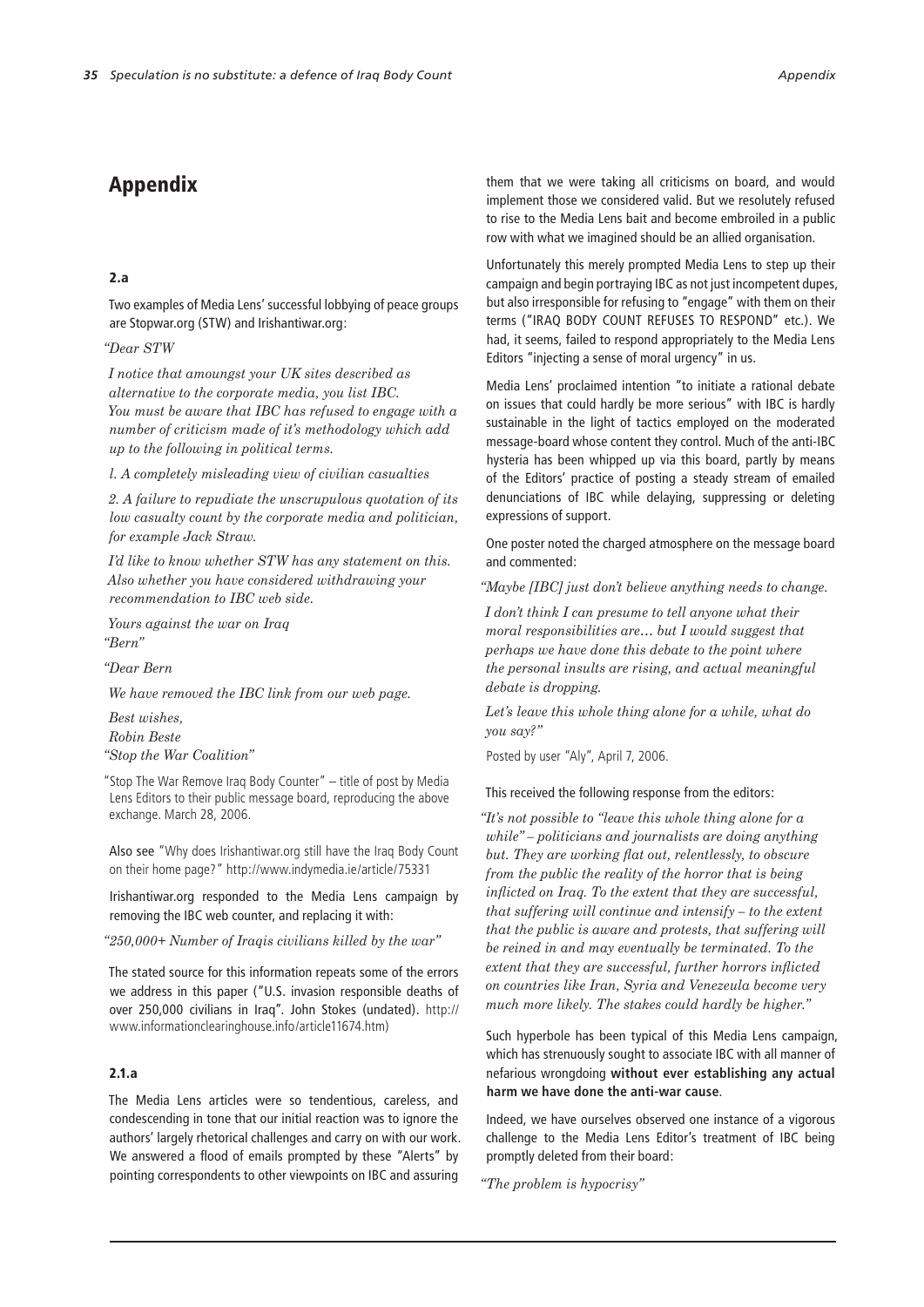*"You eds really ought to be ashamed of yourselves for this latest fallacy.*

*Basically your rubishing of* [IBC member] *Josh is based on his ability to play a musical instrument.*

*The hypocrisy is borne out of the fact that you yourselves refuse to accept that your lack of journalistic experience or expertise fails to disqualify you from commenting on the corporate media.*

*I am well used to the double standards here. Removing posts from Josh while failing to rein in Gabriele's illmannered, ignorant and patronising posts.*

*However, even you the editors must be able see the basic irrationality of your position.*

*Moreover, as you have yet to provide an honest answer as to whether you can prove that IBC has harmed the anti-war movement, you are in no position to chide others about lack of responses.*

*Yours in absolute disgust.*

#### *"Eamon"*

Posted by Eamon Brennan [not associated with or known to anyone in IBC] on April 9, 2006.

The post above was in reply to a spurious argument by the Editors that Josh was unqualified to correct a misattribution because he is not a "scientist". It was deleted by the Media Lens Editors on the same day it was posted.

Perhaps the most prolific emailer associated with the Media Lens campaign is one Gabriele Zamparini, who operates his own blog and regularly takes media outlets and websites to task for their use of IBC data. Occasionally Zamparini will spot genuine errors in usage and so is justified in requesting corrections – however his suggested replacement material itself contains errors such as those we expose in this paper. And like the Media Lens Editors, Zamparini is apt to indulge in wildly overblown rhetoric on the subject of IBC:

*"The damage that Iraq Body Count's figures have done is huge, terrifying and shocking."*

("Silence kills and silence is complicity – a 'follow-up'". April 14, 2006. http://www.thecatsdream.com/blog/2006/04/silence-killsand-silence-is\_14.htm)

Zamparini further resembles the Media Lens Editors in dodging requests that he support such startling claims with quantifiable evidence of actual "damage" done by IBC: http://www.blogger. com/comment.g?blogID=8579803&postID=11450119689434334 9

### 2.1.b

*"We have attempted to initiate a rational debate on issues that could hardly be more serious – it is quite wrong for this to be described as an "attack" on IBC, as Prof.* 

*Sloboda has done in correspondence with John Pilger. If Prof. Sloboda is dedicated to truth, as you say, then there is no reason for him to refuse to respond to the very simple questions we, Stephen Soldz and John Pilger have raised."*

Response to email on IBC, Media Lens Editors, March 22, 2006. Posted to the Media Lens public message board by the Editors.

One of the difficulties in engaging properly with Media Lens is that much of the heat they generate among their followers (and they among themselves) is unarchived – accusations are made, enrage the convinced, then disappear before they can be properly addressed (assuming one had the time to address them all).

A supporter of IBC's work independently produced the following compilation based on three weeks of monitoring the board. Below are extracts (the longer version of this list – itself only partial – is available on request). The comments are all the compiler's, but entirely accurate.

### **Smears and misrepresentations of IBC as posted on the Medialens website, 14/3/06 – 11/4/06 (a partial list)**

*"It is bad enough to the Iraqi people to have so much suffering; to ignore their suffering compounds the errors made in Iraq Body Count".*

(Email to IBC from 'Sarah Meyer', posted by Medialens editors, 14/3/06).

*"Right now they [IBC] are having a negative impact, their methodology is useless and so are their numbers".*

(Posted by 'antony', 17/3/06).

*"Well I will continue to beleive [sic] they are driven by ego until someone can provide an explanation explain [sic] as to why they are continuing with a methodology that is unscientific and is used by apologists for the war and why they are rubbishing the Lancet which has stood up to worldwide scrutiny and rigorous peer review".* 

(Posted by 'antony', 17/3/06).

*"IBC co-founder John Sloboda claims: 'all but a handful of media commentaries use our figures – appropriately – as a means of highlighting the tragedy of the civilian death toll.' ... This is a remarkable observation. All too many media reports have mis-used the IBC figures, giving a distorted, under-reported picture of the suffering of Iraqis and the extent of the war crimes of the West".* 

(Posted by Medialens editors, 18/3/06. Misrepresentation – John Sloboda's quote truncated, with effect of changing its meaning).

*"[IBC] surreptitiously present the caveats that highlight the shortcomings of their methodology..."* 

(Posted by 'JK', 18/3/06. Misrepresentation – "Surreptitious" means "underhand" and "kept secret").

*"…the IBC project is providing powerful propaganda for*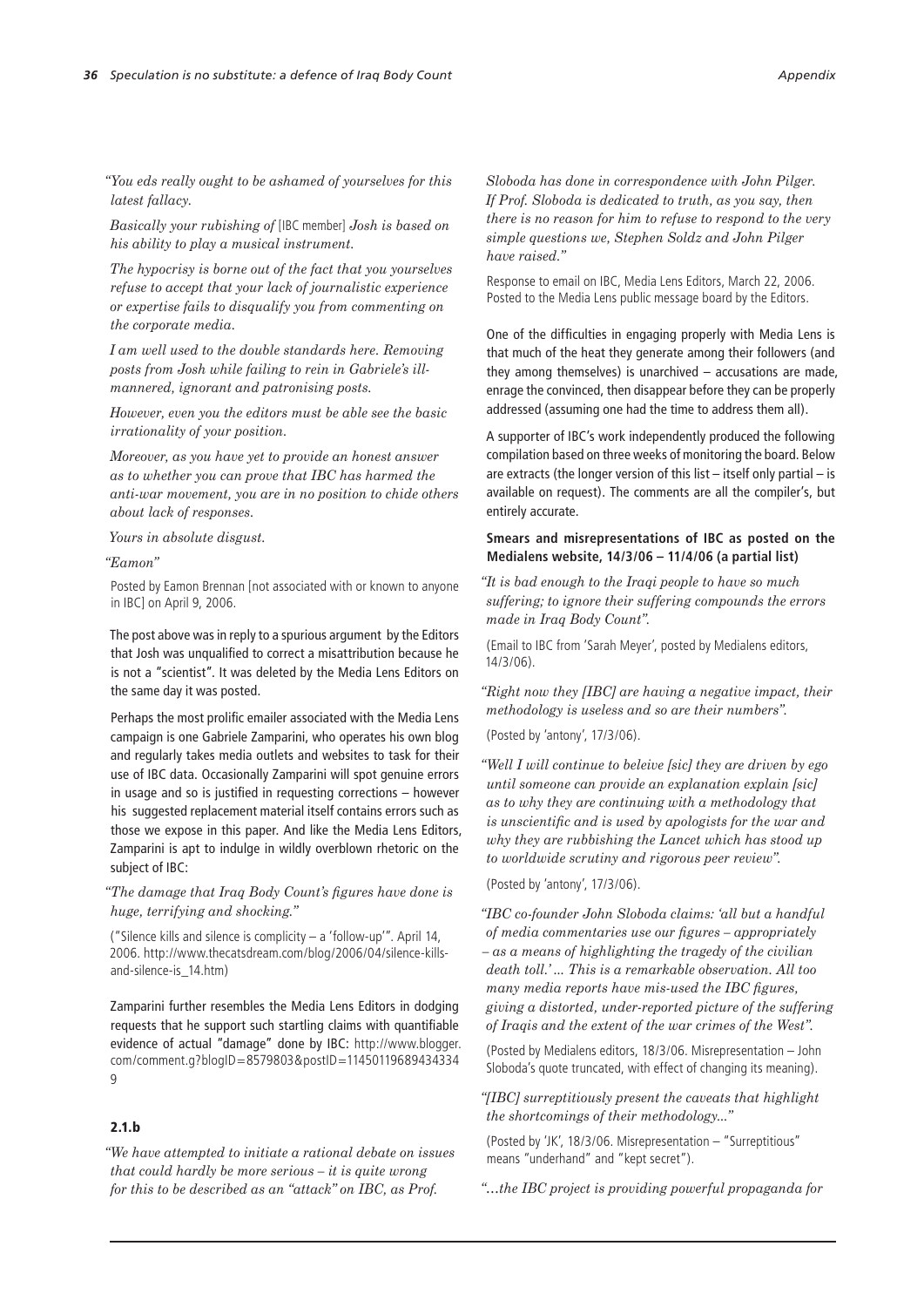#### *people responsible for horrendous war crimes".*

(Posted by Medialens editors, 23/3/06. Misrepresentation – IBC don't "provide" propagandistic misuses of their work).

*"There is a major story here – the IBC figures are deeply misleading".*

(Posted by Medialens editors, 24/3/06, quoting an email from David Edwards to Steve Herrmann of BBC. Misrepresentation – IBC figures are not misleading in themselves).

*"IBC must launch a more aggressive educational campaign to teach people about \*why your statistics are misleading\* and direct people to other counts such as the Lancet study. Your reluctance to do this in light of the way that IBC is being used as propaganda in the US is suspicious".* 

(Email from Jeff Pflueger to IBC, posted by Medialens editors, 27/3/06. Misrepresentation – IBC statistics are not misleading in themselves; "suspicious" an insinuation).

*"And the fact that IBC shows up as #2 when I do a Google search on Iraq War simply pisses me off; your Google ranking rests on the shoulders of all of the websites hosting your counter – most often sites opposed to the war. These sites and their webmasters need to be informed that they are at this point assisting the US government in their campaign to make the US people think that the war really ain't that bad".* 

(Email from Jeff Pflueger to IBC, posted by Medialens editors, 27/3/06. Insinuation that IBC counters contribute to the view that the war "ain't that bad").

*"Since IBC has not done a very responsible job of educating people about your data, we were forced to take your counter off of DahrJamailIraq.com".*

 (Email from Jeff Pflueger to IBC, posted by Medialens editors, 27/3/06).

*"The IBC method is akin to placing jugs in a leaky shed and publishing the figures in bold type with a small note at the bottom saying 'it was even wetter outside'. If the data is flawed it should not be released".*

(Posted by 'mpk', 28/3/06).

*"I am left with the distinct feeling that the IBC would prefer that their figures got press coverage, even if it is propaganda-supportive coverage, rather than the likely zero coverage they would get if the limitations were 100% clear. Their desire to feel like they are doing something (intended to be good) has blinkered them to the reality that they might actually be now providing support for that which they aim to oppose".* 

(Posted by 'puerhan', 28/3/06).

*"Unfortunately it is IBC that has introduced the most acrimonious element into the debate by making* 

*exaggerated and false claims that they are subject of a 'witch hunt'."* 

(Email from 'Bern' to Stop the War Coalition, posted by 'Bern', 29/3/06. False claim – IBC introduced no acrimonious element).

*"We have invited IBC repeatedly to respond to the specific issues we have raised in our alerts (including issues raised by Stephen Soldz), they have not even acknowledged receipt of our emails and Media Alerts".* 

(Posted by Medialens editors, 29/3/06. False claim – IBC did respond).

*"What does this 'exercising' amount to? Very little, judging by IBC's inability/unwillingness to respond to reasonable questions".*

(Posted by Medialens editors, 5/4/06, in response to comment by John Sloboda: "We have always publicly acknowledged that our numbers must underepresent [sic] the true figure. The question of by how much is one that exercises us, as it does many others").

*"But if you think that you can give a realistic picture through IBC's numbers, you must be living in another world … The refusal of IBC to answer the many questions coming from many sides is outrageous. The Iraqi civilian deaths are not private property of Iraq Body Count".* 

(Posted by 'gabriele', 5/4/06).

*"Bottom line is that IBC is not a count of anything useful – the number you publish IS USELESS and the name IBC utterly misleading".* 

(Posted by 'antony', 6/4/06).

*"Carry on, populate your database – but stop undermining the work of others who are trying to accurately measure the total cost in human life".* 

(Posted by 'antony', 6/4/06).[Who is trying to actively measure Iraqi casualties now, other than IBC? HD, JS JD.]

*"If you do not understand that the thrust of the current critisism [sic] of IBC is that their failure to; [sic] address gaps in their methodology, reframe their positioning as a count of Iraqi deaths (stop the counters, change the name) and respond to people who misrepresent their numbers – that this undermines the work of those who are trying to produce an real account of the actual numbers of Iraq's [sic] killed as a result of our invasion then you are just not listening".* 

(Posted by 'antony', 6/4/06. Claim that IBC "undermines" work of others doesn't follow from IBC's alleged "failures").

*"I think that the IBC are stuck and the question now is how best to deal with them from the point of view of combating the war in Iraq".* 

(Posted by 'Gerry', 8/4/06).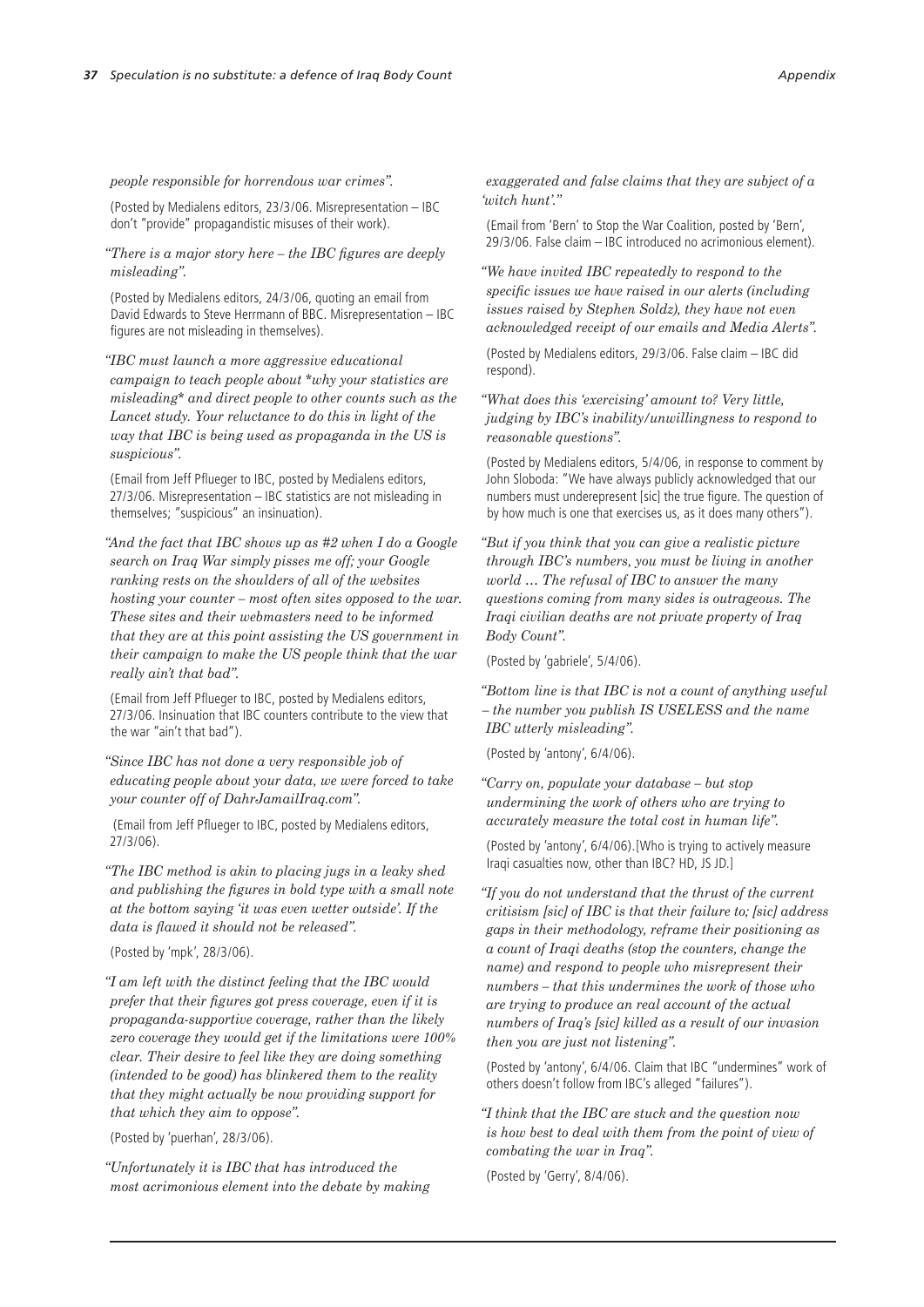*"The most recent letter from John Sloboda really acknowledges a crisis for IBC. The subtext seems to be 'we are unable to answer your critique but we are going to carry on anyway'".* 

(Posted by 'dan', 8/4/06).

*"So on the extremely urgent and serious matter of the analysis of the mass death of Iraqi civilians under military occupation – a highly specialised and extremely complex field of scientific inquiry – we are expected to accept comments made by a guitarist and assistant researcher as a credible source".* 

(Posted by Medialens editors, 9/4/06. Misrepresentation – point in question was about attribution of a quote).

*"I think the pressure should be kept up, if only to educate JS [John Soboda] and the IBC on basic statistical analysis".* 

(Posted by 'smash', 10/4/06).

*"Basking in the limelight is for superstars, not concerned human-rights, and anti-war activists".* 

(Posted by 'dereklane', 11/4/06. Claim that IBC are "basking in limelight").

*"IBC happily cite press coverage that blatantly misrepresents their work ... IBC are not only failing to rebutt [sic] misuse of their work, but are actively endorsing such misuse by pointing to it uncritically from their own website".* 

(Posted by 'Ron F', 11/4/06. Misrepresentation – IBC don't "actively endorse" misuse of their work).

### $2.1c$

#### *"Dear John [Sloboda]*

*I did you the courtesy, as you suggested, and read your "presentation" to a conference* [http://www,iraqbodycount. org/onibc/]*. It answers none of the questions raised about IBC's appropriation by defenders of the Iraq invasion, including George W. Bush. Neither do the other pieces you recommend to people who write to the IBC. Why do you waste time and not answer valid criticisms? This surely suggests something concealed. And who is the "highly respected" member of the anti war movement [who defended IBC]? There are penty of similar voices who support the Democrats' position in the US or hope Blair will see the light. This anonymous person also apparently disapproves of a public debate, preferring a quiet word between Media Lens and IBC, which the public would not know about. Such a shame becoming shameful.* 

*best wishes "John [Pilger]"*

Response to email, March 16, 2006. Posted to the Media Lens public message board by the Editors.

#### 3.4.2.a A discussion of "Mental health study, 2004"

The citation provided by Roberts for the entry in the HPN table described as "Mental health study, 2004" is:

Hoge CW, Castro CA, Messer SC, et al. "Combat duty in Iraq and Afghanistan, mental health problems, and barriers to care." New England Journal of Medicine. 351 (July 1, 2004):13-21.

[This article may be consulted at http://content.nejm.org/cgi/ content/full/351/1/13 (online) and http://content.nejm.org/cgi/ reprint/351/1/13.pdf (printable PDF).

Nothing further is said about it in HPN 05, where it is presented in the HPN table as the second highest of "various estimates of the number of violent deaths occurring in occupied Iraq." Reference to MIT 05 provides no further clues about the author's reasoning, but does indicate that the figure of 133 deaths per day is comprised of non-combatants killed by US soldiers:

*"A report in the New England Journal of Medicine in July 2004, based on interviews with returning U.S. soldiers, suggests an unintentional non-combatant death toll of 133 deaths per day."*

#### A hint as to what NEJM data might have been used is in a third paper of March, 2005 where Roberts wrote that

*"Time will reveal a more precise estimate of the death toll from the war in Iraq. According to a July 2004 New England Journal of Medicine article, 12% of returning army ground forces and 24% of returning marine ground forces report that they were responsible for the death of an Iraqi non-combatant." "Civilian deaths: a murky issue in the war in Iraq"* 

(ODI HPN Network paper 29, p. 29 (Mar 2005) http://www.odihpn. org/report.asp?ID=2706)

We presume these figures derive from Table 2 of NEJM which shows that each respondent was asked whether they had been "responsible for the death of a noncombatant".

We were unable to find these percentages in the NEJM study, but in an interview with Socialist Worker magazine (23 April 2005) Roberts gives a different set of figures:

*"[Q.] Are there other surveys of death rates in Iraq? Do they back up your findings?*

*In a very prestigious journal called the New England Journal of Medicine there was an article published on 1 July 2004. Military doctors interviewed soldiers returning from Iraq. …*

*Among other things they found that 14 percent of the ground forces in the army had killed a non-combatant and 28 percent of returning Marines had killed a non-*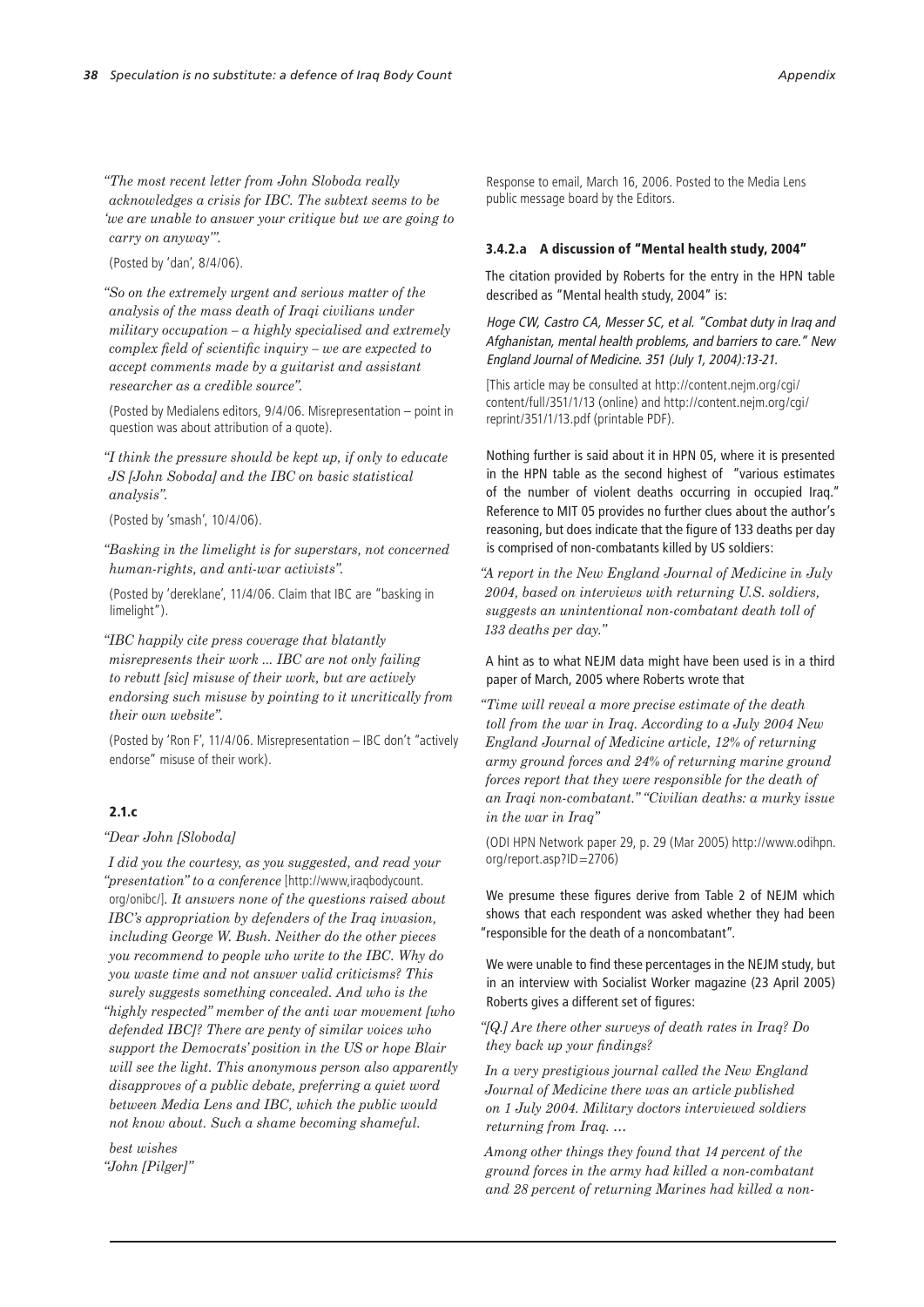#### *combatant.*

*If you work through the numbers you come up with a figure pretty darn close to our estimate in the Lancet."*

(http://www.socialistworker.co.uk/article.php4?article\_id=6271)

These percentages can be found in Table 2 of the NEJM paper. This is headed "Combat experiences reported by members of the US Army and Marine Corps after deployment to Iraq or Afghanistan", and the percentages are given as part of a much larger set of data derived from debriefing interviews with the participants in the study.

Again without revealing the method involved, Roberts mentions a specific number of deaths with regard to the NEJM in an editorial, apparently re-posted complete to the Richmond City Watch bulletin board on September 12, 2005 but not available in its original form to our knowledge:

*"Peer reviewed articles go unreported, such as one from US Military researchers published in the New England Journal of Medicine indicating 14% of Army and 28% of Marine returnees believe they accidentally killed a non-combatant while in Iraq. That corresponds with 4000 accidental killings a month which are simply not mentioned in the US press but reported daily in the Middle-east."*

(http://www.richmondcitywatch.com/phpBB2/viewtopic.php?p=18 221&sid=0d3e05efb82f97e85fc85526ead776bc#18221)

4,000 dead per month correspond to the NEJM-imputed "estimate" of 133 per day, but we are left none the wiser about the length of time over which this rate of killing is supposed to have extended (does the present tense indicate it is ongoing?) or the total number of deaths caused by it, nor how the figure of 4,000 is derived from 14 percent or 28 percent.

The NEJM paper (p.14 col.2) provides the following information about the period of study:

*"The study groups included….894 soldiers from an Army infantry brigade of the 3rd Infantry Division, whose responses were obtained in December 2003, after their return from an eight-month deployment to Iraq; and 815 Marines from two battalions under the command of the 1st Marine Expeditionary Force, whose responses were obtained in October or November 2003, after a six-month deployment to Iraq. The 3rd Infantry Division and the Marine battalions had spearheaded early ground-combat operations in Iraq, in March through May 2003. All the units whose members responded to the survey were also involved in hazardous security duties. The questionnaires administered to soldiers and Marines after deployment to Iraq or Afghanistan were administered three to four months after their return to the United States."*

This is translated to "2003-2004" in the HPN table. One may infer from this that no allowance has been made for the statement that "questionnaires were administered … three to four months after [the respondents'] return to the Unites States." Given that the final interviews were in December, the latest date on which any of the interviewed Army members could have seen action in Iraq was three months earlier, i.e. during September 2003. Members of the Marine battalions were interviewed during October and November, so for them this reduces to August and July 2003. Thus September 2003 would be a somewhat more appropriate maximum date than is given in the "Date of information" column of the HPN table - but it would appear that it is the final dates of interviews, rather than of the respondents' active service in Iraq, which inform the "2003-2004" date range in the table. Another possibility is that these dates are being largely disregarded and that some estimated level of killing during a period dominated by the ground invasion is being extrapolated forward, perhaps indefinitely (see the Richmond City Watch quote above).

In attempting to appropriately compare IBC's per-day rates to the NEJM-imputed "133 per day" date range in our Table 3 (in Section 3.3 of our main text), we assumed that the commencement date in "2003-2004" was the date of invasion, 20th March, but were forced to take on board the almost certainly erroneous interpretation by Roberts that per-day rates experienced during and close to the invasion could be extended to 2004. A somewhat more credible date range extending only to the end of September would have produced an IBC per-day rate of 53, or 40% of 133  $(10,393$  deaths  $\div$  195 days).

There are 287 days between March 20, 2003 and January 1, 2004, which means that at 133 deaths per day the date range given in the HPN table would produce a total of 38,171 deaths. This serves merely to produce a total from a somewhat dubious date range indicated in the HPN table and a per day rate that, as things stand, is itself only conjectured.

Before the HPN 05/MIT 05 claim of 133 violent deaths per day can be accepted as a serious estimate rather than unexplained speculation, at least the following questions require addressing:

- 1. What assumptions have been made about the number of days over which the NEJM-reported killings took place?
- 2. What assumptions have been made about how the participants in this study interpreted the phrase "responsible for" in relation to Iraqi deaths?
- 3. What assumptions have been made about the average number of deaths caused by each US military personnel reporting "responsibility" for an Iraqi death?
- 4. What assumptions have been made to take account of the possibility of double counting and more (i.e. that two or more military personnel were co-responsible for the same Iraqi death)?
- 5. Why have Iraqi combatant deaths been excluded from the estimate? Other entries in the HPN table containing both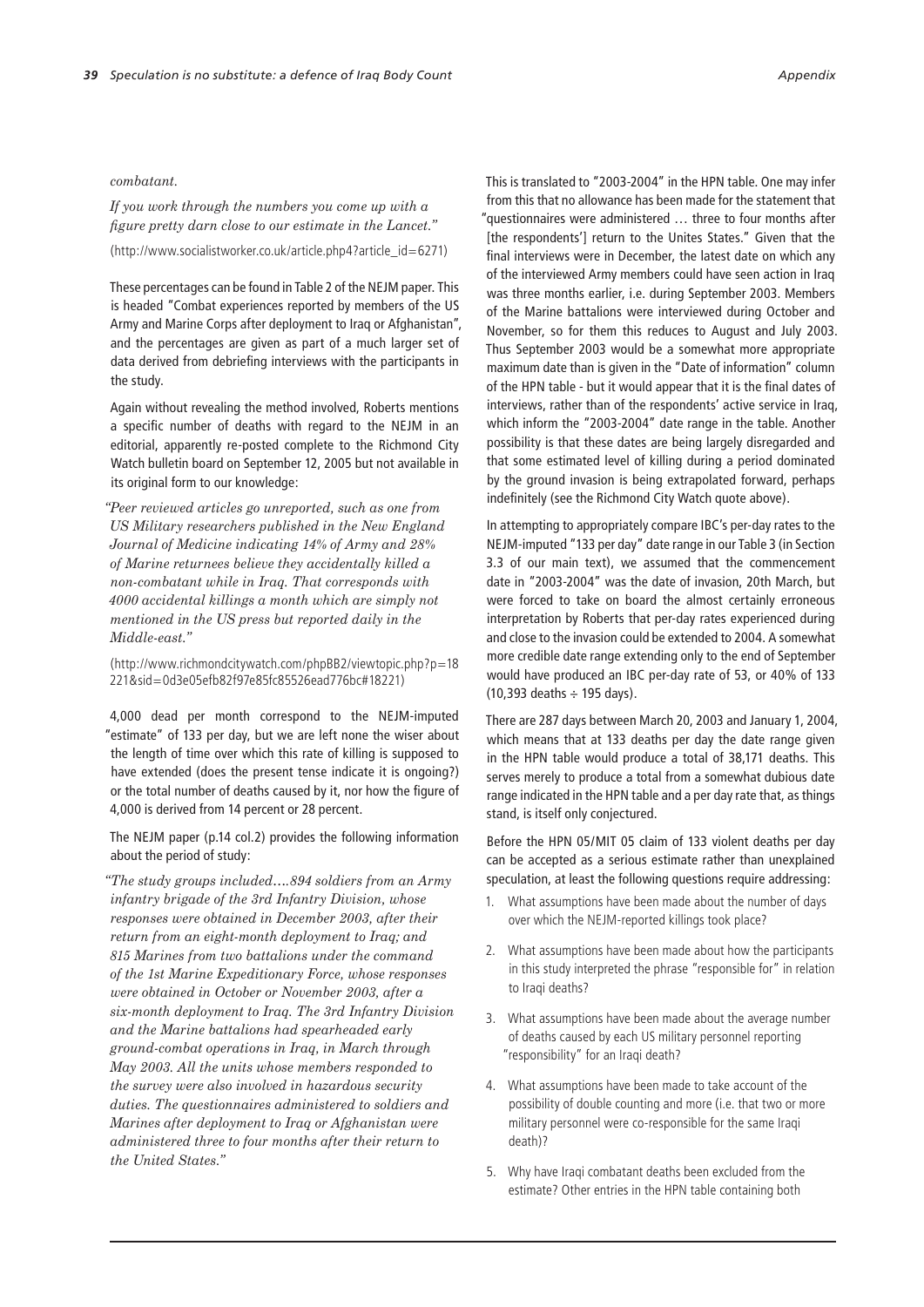combatants and non-combatants are included in their entirety. Why not this one?

- 6. What assumptions have been made about the total number of US military active in Iraq for the period under question (to provide the correct "scaling-up" factor for this sample)?
- 7. What assumptions have been made about the representativeness of these military units (rather than of the respondents within them), bearing in mind the temporal and geographical location of this sample in comparison to the relevant data for the entire US military?

It is not our responsibility to conjecture as to how these questions might have been addressed, if at all, in deriving the HPN table estimate. However, even allowing that these issues have been addressed rather than glossed over with a misleading "prestigious" citation, the figure of 133 deaths per day, far from being "pretty darn close" to Lancet's, is on closer examination utterly inconsistent with it.

The first problem is that 43% of violent deaths in the Lancet estimate were caused by US forces, and 33% of these by ground forces (as shown in section 4.1 of this article). This means that for consistency with Lancet, the ground forces-caused deaths cited should constitute about 14% of Lancet's 101 violent deaths per day. Instead, at 133 per day, the number assigned to "Mental health study" is some ten times higher.

Second, in Table 2 of the NEJM study it is also shown that 48% of Army personnel, and 65% of Marines, report being "responsible for the death of an enemy combatant" (compared to 14% and 28%, respectively, for noncombatant deaths). If the killing of non-combatants by US ground forces "suggests an unintentional non-combatant death toll of 133 deaths per day", then the two to three times higher number for combatant deaths easily "suggests" a combined number several times higher than 133 per day.

This multiple of 133 – let's say it was no more than 266 – would have to constitute just 14% of Lancet's violent deaths per day, as noted above. To accommodate this number Lancet's per day rate would have to be 1,900 and not 101.

Furthermore, none of the other entries in the HPN table that include combatants show a per-day rate anywhere close to 266, or the total that this per day rate would have produced by 2004 (~76,000 deaths). ILCS, for instance, is 32% of this total despite covering a longer period, and without being limited to deaths caused by US ground forces alone. (We discuss incompatibility with ILCS again in Section 3.5.) This strongly suggests that extrapolation from a study not in any way designed to address the problem of estimating civilian casualties is simply unsound and untenable.

In summary, the NEJM paper does not contain a published estimate of Iraqi mortality rates. Such an estimate is neither proposed nor suggested by the authors of the NEJM paper. And calculations taking Roberts' NEJM-imputed "estimate" at face value show it to be at severe odds with much more direct estimation methods, and certainly no support for his own Lancet estimate, or any kind of guide for evaluating IBC.

### 3.4.3.a A discussion of "Iraqiyun", the possible "eighth estimate"

The frequently alluded to but so far undeclared "eighth estimate" may be a figure of 128,000 deaths attributed to the "Iraqiyun humanitarian organization" in a brief three-paragraph report by the UPI news agency/Washington Times on 12 July, 2005. http:// washingtontimes.com/upi/20050712-090927-2280r.htm

This is suggested principally by a references made by Roberts in an emailed exchange with John Rentoul, a columnist for the Independent newspaper, reproduced by Media Lens in BURYING THE LANCET – Update, September 12, 2005. http://www. medialens.org/alerts/05/050906\_burying\_the\_lancet\_update.php

*"I also realize there was a study that came out with a 128,000 violent death estimate last July. I have only seen the press summaries and would be keen to read the actual report if you have it."*

Using the techniques employed in the HPN table, and assuming it covers the full period from March 20, 2003 to July 11, 2005 (a period of 848 days), 128,000 deaths would produce a violent deaths-per-day "estimate" of 151.

Setting issues of sourcing and detailed description aside, how does the Iraqiyun total actually compare to other sources? We compare it in turn to ILCS, Lancet, and Ministry of Health.

ILCS's averaged per–day estimate is given as 56 in the HPN table; Iraqiyun's average is 2.7 times higher at 151. (Iraqiyun's timeframe is about twice as long as ILCS's: 848 days as compared to 433 days. To force the two to be consistent one would have to assume that only 24,000 of Iraqiyun's deaths happened by May 25, 2004, the end of ILCS's time-frame. The remaining 104,000 deaths in the Iraqiyun total would then have to occur between this date and the end of Iraqiyun's time-frame on July 11, 2005, a period of 412 days. Under this assumption, in the first half of its 28-month time-frame Iraqiyun's deaths per day rate would have averaged 56, and in the second, 252.)

However, it may also be that the Iraqiyun figure includes criminal murders (though apparently not all – see below). ILCS contains no criminal murders, so we will perform the calculation again, based on the assumption that as many as one third of all violent deaths are from crime (as observed independently by Lancet and IBC), and increasing ILCS accordingly. In this case, ILCS's total would become 36,000 and its per-day rate 84, still only a little over half of Iraqiyun's. (In this scenario, 92,000 of Iraqiyun's deaths would have to happen in the second half of its time-frame, a period of 412 days, which translates to a rise from an average of 84 deaths per day in the first half to 223 deaths per day in the second.)

The above calculations come before we allow for the statement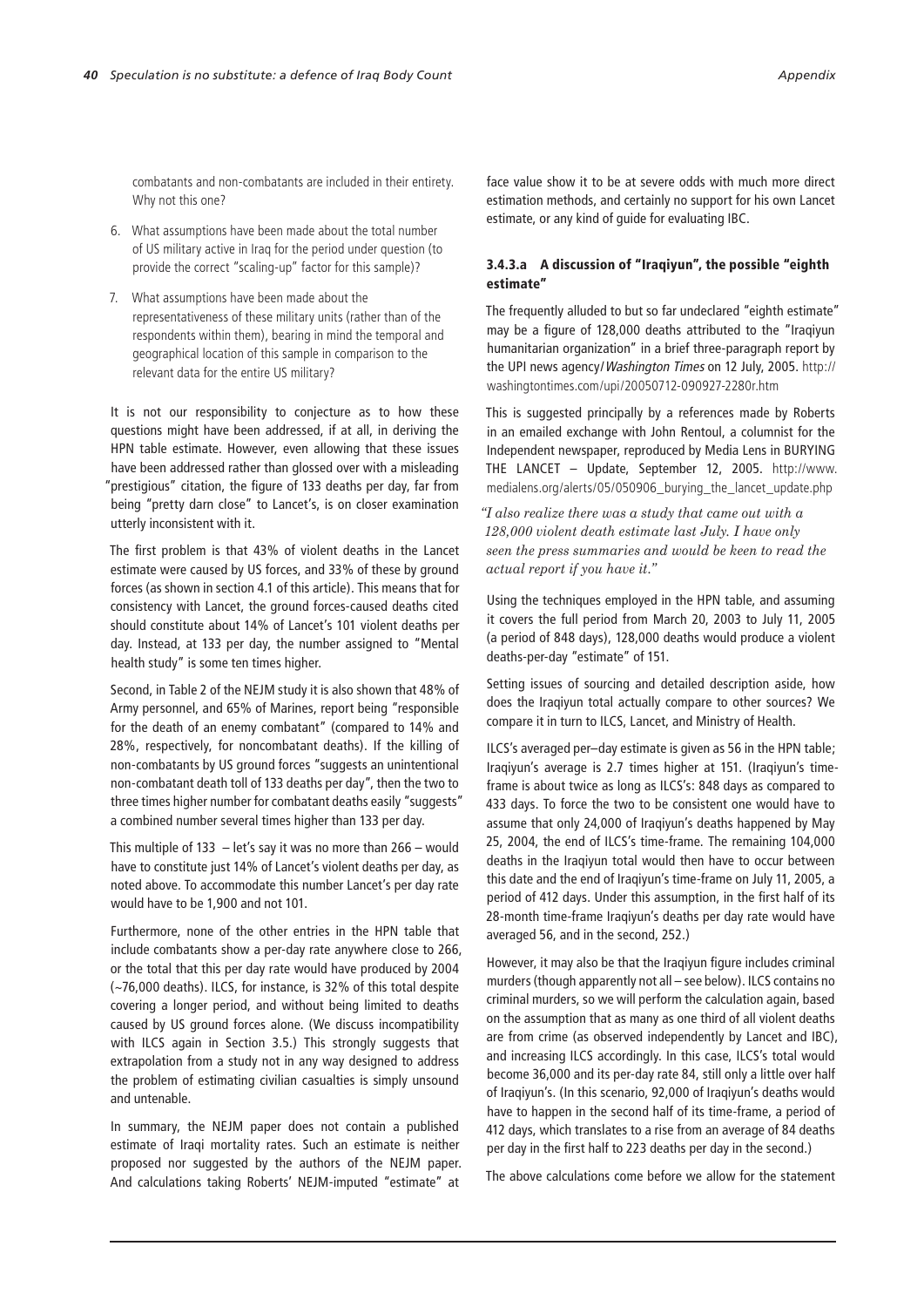#### in the UPI report that

*"The 128,000 figure only includes those whose relatives have been informed of their deaths and does not include those were abducted, assassinated or simply disappeared."*

If Iraqiyun therefore represents some sub-set of the ILCS figure, then the difficulty of reconciling the two will be greater than has been indicated above.

We may perform a similar comparison involving Lancet. In Lancet there are 57,600 violent deaths by September 21, 2004, presented as 101 deaths per day over a period of 571 days covered by the study, as given in the HPN table. Iraqiyun's per-day rate is 151. (We may again force consistency between the two figures by assigning the same rate as Lancet for the period shared by both sources and a different one for the period covered only by Iraqiyun. Thus if we subtract 57,600 for the period shared with Lancet from Iraqiyun's total there remain 70,400 deaths which would need to have occurred in the 293-day period following Lancet. This produces a rate of 240 deaths per day (70,400÷293). Under this assumption there would have been more violent deaths in the ~10 months after the Lancet survey than in the preceding 18 months covered by Lancet, despite the earlier period having included the invasion phase. This again ignores any correction that might need to be made to account for the possibility that Iraqiyun should perhaps represent only a sub-set of the Lancet figure.)

Turning to the reported details of the study itself, we find that description of the Iraqiyun project is very sketchy, being restricted to three brief paragraphs. However by all appearances it is a count, not an estimate, of those deaths about which "relatives have been informed", presumably by officials. There is also the qualification that the figure "does not include those were abducted, assassinated or simply disappeared." In this respect it can be most closely compared to the figures produced by the Iraqi Ministry of Health (MOH) for conflict-related violence recorded in hospitals up to at least 2005 (which may however include some deaths where relatives could not be identified). The HPN table's figure of 22 deaths per day, though inaccurately sourced (see 3.2a), is roughly in line with various reports from the MOH during the period cited. The Iraqiyun figure of 151 per day is not remotely consistent with it.

A further possibility is that 128,000 is a total that includes nonviolent as well as violent deaths. If so, then it represents a large undercount when compared to Lancet, since the expected overall mortality rate in Iraq is considerably higher. Lancet, for example, estimated that before the invasion "crude mortality rate was 5·0 per 1000 people per year" (p. 1860) – which translates to 122,000 Iraqis a year, or about 10,000 a month, dying under normal circumstances in Lancet's assumed population of 24.4 million. Thus there would have been 280,000 deaths from all causes in the 28-month period covered by Iraqiyun, whether or not there was a war. Therefore if Iraqiyun's figure includes nonviolent deaths then its number as currently presented is too low to assess deaths due to war.

Finally, no sign is given in the UPI report that Iraqiyun's number was derived from an "excess mortality" calculation as performed in Lancet – rather, the reverse: "the toll includes everyone who has been killed since [March 2003]" (excepting the abducted, etc., as indicated above).

http://washingtontimes.com/upi/20050712-090927-2280r.htm

#### 3.4.3.b

The per-day violent death rate cited in the HPN table for the Ministry of Health is footnoted as "Provided by R. Garfield, a consultant to the Iraqi Minister of Health, 3 June 2005. Confirmed by the Washington Post, 3 June 2005".

However, the only Washington Post article with a date of 3 June 2005 that discusses cumulative Iraqi deaths is an article by Ellen Knickmeyer entitled "Iraq puts civilian death toll at 12,000". The first paragraph of this story reads:

*"Insurgent violence has claimed the lives of 12,000 Iraqis over the past 18 months, Interior Minister Bayan Jabr said Thursday, giving the first official count for the largest category of victims of bombings, ambushes and other increasingly deadly attacks."* 

http://www.washingtonpost.com/wp-dyn/content/ article/2005/06/02/AR2005060201098.html

There is no mention of the Ministry of Health anywhere in this article, and no suggestion that the figures quoted by the Interior Ministry come from the Ministry of Health. Informed followers of casualty record-keeping in Iraq will know that the Ministry of Health only began collecting and collating post-invasion records of conflict-related deaths and injuries across the country from April 2004, not December 2003 as is implicit in the statement made by Interior Minister Jabr to the Washington Post.

Thus, the HPN paper leaves a reader relying on an unverified personal communication to support the assertion that these figures derive from the Ministry of Health.

This is a very puzzling lapse since, in fact, there are very detailed published accounts of Ministry of Health data which the HPN paper could have cited, but does not.

For instance, one detailed account is provided in a Knight Ridder report dated September 25th 2004, and entitled "Iraqi civilian casualties mounting". This provides monthly breakdowns and governorate by governorate totals for the months of April to September 2004 (http://www.w3ar.com/a.php?k=1693 )

There is another problem with the HPN table entry for the Ministry of Health. The Washington Post article cites 12,000 deaths occurring over 18 months (December 2003 – May 2005), which does indeed yield a per-day rate of 22. However, the date span given in the HPN table is only 12 – 13 months (04 April 2004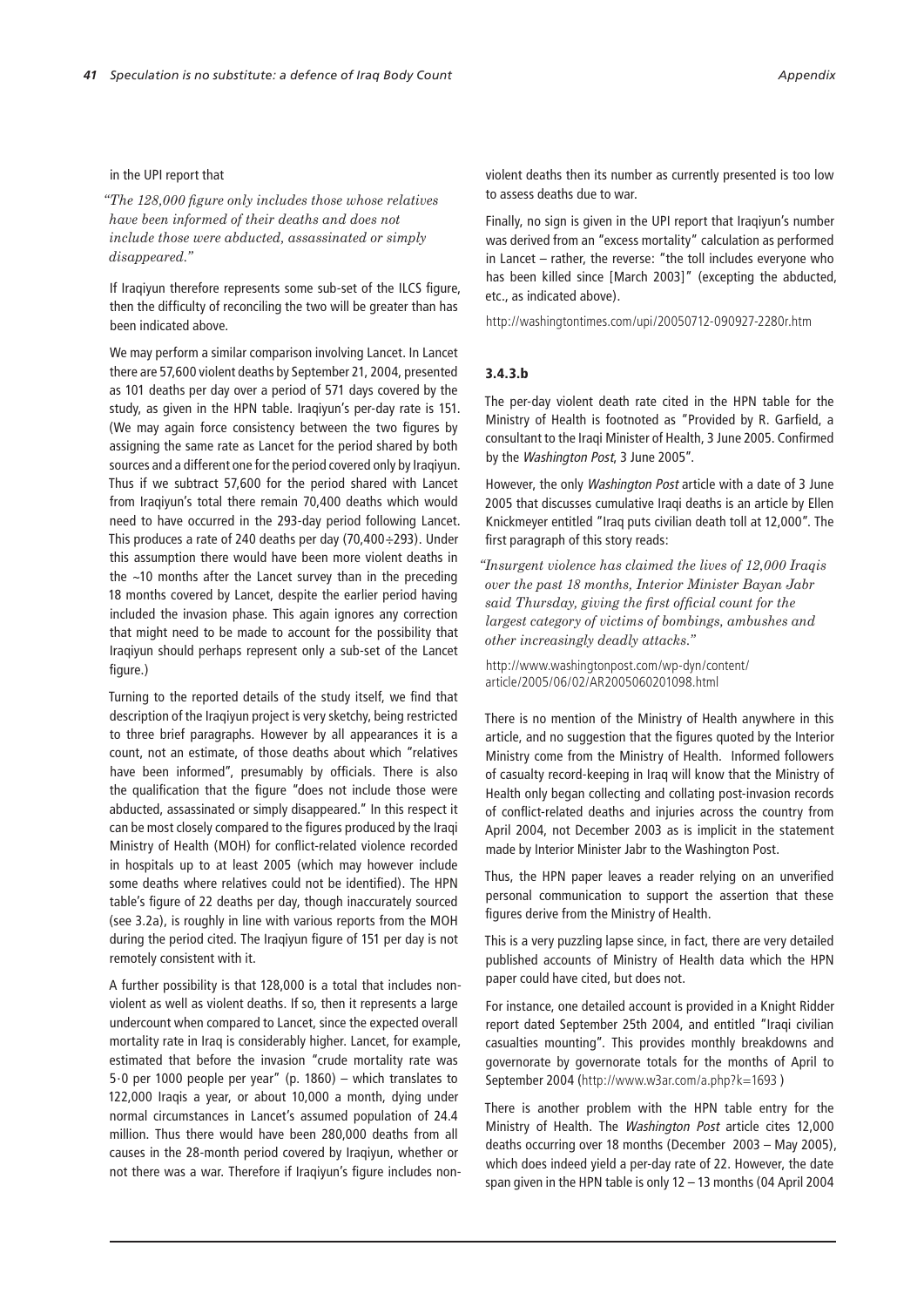– May 2004), and there is no information provided as to why a 12 – 13 month span rather than an 18 month span was cited, nor how the 18-month total provided by the Interior Ministry is disaggregated to provide a total for just these 12 months.

In sum, although the Ministry of Health has provided fine-grained information about civilian deaths over periods which overlap with the Lancet time-frame, the HPN table appears to make no use of these, and derives its estimate in a manner which is hard to verify.

#### 3.6.a

Discussion of ILCS (Iraq Living Conditions Survey, also known as IMIRA [Iraq Multiple Indicator Rapid Assessment] or the UNDP study, published May, 2005, http://www.iq.undp.org/ ILCS/overview.htm ) has been minimal among IBC's critics and generally falls into two contradictory camps.

The first camp asserts (wrongly – see section 3.6.2) that ILCS perfectly corroborates Lancet, and ends discussion of ILCS there. As an example:

*"Except the UNDP study supports the Lancet number. ... There is nothing wrong with talking about the confidence interval, there is everything wrong with misrepresenting it. Furthermore Tim Lamberts work on the convergence of UNDP and Lancet actually shows that both studies come out with similar conclusions, I can't do the maths but this should of course narrow the confidence interval and does so around the Lancet number."* 

Posted to Media Lens message board by user 'antony', April 6, 2006.

Others have also assumed this analysis to be accurate, including Milan Rai, followed by Noam Chomsky. Though this assumption is unwarranted, their overall analysis of the studies (including IBC) is fair-minded and inclusive. Unlike IBC's current crop of critics, both these writers apparently value a pluralistic examination wherein data from different studies and methods can be used to arrive at a more complete understanding.

The second camp sees ILCS as contradicting Lancet and attempts to quickly dismiss ILCS on spurious grounds, some of which would also require dismissal of the Lancet study. Independent journalist Dahr Jamail, who has managed to produce a fairly complete synthesis of this camp's views in a recent article, writes:

*"One survey, aside from figures from the US-controlled Iraq Ministry of Health, posted figures which correlate with those from IBC. The Iraq Living Conditions Survey, conducted by a Ministry under the US Coalition Provisional Authority in April and May of 2004, cited 24,000 "war deaths." The survey has been cited as credible simply because it was published by the UN Development Program, despite the fact that the designer of the survey, a Norwegian, stated that the number was* 

*certainly an underestimate. Over half the deaths reported in this survey were in southern Iraq, which suggests that it logged deaths caused by the initial invasion rather than the bloody aftermath as most of the other surveys note. In addition, this survey is now nearly two years out of date. The most violent last two years of the occupation have not been covered."*

[Learning to Count: The Dead in Iraq – By Dahr Jamail and Jeff Pflueger. http://www.truthout.org/docs\_2006/041306J.shtml]

We may put aside Jamail's first claim that Ministry of Health and ILCS figures "correlate with" those of IBC and the implication that, if this is so, there must be something wrong with them [see Section 3.6 for our own discussion of the correlation between ILCS and other studies].

This cavalier dismissal of ILCS stands in sharp contrast to the unreserved endorsement given to the Lancet study's methods just a few paragraphs earlier:

*"Any attempt to gauge mortality in the midst of a conflict will be marked by a degree of uncertainty, but what should be beyond dispute is that the Lancet study is based on sound methodology."* 

Thus the credibility of the Lancet study is "beyond dispute" while ILCS is "cited as credible simply because it was published by [UNDP]".

The credibility of ILCS arises from the survey methods used and its vastly larger sample size than any other recent study in Iraq. This is in principle a survey no different from Lancet's. The questions were mostly different, but the precision of the answers obtained to Lancet-equivalent questions was far higher.

It is also not the case that the designer of ILCS simply stated "that the number [24,000] was certainly an underestimate", nor that this in any way related to the "credibility" of ILCS. The report of the study states:

*"The question asked in ILCS was formulated and posed in a relatively standard way typical to large surveys and censuses (UN 1983). The question underestimates deaths, because households in which all members were lost are omitted. It is therefore common within demographic studies to use a correction for this, based on a number of assumptions derived from stable population theory (UN 1983). This has not been attempted here, as it is unlikely that the assumptions are satisfied. It is not common to make this correction in epidemiologically oriented studies, and this was not done in the Roberts et al. study."*

Analytical Report, p54.

The author is speaking here of household-based survey methods, which are inherently unable to survey households that have lost all members – which limitation is equally true of Roberts' Lancet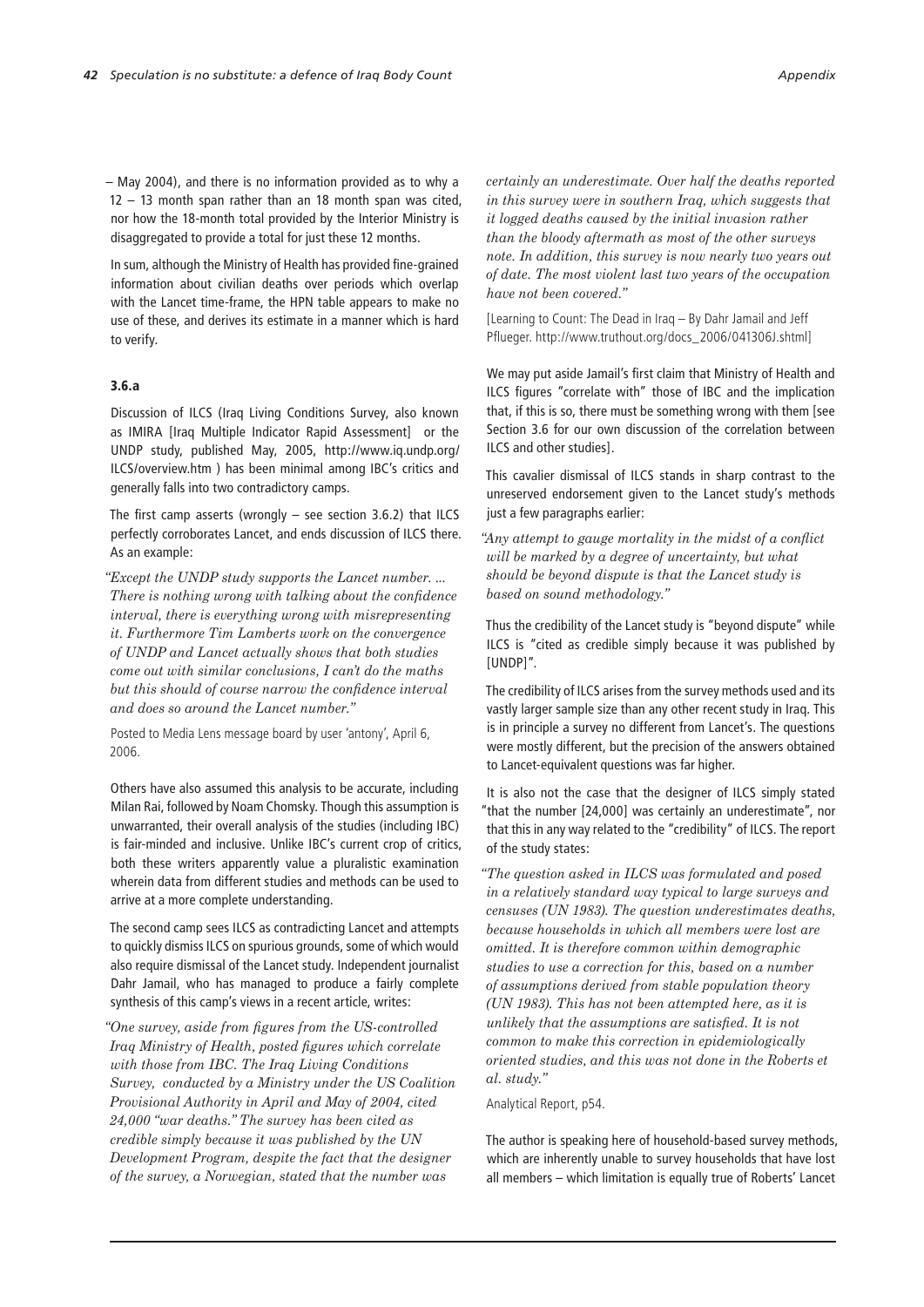study, as is noted in the text above.

The professional caution of the author in describing this inherent flaw is examined no further by Jamail: what is the possible size of any resulting underestimate? Is the ILCS more, or less, likely to be affected by this flaw than Roberts' Lancet study? Why was no correction attempted in either study? These questions are left hanging.

We may also ask what, exactly, is the drawback of the far more geographically complete ILCS survey having adequately recorded military deaths in the south of the country. Jamail's implied criticism appears to be inspired by IBC's July 2005 dossier, which noted that:

*"UNDP [ILCS] also includes military deaths in its count (which IBC does not), which may partly explain UNDP's greater weighting toward the south of the country, which was the most intensely contested route of the ground invasion."*

"A Dossier on Civilian Casualties 2003 – 2005". July, 2005. http:// www.iraqbodycount.org/press/pr12.php

How can this adversely affect the ability of ILCS to record deaths subsequent to the invasion?

It is already established that the ILCS survey covered about 14 months, and Lancet's, about 18. Naturally, Lancet should be weighted somewhat more towards the post-invasion period than ILCS. Jamail concludes his swift dismissal of ILCS by saying:

*"In addition, this survey is now nearly two years out of date. The most violent last two years of the occupation have not been covered."* 

But when the invasion itself is taken into the reckoning, the most violent period "of the occupation" should be within and not outside the first 14 months or so covered by ILCS, which included both the unequalled carnage of the invasion and the first siege of Falluja. This will be particularly true of any survey that includes Iraqi military killed. In any case, the Lancet study is itself only a few months longer. Why is this not a factor in its disfavour?

Given Jamail's doubts regarding a major formal study, it is surprising to see his completely uncritical references to two sets of figures (from the Iraqiyun organisation [discussed in Appendix 3.4.b] and the People's Kifah [discussed in Section 3.4.3]), both of which are far more questionable than the ILCS estimate. Neither of these sources provides any proper discussion of its methods and, on closer examination, each lies far outside the error bounds of both ILCS and Lancet. We must wonder if Jamail's inconsistency arises from a mistaken assumption that these sources actually support Lancet.

### 3.6.2.a

Of the 14 violent conflict-related deaths reported by Lancet, five took place during the 42-day invasion phase of March-April 2003, and nine took place in the remaining 510 days covered by the study. Dividing up the Lancet central estimate of 38,400 according to this 5:9 ratio yields 13,714 invasion-phase deaths, and 24,686 post-invasion deaths. Thus the average Lancet-derived per-day death rate during the invasion-phase was 327, but the postinvasion average death rate dropped to 48 per day (a ratio of approximately seven to one). Applying this same ratio to ILCS divides its 24,000 total into 10,169 deaths occurring during the invasion phase (representing a per-day rate of 242) and 13,831 deaths occurring post-invasion (representing a per-day rate of 35). If 35 deaths are added to the initial ILCS estimate for each of the 119 days by which the time-frame of Lancet exceeds ILCS, then this yields a scaled-up total of 28,165 conflict-related deaths in the Lancet period.

#### 3.6.2.b

Another way to equalize ILCS and the Lancet study is to add the missing criminal murders to ILCS, based on their proportionate presence of 33% in the Lancet study. This proportion accords with another study, IBC, where crime is the cause of a little more than one third of deaths. This would raise the ILCS estimate to around 36,000 by the end of May 2004, and its roughly scaledup confidence interval to between 27,500 and 44,000. 17 of Lancet's 21 violent deaths had been recorded by this point in time, or 81% of its total of 57,600. The corresponding Lancet figure at this point would therefore be 46,629, or over 10,000 above ILCS, and also outside its scaled-up confidence interval. These are conservative calculations in that the scaling-up of the ILCS figure will include Iraqi military killed during the war, whereas it is noted in the Lancet that most of these are probably not included in its estimate.

#### 3.6.2.c

This argument was made by the Lancet authors in a letter to the UK Independent on Sunday newspaper.

*"Falluja is the only insight into those cities experiencing extreme violence (ie Ramadi, Tallafar, Falluja, Najaf); all the others were passed over in our sample by random chance. If the Falluja cluster is representative, there were about 200,000 excess deaths above the 98,000. Perhaps Falluja is so unique that it represents only Falluja, implying that it represents only 50-70,000 additional deaths. There is a tiny chance that the neighbourhood we visited in Falluja was worse than the average experience, and only corresponds with a couple of tens of thousands of deaths. We also explain why, given study limitations, our estimate is likely to be low. Therefore, when taken in total, we concluded that the civilian death toll was at least around 100,000 and probably higher, not between 8,000 and 194,000..."* 

Les Roberts, Gilbert Burnham, Richard Garfield, letter to the Independent on Sunday, published December 12, 2004.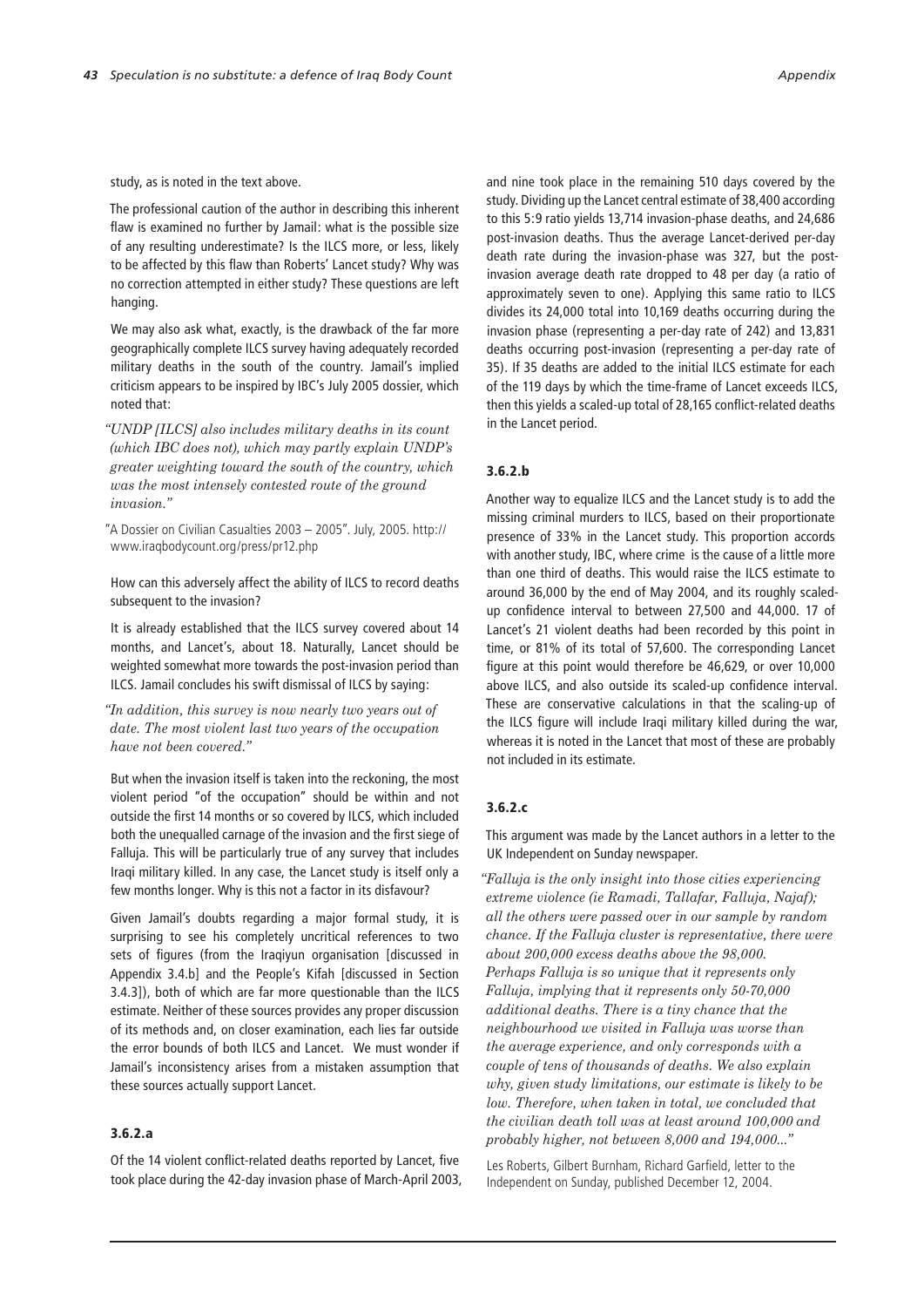(Note that the deaths "probably higher" than 100,000 means deaths from war-related violence, since this is virtually the only kind that Lancet's Falluja sample would contribute to an estimate.)

## 3.7.a

Here follows an excerpt from a transcript of a radio documentary starring Les Roberts in which confusion about civilians is attributed to "others" speaking erroneously "on [Roberts'] behalf":

*"Several objections [to the Lancet] had merit though. First of all, the study makes no distinction between combatants and civilians. Les actually acknowledged this in the study itself, and went to great lengths not to claim, as others did on his behalf, that the study was a measure of civilian mortality. Certainly some of the people the Coalition killed, they intended to kill, but half of all the casualties were women and children. So even in the unlikely event that 50 percent of the men who died were actually fighting us, it's still a large number of innocents."*

Appearance on NPR's "This American Life" (#300 "What's in a Number") October 25, 2005 http://lesroberts2006.com/articles\_ details.asp?id=100

#### 3.7.b

In a letter to the Guardian newspaper's readers' editor Ian Mayes, which they copied to their message board on March 27, 2006, the Media Lens Editors took issue with a correction in the paper which failed to include this (erroneous) qualification, informing him that

*"both the Iraq Body Count (IBC) and Lancet figures refer to Iraqi civilian deaths, not Iraqi deaths."*

Oddly, one of Roberts' admissions that the Lancet survey wasn't exclusively of civilians was published by Media Lens themselves:

*"The civilian question is fair. About 25% of the population were adult males. >70% of people who died in automobile accidents were adult males. Presumably, they died more than other demographic groups because they are out and about more. 46% of people reportedly killed by coalition forces were adult males. Thus, some of them may have been combatants, some probably were not... perhaps they were just out and about more and more likely to be in targeted areas. We reported that over half of those killed by coalition forces were women and children to point out that if there was targeting, it was not very focused. Thus, we are careful to say that about 100,000 people, perhaps far more were killed. We suspect that the vast majority were civilians, but we do not say each and every one of the approximately 100,000 was a civilian."*

Roberts, email to Media Lens, published in "100,000 IRAQI

CIVILIAN DEATHS". Media Lens Alert, November 2, 2004.

The email from Roberts doesn't seem to have informed the title of this 'Alert', either.

### 3.7.c

An additional and significant qualification appears in the Lancet paper, where it is noted that:

*"The requirement that the deceased reside in the house for more than 2 months directly before the date of death probably excluded most military casualties* (p.1862 col2 para2)

Note that this caveat applies only to Iraqi military killed during the invasion, and not to other fighters killed thereafter. If correct – that is, if Lancet missed most of the Iraqi military killed during the invasion phase – then its central estimate would tend to be an over-estimate in relation to other studies, in particular ILCS. This is because it would completely cover only four rather than five of the categories of victims described in Table 4.

#### 3.8.a

This particular misconception that has been fueling the anti-IBC campaign presents an interesting case of internet myth-making. It appears to have begun with these passages by Les Roberts appearing on the Alternet.org website in February 2006:

*"The contrast between the graph showing 400 violent deaths a month in portions of Baghdad served by this morgue, and oft-cited Iraqbodycount estimate of about 500 violent deaths per month in the entire country, could not be more dramatic. … It is … probable … that the estimates of 20,000 to 30,000 civilian deaths cited in the American press are too low, most likely by a factor of five or ten."* 

(Les Roberts. "Do Iraqi Civilian Casualties Matter?" AlterNet, February 14, 2006; www.alternet.org/story/31508/)

The "factor of five or ten" speculation by Roberts was based on incorrect data and poor analysis, as we have shown in this article, and so is wrong. But it was uncritically seized upon and has in large part formed the basis of recent critiques of IBC:

*"It is remarkable that IBC – a deeply flawed website – has acquired this kind of reputation among journalists. In a recent article for the website AlterNet, Les Roberts wrote that the estimate of 20,000 to 30,000 civilian deaths commonly cited in the American press are too low, "most likely by a factor of five or ten".* 

(Media Lens. "Iraq Body Count Refuses to Respond". March 14, 2006)

The claim has also been used by our critics to derive a supposedly current figure of "300,000" Iraqi civilian deaths (IBC's then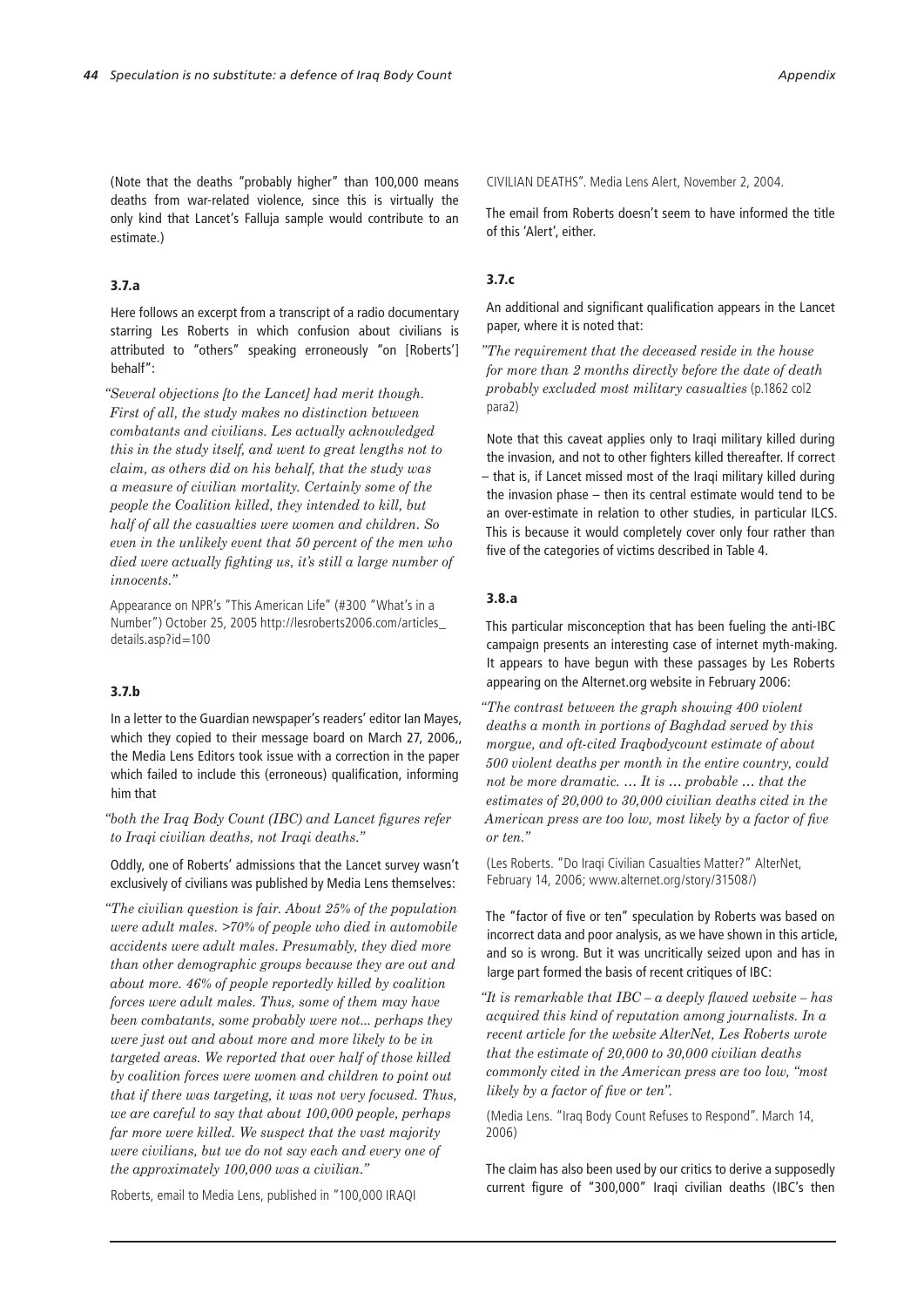#### current figure of about 30,000 multiplied by ten):

*"In an article for the website AlterNet last week, Roberts argued that the estimate of 20,000 to 30,000 civilian deaths commonly cited in the American press are too low, "most likely by a factor of five or ten". In other words, Roberts is now suggesting that as many as 300,000 Iraqi civilians may have been killed since March 2003."*

"Oil For The Killing Machine – The BBC On Iraq" – Media Lens Alert – February 21, 2006. http://www.medialens.org/alerts/06/060221\_ oil\_for\_the.php

One of the campaigns' most persistent email crusaders, and regular Media Lens message board users, repeatedly sent this misinformation to anti-war groups and websites, in the case below to groups who were using a poster featuring IBC:

*"According to Les Roberts … there might be as many as 300,000 Iraqi civilian deaths. … I urge you therefore to reconsider the use of that poster. The difference between 30,000 and 300,000 can no longer be ignored. Using that poster as well as keep referring to the IBC's numbers, would be a betrayal of our share ideals and values of peace and justice."* 

(Gabriele Zamparini – "Iraq: 'Why is the Left Understating the Carnage?'". March 15, 2006. http://www.thecatsdream.com/ blog/2006/03/iraq-why-is-left-understating-carnage.htm)

#### Independent journalist Dahr Jamail has also begun citing the figure in his reports:

*"The lead author of the Lancet report, Les Roberts, reported more recently on February 8, 2006, that there may be as many as 300,000 Iraqi civilian deaths."* 

(Dahr Jamail & Jeff Pfleuger. "Learning to Count: The Dead in Iraq". Truthout/Perspective April 13, 2006.

Jamail manages to elevate the figure of 300,000 to the status of an "update" to the Lancet study of 2004:

*"A report Oct. 29, 2004 in the British medical journal The Lancet had said that "by conservative assumptions, we think about 100,000 excess deaths or more have happened since the 2003 invasion of Iraq." In an update, Les Roberts, lead author of the report said Feb. 8 this year that there may have been 300,000 Iraqi civilian deaths since the invasion"*

(Dahr Jamail. "Baghdad Morgue Overflowing Daily". dahrjamailiraq. com April 15, 2006)

Thus the myth of "300,000 Iraqi civilian deaths" was born and continues to be perpetuated, evidently without its origins ever having been properly investigated or its basis questioned. We hope this article will act as a corrective to those concerned to resume a serious discussion of the terrible toll unfolding in Iraq, rather than one founded on unexamined assumptions and baseless exaggeration.

#### 4.2.a

*"Your premise that there have been unreported mass killings caused by the USA in the first half of 2005 is a reasonable one and worth pursuing. If it can be supported by new evidence of specific events, such as those revealed in this Washington Post article regarding events in Husaybah in early November (http://www.washingtonpost.com/wp-dyn/content/ article/2005/12/23/AR2005122301471\_pf.html) and which is currently in our pipeline, then these events will undoubtedly make it into our database. While our project is an ongoing and continual compilation of reported deaths, it is not unusual for us to add or amend incidents months after they occurred."* 

John Sloboda, in a letter responding to the Media Lens Editors, January 14th 2006, and reprinted in "Paved with Good Intentions – Part 2" http://www.medialens.org/alerts/06/060126\_paved\_

with\_good\_part2.php

#### 4.2.b

These reports have 25 air strikes per month to the end of August, giving 200 strikes; in September, 62; in October, 122; in November 120 ("Military Confirms Surge in Airstrikes". Washington Post, December 24, 2005. http://www.washingtonpost.com/wpdyn/content/article/2005/12/23/AR2005122301473.html); the December figure comes from the London Times which reports an "expected" 150 ("US forces step up Iraq airstrikes". The Times (London), January 1, 2006. http://www.timesonline.co.uk/ article/0,,2089-1965182,00.html) Total: 654

An alternative report provides a single figure of 306 for the entire year: "In Iraq, strikes increased 7% from 285 [in 2004] to 306 [in 2005], with a surge before the December national elections, according to figures from U.S. Central Command." ("Pentagon boosts number of U.S. air missions". USA Today, Steven Komarow. March 15, 2006. http://www.usatoday.com/printedition/ news/20060316/a\_airpower16.art.htm) If this is the correct number of air strikes, then IBC's coverage of the associated civilian toll will have been greater than is stated in the main text, where we restrict ourselves to a calculation based on a higher reported number of air strikes during 2005 (654).

#### 4.2.c

Lancet 's ~38,400 war-related deaths by September 21, 2004 are derived from up to 14 non-criminal violent killings, including 9 deaths caused by US forces, 6 of them (i.e. 67%) by air strikes. Five of these deaths occurred during the invasion phase which spanned March and April 2003 (Figure 2, p. 1861). 5÷14=35.7%; 38,400\*35.7%=13,708. If 67% of these are from air strikes then 9,184, or about 9,200, will have been killed in air strikes by a calculation based on published Lancet data. 9,200 deaths from 20,733 air strikes is equivalent to 1 death per 2.25 air strikes, or 4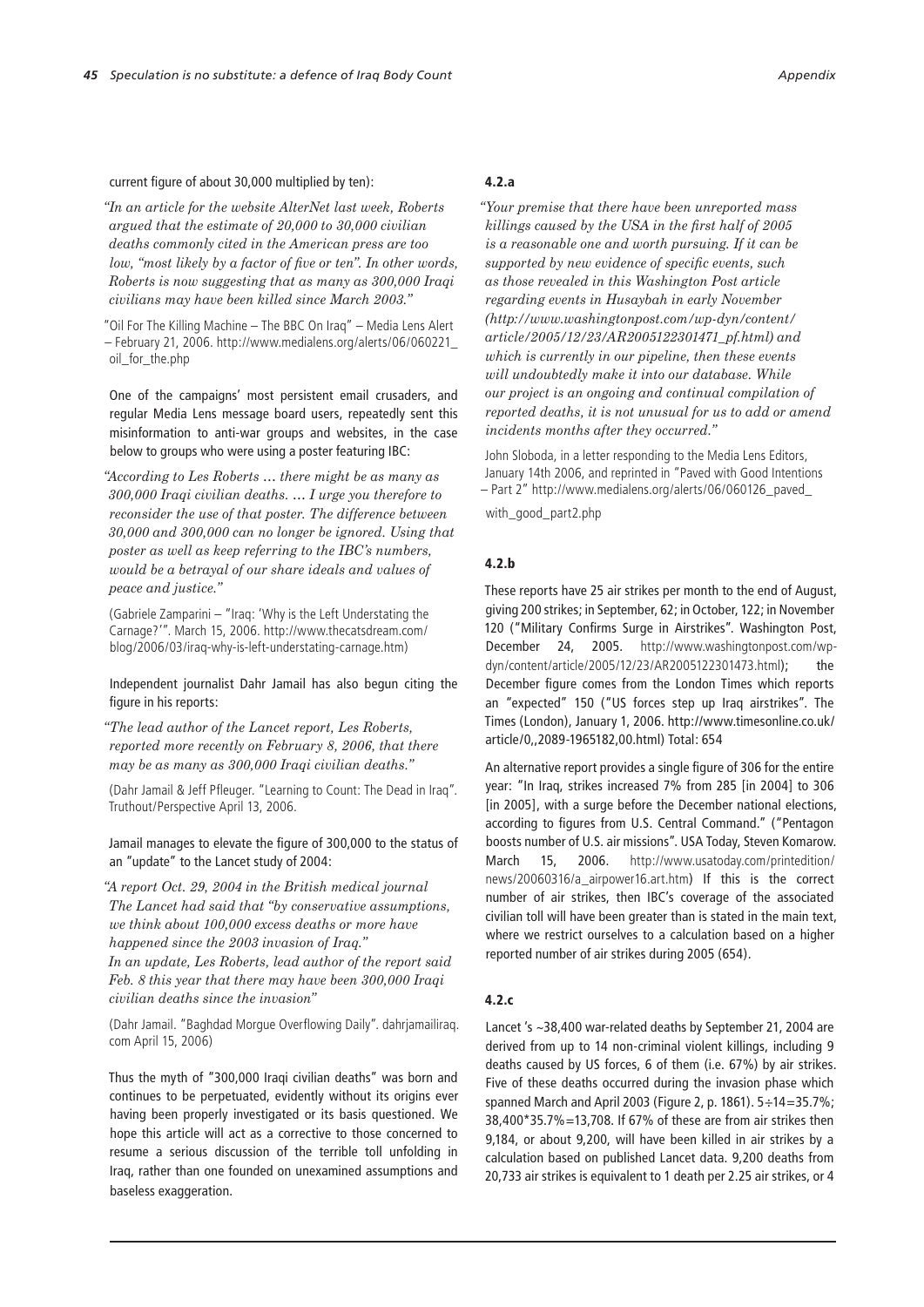deaths for every 9 air strikes.

### 4.2.d

Another, related way to examine these figures is by the number and type of munitions used. In the first 30 days of the invasion phase, 29,199 bombs were rained on Iraq: an average rate of 40 per hour. 19,948 of these bombs were "guided" and 9,251 "unguided". More than 1,200 of the bombs were cluster munitions (http://www.comw.org/pda/0402rm9.html) yielding a further 240,000 "bomblets" (based on a tyical payload of 200 per cluster bomb).

There are no complete reports for bombs dropped during 2005, but the 332nd Air Expeditionary Wing, which is "the lead Air Force organization in Iraq", (http://www.globalsecurity.org/ military/agency/usaf/332aew.htm) reported that it had dropped 138 bombs or missiles in the four months leading to mid-January 2006, and 14 between then and March 22. "U.S. warplanes lead ground troops to foe". Associated Press, April 3, 2006. http:// msnbc.msn.com/id/12132811/

This is less bombs in six months than were dropped on Iraq in an average six hours of "shock and awe" (and which average was sustained for 720 hours). This phase of the military intervention still remains the most intense period of massacre – of civilians and military alike – in Iraq this century.

### 5.a.

One example is "Iraq Body Count: War dead figures", a BBC web page featuring IBC figures with the geographical distribution of reported civilian and police deaths from war-related violence (http://news.bbc.co.uk/1/hi/world/middle\_east/4525412.stm).

This is regularly updated with new IBC data and has been added as an active link to many subsequent BBC news stories on Iraq, particularly those with a focus on casualties.

We worked closely with the BBC on their presentation and description of IBC data on this web page, although the final choice of wording and content was of course theirs. It was first published on December 14, 2005, one month prior to the first Media Lens piece on IBC. The Media Lens editors apparently first noticed the page in March 2006, and congratulated themselves on its wording, which they attributed to their pressure campaign against IBC.

#### *"At least it mentions:*

*"Nevertheless, Iraq Body Count's methods and its ability to compile accurate statistics have been questioned by critics, with some arguing that it has greatly underestimated the number of casualties.*

*"One study, published by the Lancet medical journal in October 2004, suggested that poor planning, air strikes by coalition forces and a 'climate of violence' had led to more than 100,000 extra deaths in Iraq."*

*That is (limited) progress... There's now a chance of a debate emerging. Well done everyone."*

"BBC online article on IBC", posted by Media Lens Editors on their public message board, March 20, 2006.

Not a single word of the relevant sections of the BBC page had been changed since publication (the numbers were updated, and a temporary note added about the addition of large-scale Baghdad morgue data IBC recorded after first publication).

It is therefore the BBC and IBC (if anyone) who merit congratulation from the Media Lens authors, not themselves. Notice of their premature self-congratulation – first provided to their board on April 11, 2006, by an IBC supporter – has so far elicited no response.

#### 5.b

This claim that we are an "Iraq Western Media Body Count" first appeared in "IRAQ BODY COUNT REFUSES TO RESPOND" Media Lens, 14 March, 2006. More recently this theme has been elaborated into a charge of racism:

*> credible compilation of civilian deaths that have been reported by recognized sources.*

*credible = western*

*not credible = Iraqi / Arab*

*Recognised = western*

*unrecognised = Iraqi / Arab*

*There's only one word for that!*

*BTW – it is intolerable that sites like www.irishantiwar. org should still be giving it a prominent position on their front pages.*

"credible because its western!", posted by "liz" on the 'moderated' Media Lens public message board, April 11, 2006.

[It was this Media Lens subscriber's lobbying which apparently led to the removal of IBC from the Irishantiwar.org website.] IBC member Josh Dougherty responded to this post on the same day, as follows:

*> There's only one word for that! Yes, misinformed. IBC sources include: Al-Jaz Al-Jazeera network Al-Shar Al-Sharqiya TV ALB Al Bawaba AN Arab News ArN Arabic News AS Asahi Shimbun ASB As-Sabah*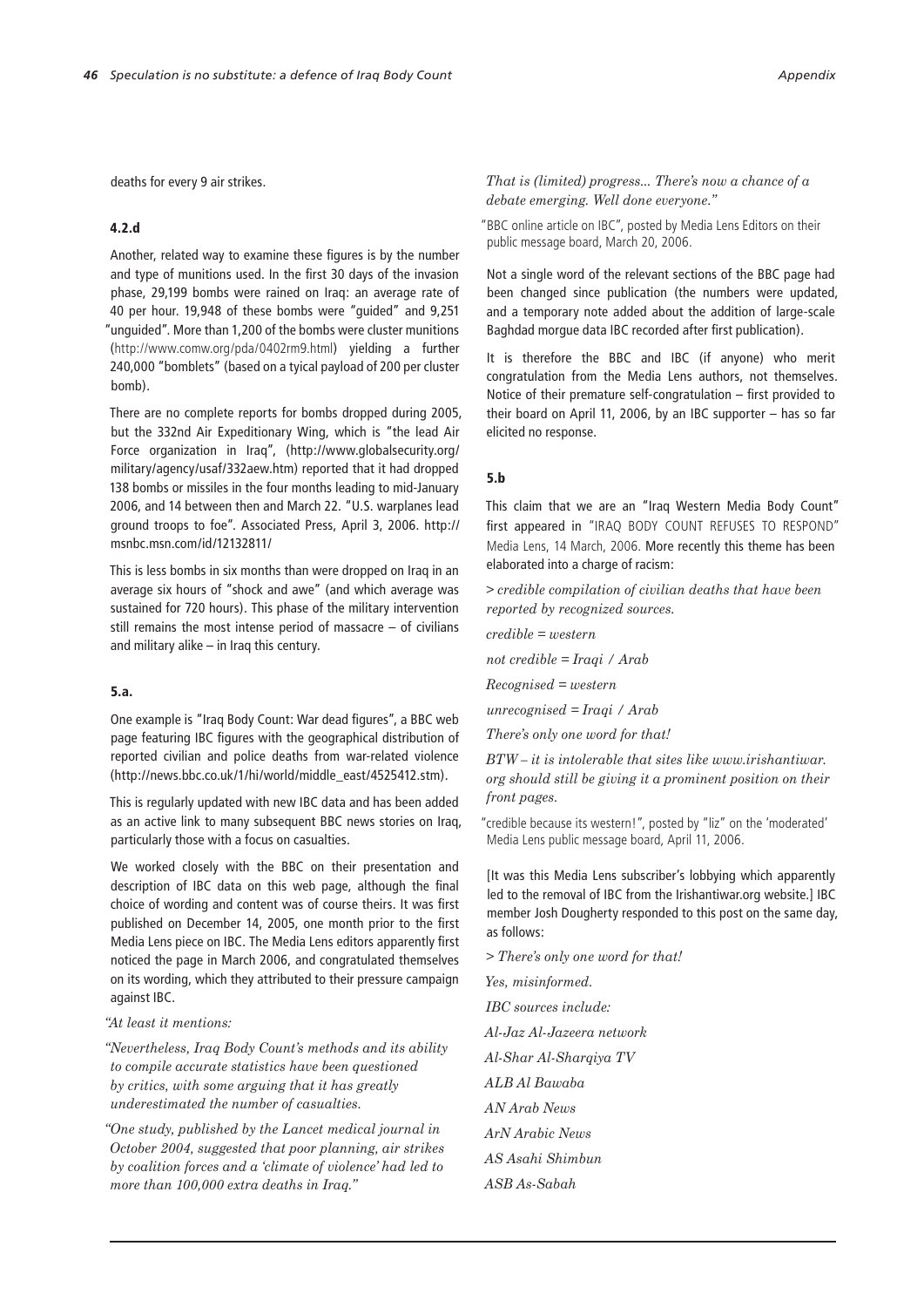*AST Asia Times AT Arab Times BNA Bahrain News Agency BT Bahrain Times CD China Daily eTN eTaiwan News GDN Gulf Daily News*

*....etc. etc. etc.*

This rebuttal hasn't prevented repetition of this fallacy by independent journalist Dahr Jamail ("Learning to Count: The Dead in Iraq". Truthout/Perspective April 13, 2006), nor has it led to any acknowledgement of possible error on their part, or the issuance of appropriate corrections, by Media Lens.

A logical fallacy peculiar to the Media Lens Editors' version of this critique is that there is a 'problem" in the fact that although there are many other sources in IBC's list, the majority of entries are based on reports from the three most active Western news agencies in Iraq. This is simply a reflection of the efficiency of these organisations in acquiring and transmitting these facts – facts whose publication by these major outlets should please, not dismay the Media Lens Editors. For more on this subject see our "On IBC" presentation at http//www.iraqbodycount.org/onibc/, slide 4.1.

## 5.c

In a March 24 post to their message board titled 'The IBC "amateurs"', Media Lens Co-Editor David Edwards copied the content of an email he had sent to Steve Herrmann (Editor of the BBC News Website), citing a source "who prefers to stay anonymous":

#### *"Dear Steve,*

*It baffles me that you would take IBC more seriously than you would the peer-reviewed Lancet report, which after all appeared in a major science journal. One of the world's leading epidemiologists told me the IBC is run by "amateurs". This is what he told me:* 

*"IBC is run by amateurs. It is easy to calculate the sensitivity of their surveillance system. They would take another list or independent sample, and see the fraction of that sample that appeared in their data base. I have asked them to do this over a year ago, they have not.*

*"There are other databases out there (NCCI being the most complete), they could do a capture-recapture analysis (as lots of experts have been calling for) and see how many people have died but they have not." …*

*There is a major story here – the IBC figures are deeply misleading.*

*Best wishes David Edwards"*

Setting aside the gratuitous slur implied by the word "amateurs", there are two matters to set straight. First, we have not received a request as described above from any epidemiologist.

We did, however, receive an email from epidemiologist Les Roberts on October 11, 2005, which read as follows:

*Dear Hamit,*

*I am sorry to be disturbing you but I did not have another contact at Iraqbodycount.*

*I have been invited to join Jack Straw for a discussion on the BBC tomorrow night. The Iraqbodycount number is constantly help up [sic] by the Blair administration as evidence that the Lancet article is wrong. Can you or someone at Iraqbodycount please either tell me the sensitivity of your surveillance network or the number of total deaths from all causes reported into the hospitals and morgues and other sources of your data.*

*Thanks a lot,*

*Les Roberts*

We replied on the same day (copying to Lancet study co-authors Garfield and Burnham, who had been included in the CC lists of Roberts' email to us). Our reply read:

*Dear Dr. Roberts,*

*We would love to sit down and discuss the detailed issues arising from our respective estimation methods. However doing so in an email 24 hours before a TV discussion is not going to allow us to do these complexities justice.*

*Are you in London by any chance? If so, my colleague and Iraq Body Count (IBC) co-founder Prof. John Sloboda could meet you tonight. Please let us know ASAP if this will be possible.*

*If you are going to offer your own analysis regarding IBC's numbers, please be advised that the information in your and Checchi's "Interpreting and using mortality data in humanitarian emergencies", table 6, page 30, is in error about the IBC per-day rate for the period given: this should read 32 per day and not 17. Moreover, matching IBC's per-day rates with the time-frames of other sources listed in the table would lead to a range of daily rates, since our rates vary significantly across time.*

*Best regards,*

*Hamit*

We never heard from Roberts again.

Nor have there been other experts "calling for" further analyses from us, as was suggested by the anonymous writer. If any other epidemiologist has contacted us on these subjects, we never received the letter, and would invite him or her to step forward. We keep records of our correspondence as a matter of course.

To characterise the above exchange with Roberts as "IBC chose to